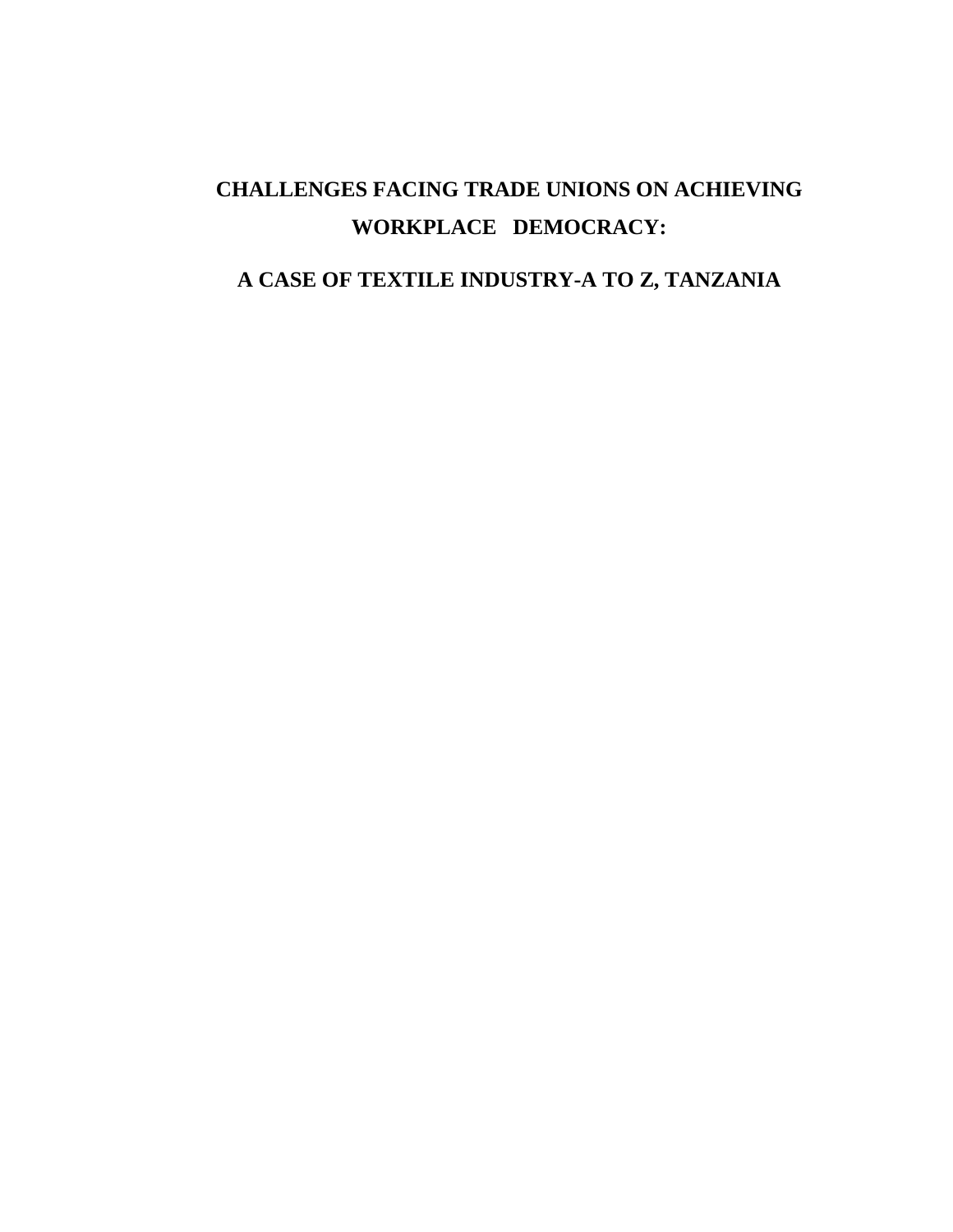# **CHALLENGES FACING TRADE UNION ON ACHIEVING WORKPLACE DEMOCRACY:**

# **A CASE OF TEXTILE INDUSTRY-A TO Z, TANZANIA**

**By**

**Pachi Ramadhani**

**A Dissertation Submitted in Partial Fulfilment of the Requirements for the Award of Master of Science in Human Resource Management (MSc HRM) of Mzumbe University.**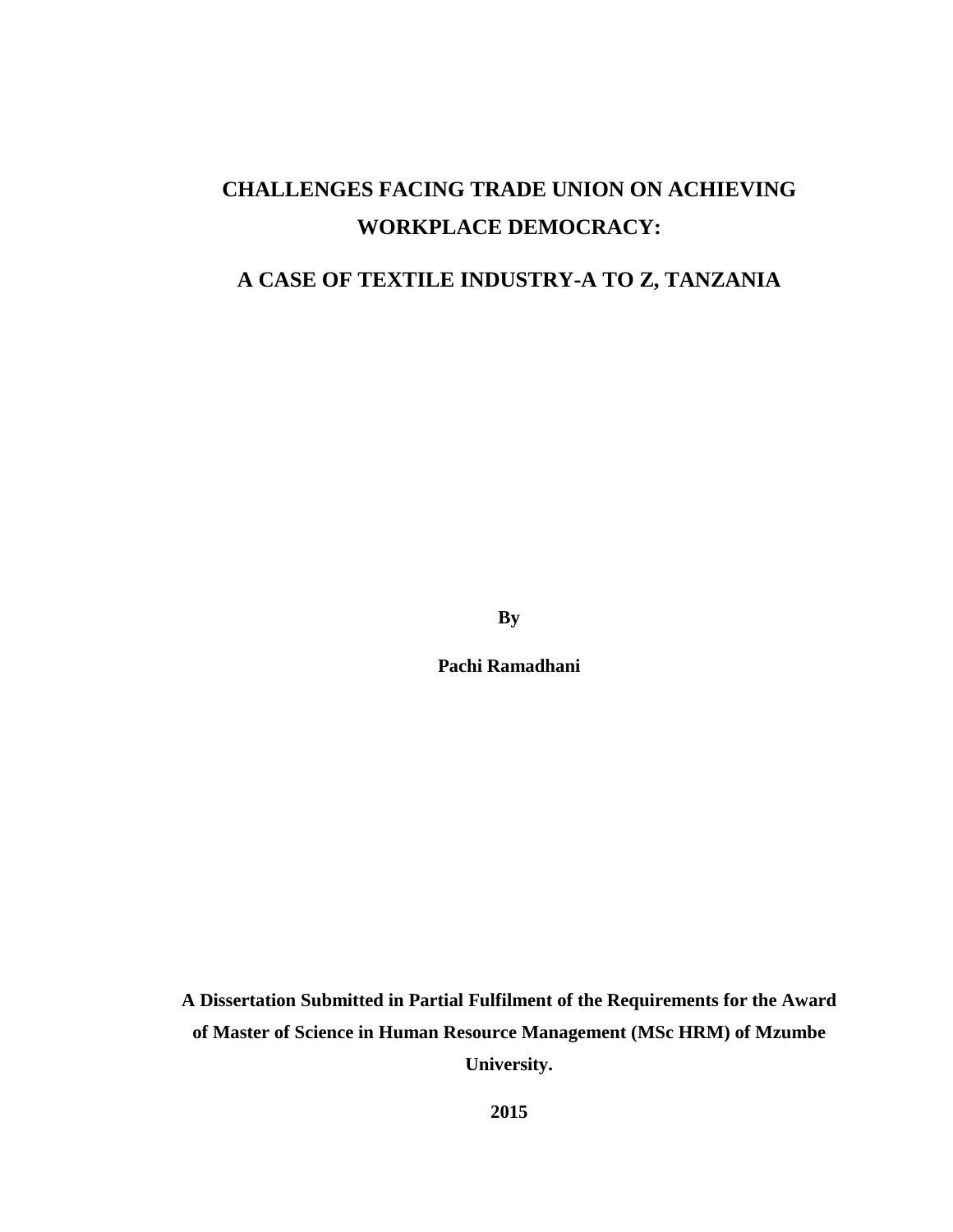# **CERTIFICATION**

<span id="page-2-0"></span>We, the undersigned, certify that we have read and hereby recommend for acceptance by the Mzumbe University, a dissertation entitled *Challenges facing Trade Union on achieving Workplace Democracy: A case of A to Z Textile Mill, Tanzania* in partial fulfilment of the requirements for award of the degree of Masters of Science in Human Resource Management of the Mzumbe University.

Major Supervisor

\_\_\_\_\_\_\_\_\_\_\_\_\_\_\_\_\_\_\_\_\_\_\_\_

\_\_\_\_\_\_\_\_\_\_\_\_\_\_\_\_\_\_\_\_\_\_\_\_

Internal Examiner

External Examiner

\_\_\_\_\_\_\_\_\_\_\_\_\_\_\_\_\_\_\_\_\_\_\_

Accepted for the Board of Public Administration and Management

Signature**\_\_\_\_\_\_\_\_\_\_\_\_\_\_\_\_\_\_\_\_\_\_\_\_\_\_\_\_\_\_\_\_\_\_\_**

Dean of School of Public Administration and Management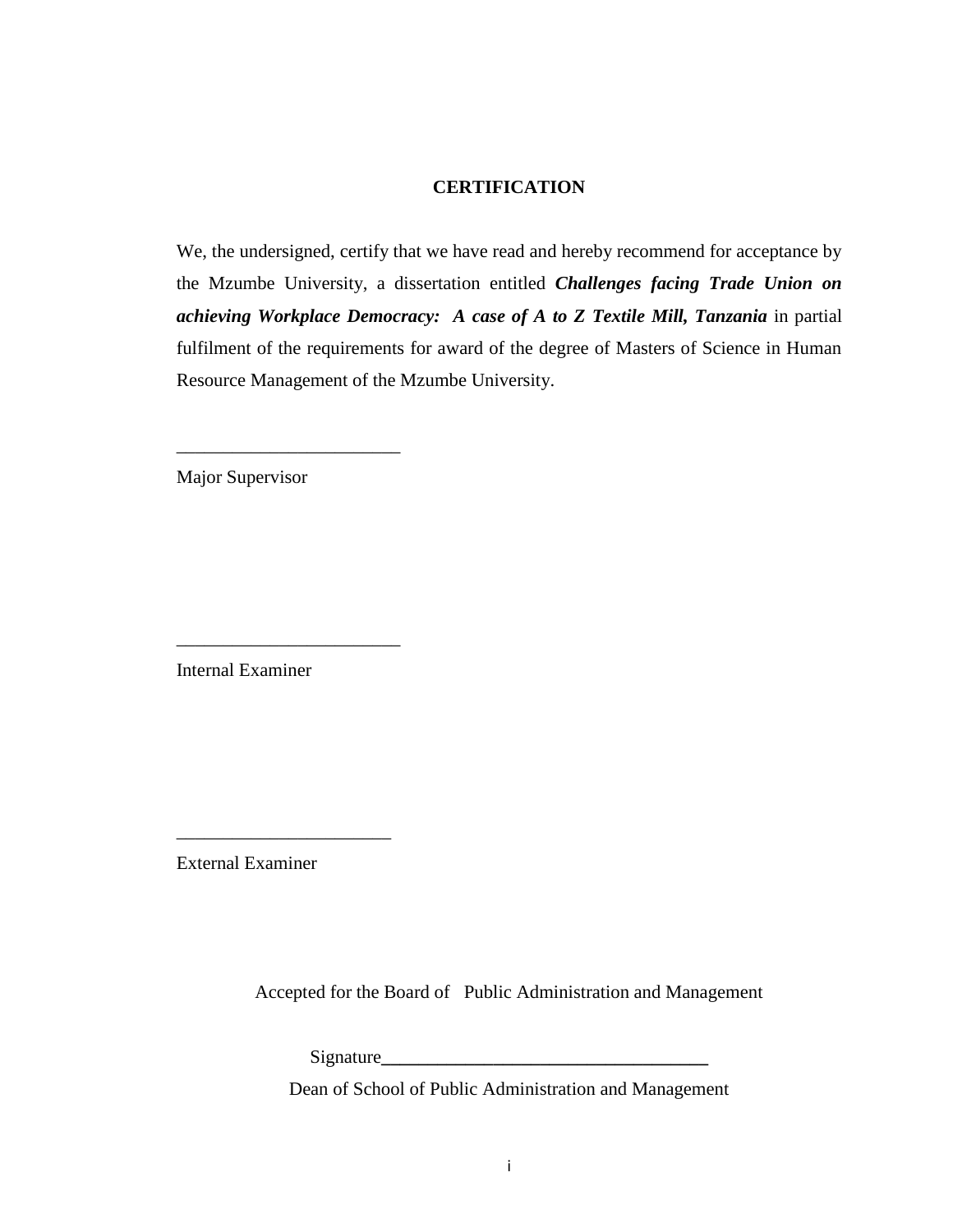# **DECLARATION AND COPYRIGHT**

<span id="page-3-0"></span>I, Pachi Ramadhani, declare that this dissertation is my own original work and that it has not been presented and will not be presented to any other university for a similar or any other degree award.

Signature \_\_\_\_\_\_\_\_\_\_\_\_\_\_\_\_\_\_\_\_\_\_\_\_\_

Date  $\Box$ 

©

This dissertation is a copyright material protected under the Berne Convention, the Copyright Act 1999 and other international and national enactments, in that behalf, on intellectual property. It may not be reproduced by any means in full or part, except for short extracts in fair dealings, for research or private study, critical scholarly review or discourse with an acknowledgement, without the written permission of the Mzumbe University, on behalf of the author.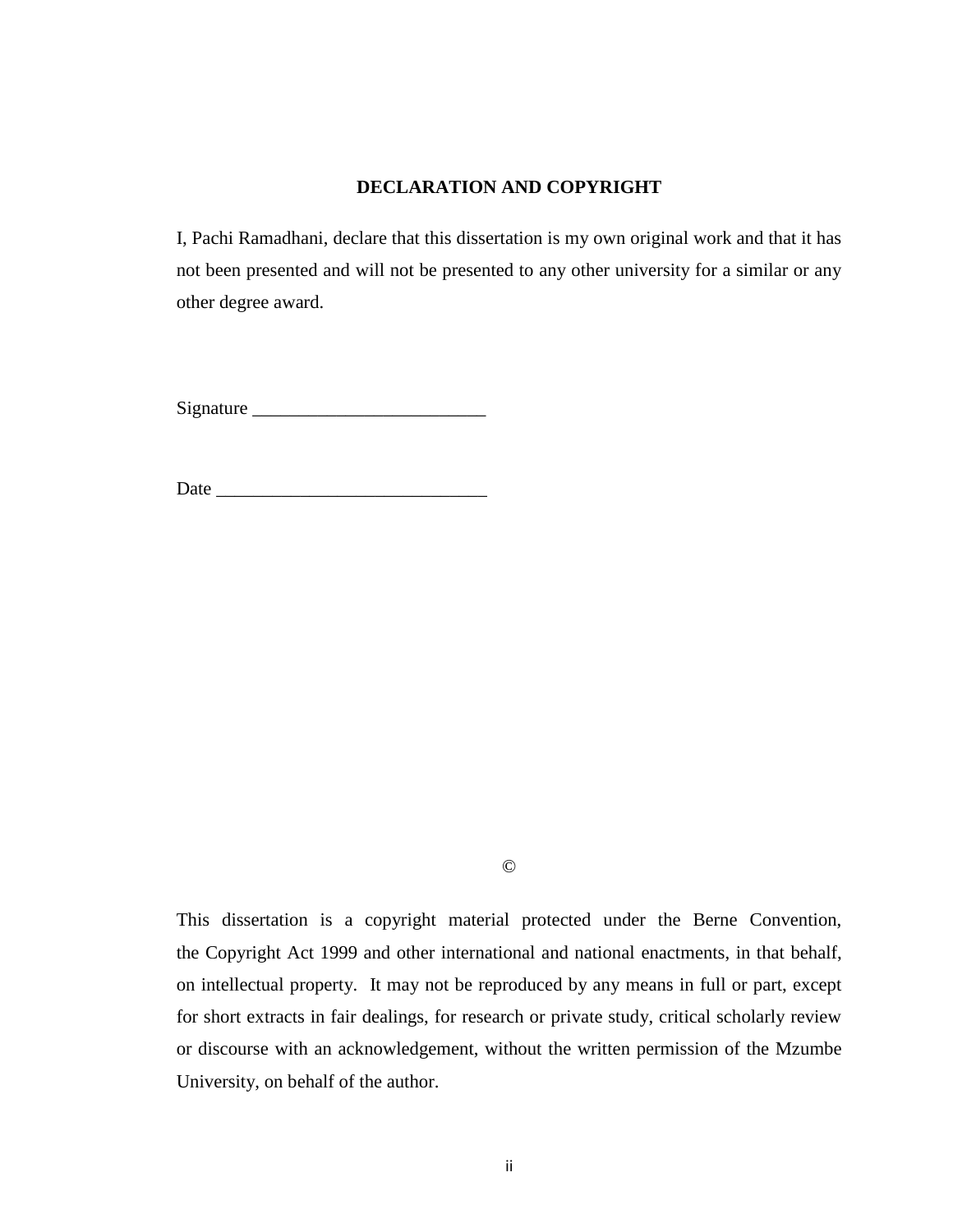# **ACKNOWLEDGEMENT**

<span id="page-4-0"></span>I would like to express my deepest appreciation to all those who contributed in the successful completion of this research work. I feel greatly indebted to a number of individuals that without their assistance this work would not be possible. Firstly, I am grateful to almighty God for enabling me to successfully accomplish my studies at the Mzumbe University. Secondly, I am indebted to my supervisor, Anosisye Kesale, who was generous with his time in providing me with invaluable guidance, comments and suggestions which helped in producing this report. Thirdly, a warm appreciation goes to Mr. Magessa D. George for helping in editing this document. Data collection for this study provided me with an opportunity to mingle with various personalities. I am grateful to Heads of departments, TUICO leaders and employees of A to Z Textile Mills. Finally, I am deeply indebted to my father, Mr. Ramadhani Muhanga for his persistent support in various ways. Special thanks to my sisters, Ms Chichi Muhanga, Chiku Muhanga and Jamila Muhanga for their material and moral support.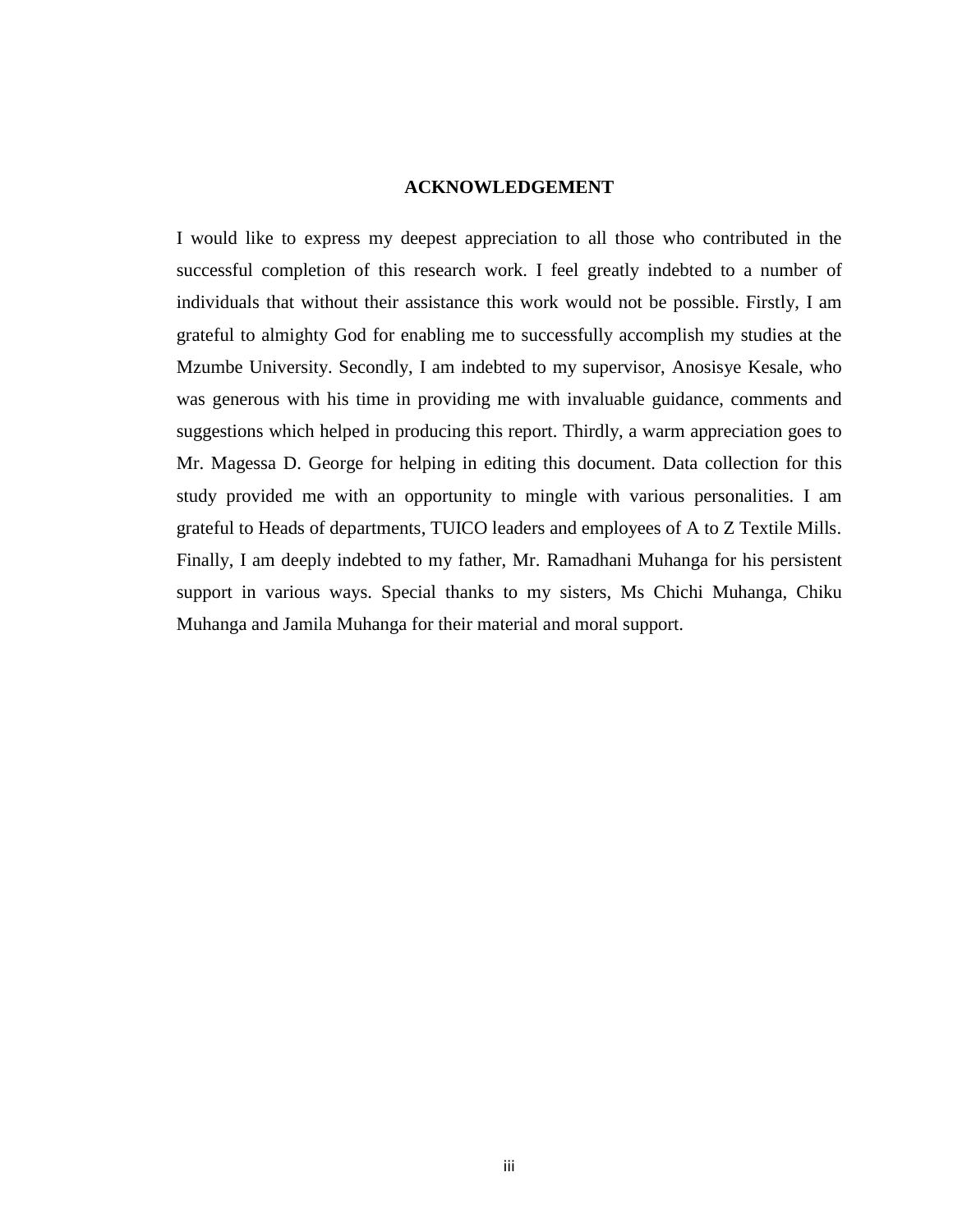# **DEDICATION**

<span id="page-5-0"></span>I dedicate this research thesis report to my lovely father, Mr. Ramadhani Muhanga. Thanks for your unconditional support for my studies; thank you for believing in me and allowing me to further my studies. I am honoured to have you as my father. I am proud of you, and therefore this work is your reward.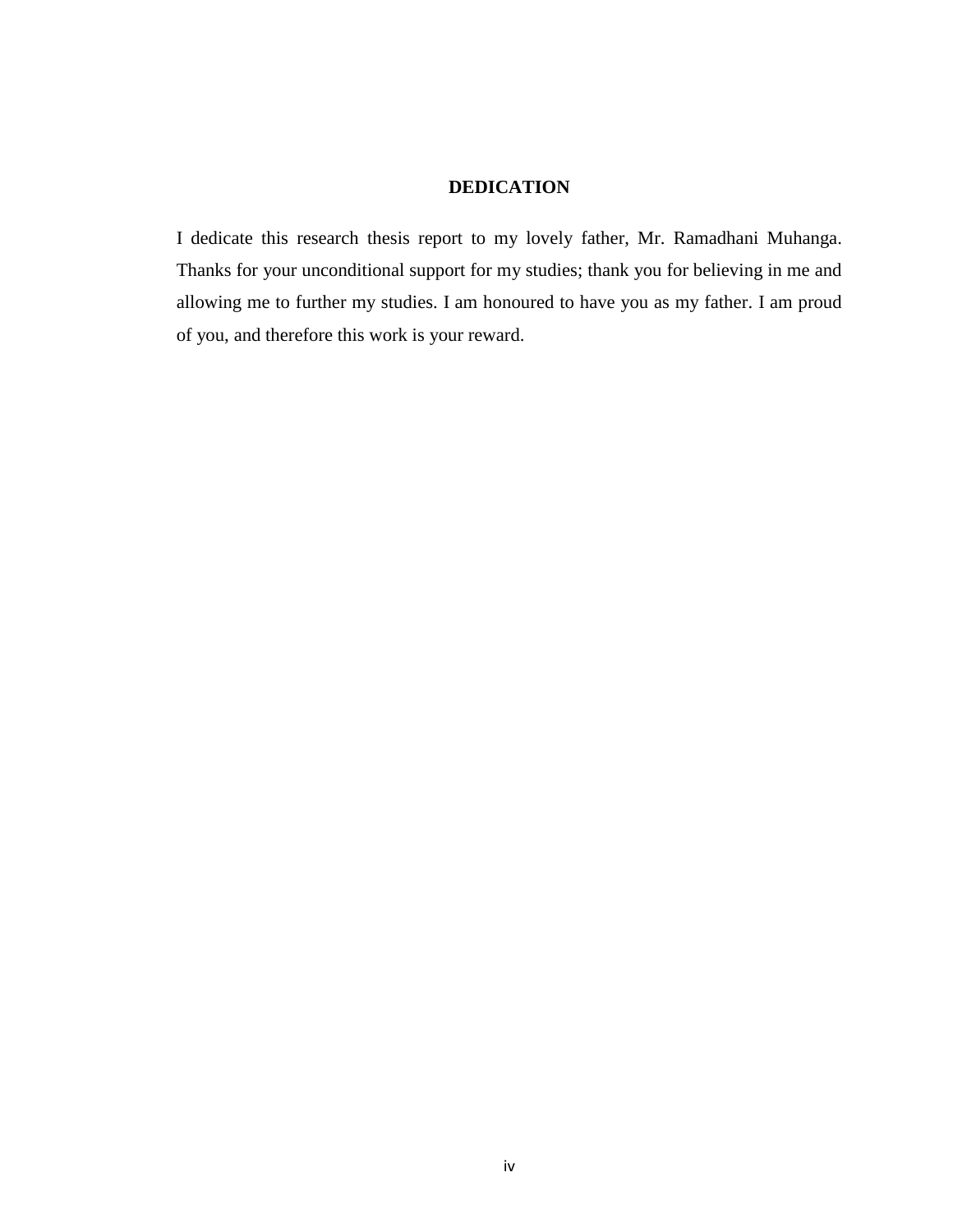# **LIST OF ABRIVIATIONS**

<span id="page-6-0"></span>

| <b>ALRN</b>   | <b>African Labour Research Network</b>               |
|---------------|------------------------------------------------------|
| <b>CCM</b>    | Chama cha Mapinduzi                                  |
| <b>ELRA</b>   | <b>Employment and Labour Relation Act</b>            |
| <b>ICCPR</b>  | International Convention on Civil and Politcal Right |
| ILO           | <b>International Labour Organization</b>             |
| <b>JUWATA</b> | Jumuiya ya Wafanyakazi Tanzania                      |
| <b>NUTA</b>   | Natinal union of Tanganyika                          |
| <b>OTTU</b>   | Organization of Tanzania Trade Union                 |
| <b>SC</b>     | Solidarity Centre                                    |
| <b>TANU</b>   | Tanganyika National Union                            |
| <b>TFL</b>    | Tanzania Federation of Labour                        |
| <b>TFTU</b>   | Tanzania Federation of Trade Union                   |
| <b>TUCTA</b>  | Tanzania Congress of Trade Union                     |
| <b>TUICO</b>  | Tanzania Union of Industrial and Commercial Workers  |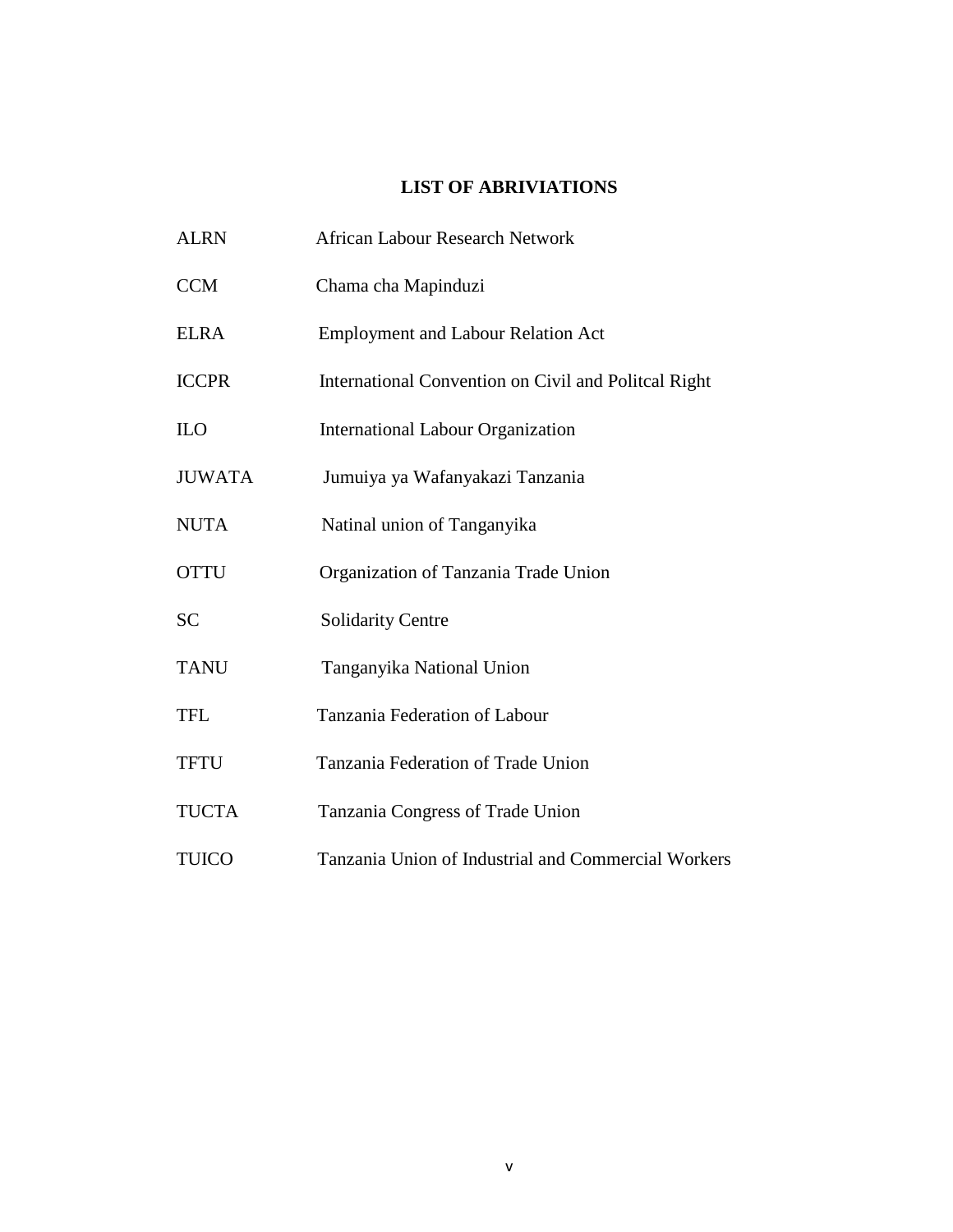# **ABSTRACT**

<span id="page-7-0"></span>The study focused on challenges faced by trade unions on attaining workplace democracy at A to Z Textile Mill, Tanzania. Five research questions used to accomplish the study objectives were: What roles does trade union play in workplace democracy at A to Z Textiles Mills? How is workplace democracy implemented at A to Z Textiles Mills? What are the attitudes of stakeholders towards workplace democracy at A to Z Textiles Mills? What are the challenges facing trade union in achieving workplace democracy at A to Z Textiles Mills?; and What are possible solutions for the challenges which face trade union at A to Z Textiles Mills? It emerged from the study that Trade Union had been playing a great role in achieving democracy at A to Z Textile Mill. For example, it used to hold weekly meeting between workers and managers; there was a representation in the workers council and employees had freedom to select their own representatives. It is recommended that TUICO should find more financial resources in order to sustain its growth as a statutory vehicle for the articulation and protection of the collective interests of workers. Also, TUICO should provide more Training to its members for enabling them to be aware of their employment rights and conduct meetings regularly so as to know different problems of its members concerning their employment. Moreover, TUICO should establish anti-corruption committee for combating corruption particularly during elections so as to avoid management to plant its people in TUICO leadership that would be an obstacle for employees to achieve their interests. Furthermore, the government should make amendment in Employment Labour Relation Act of 2004 in order to allow for unconditional employees' unions and strikes. Further studies are called up to find out the best solutions to solve challenges faced by trade unions on attaining workplace democracy. There is also a need for broader studies to be conducted to include other organisations from other parts of Tanzania in order to draw a wider understanding about challenges faced by trade unions on attaining workplace democracy.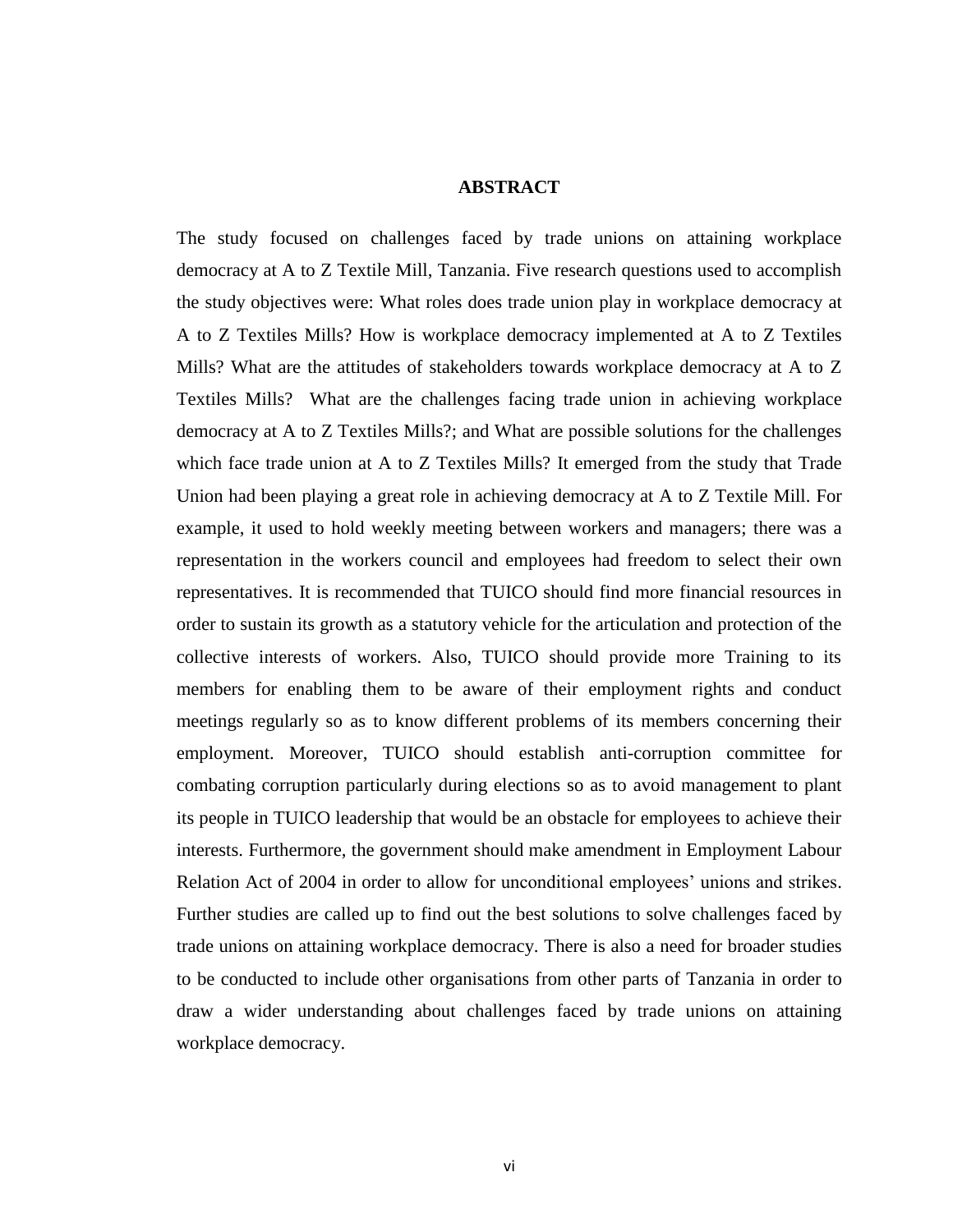# **TABLE OF CONTENTS**

| INTRODUCTION AND BACKGROUND OF THE PROBLEM OF STUDY 1 |   |
|-------------------------------------------------------|---|
|                                                       |   |
|                                                       |   |
|                                                       |   |
|                                                       |   |
|                                                       |   |
|                                                       |   |
|                                                       |   |
|                                                       |   |
|                                                       |   |
|                                                       |   |
| <b>CHAPTER TWO </b><br>                               | 7 |
|                                                       |   |
|                                                       |   |
|                                                       |   |
|                                                       |   |
|                                                       |   |
|                                                       |   |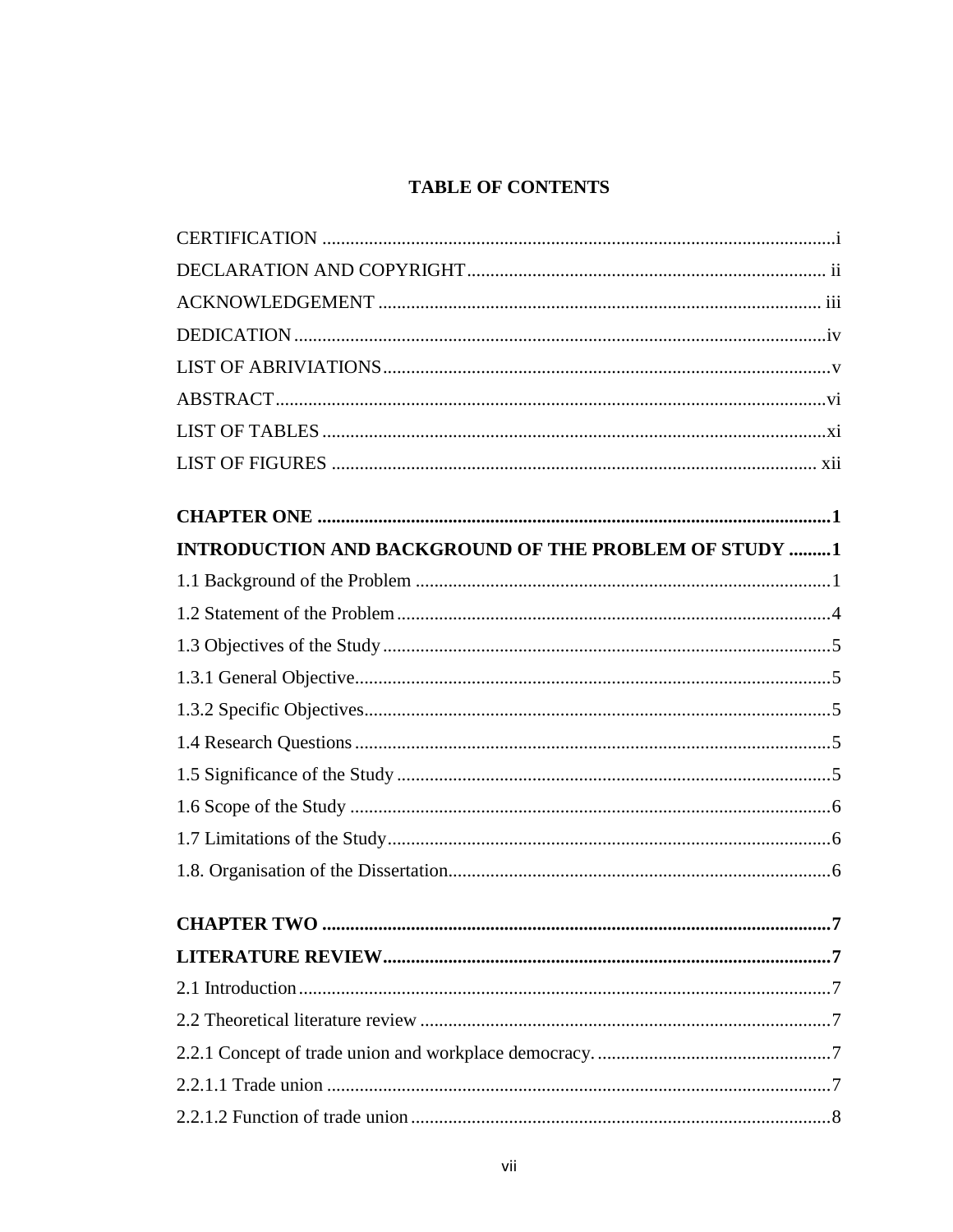| 2.7 Attitudes of workers and employers towards workplace democracy15 |  |
|----------------------------------------------------------------------|--|
|                                                                      |  |
|                                                                      |  |
|                                                                      |  |
|                                                                      |  |
|                                                                      |  |
|                                                                      |  |
|                                                                      |  |
|                                                                      |  |
|                                                                      |  |
|                                                                      |  |
|                                                                      |  |
|                                                                      |  |
|                                                                      |  |
|                                                                      |  |
|                                                                      |  |
|                                                                      |  |
|                                                                      |  |
|                                                                      |  |
|                                                                      |  |
|                                                                      |  |
|                                                                      |  |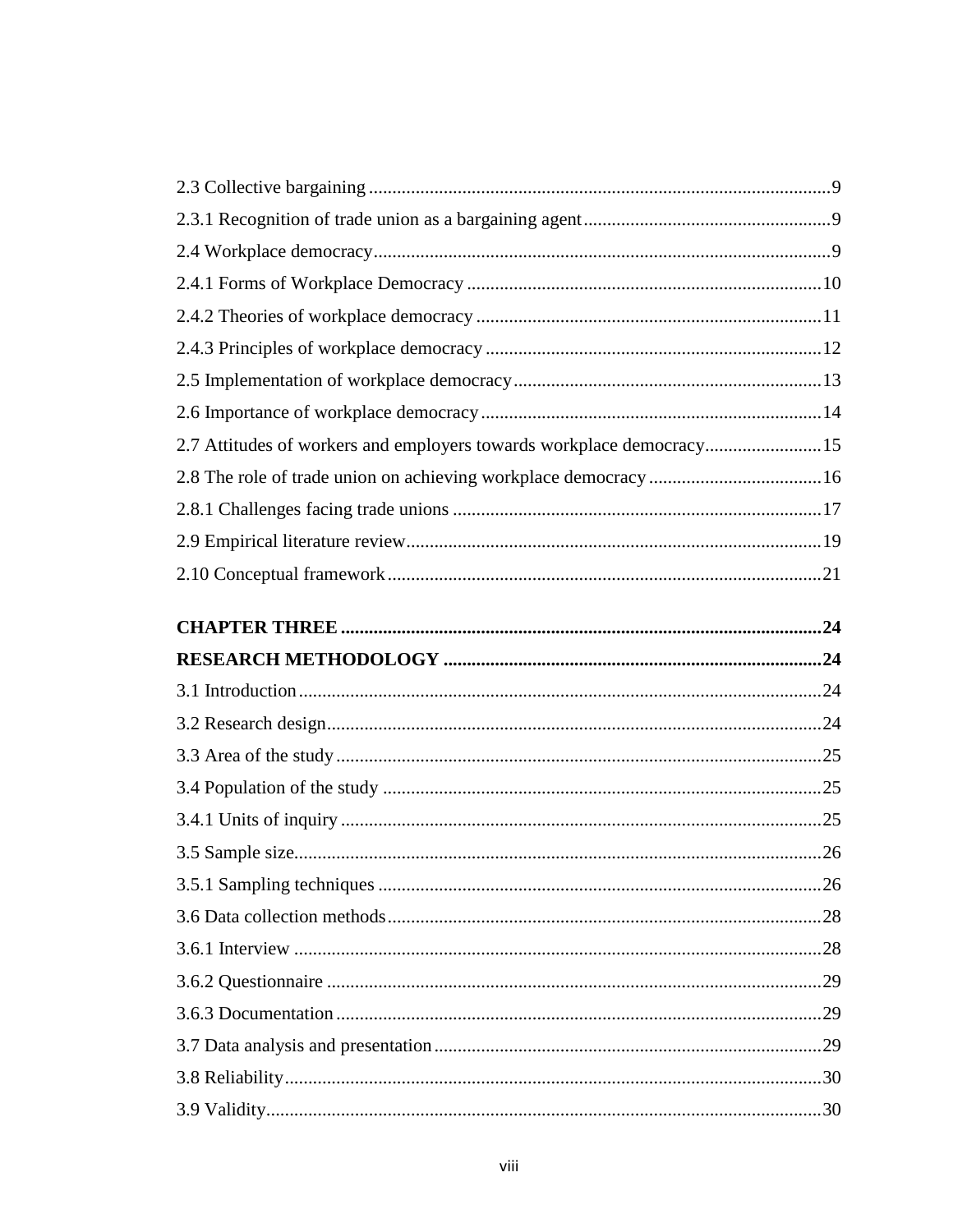| 4.3.3 The attitude of stakeholders towards workplace democracy 37<br>4.3.4 Challenges facing trade union on achieving workplace democracy 39<br>4.3.5 Solutions for the challenges facing trade union on achieving workplace democracy<br>5.5 Challenges facing trade union on achieving workplace democracy46<br>5.6 Solutions to challenges facing trade union on workplace democracy  48 |  |
|---------------------------------------------------------------------------------------------------------------------------------------------------------------------------------------------------------------------------------------------------------------------------------------------------------------------------------------------------------------------------------------------|--|
|                                                                                                                                                                                                                                                                                                                                                                                             |  |
|                                                                                                                                                                                                                                                                                                                                                                                             |  |
|                                                                                                                                                                                                                                                                                                                                                                                             |  |
|                                                                                                                                                                                                                                                                                                                                                                                             |  |
|                                                                                                                                                                                                                                                                                                                                                                                             |  |
|                                                                                                                                                                                                                                                                                                                                                                                             |  |
|                                                                                                                                                                                                                                                                                                                                                                                             |  |
|                                                                                                                                                                                                                                                                                                                                                                                             |  |
|                                                                                                                                                                                                                                                                                                                                                                                             |  |
|                                                                                                                                                                                                                                                                                                                                                                                             |  |
|                                                                                                                                                                                                                                                                                                                                                                                             |  |
|                                                                                                                                                                                                                                                                                                                                                                                             |  |
|                                                                                                                                                                                                                                                                                                                                                                                             |  |
|                                                                                                                                                                                                                                                                                                                                                                                             |  |
|                                                                                                                                                                                                                                                                                                                                                                                             |  |
|                                                                                                                                                                                                                                                                                                                                                                                             |  |
|                                                                                                                                                                                                                                                                                                                                                                                             |  |
|                                                                                                                                                                                                                                                                                                                                                                                             |  |
|                                                                                                                                                                                                                                                                                                                                                                                             |  |
|                                                                                                                                                                                                                                                                                                                                                                                             |  |
|                                                                                                                                                                                                                                                                                                                                                                                             |  |
|                                                                                                                                                                                                                                                                                                                                                                                             |  |
|                                                                                                                                                                                                                                                                                                                                                                                             |  |
|                                                                                                                                                                                                                                                                                                                                                                                             |  |
|                                                                                                                                                                                                                                                                                                                                                                                             |  |
|                                                                                                                                                                                                                                                                                                                                                                                             |  |
|                                                                                                                                                                                                                                                                                                                                                                                             |  |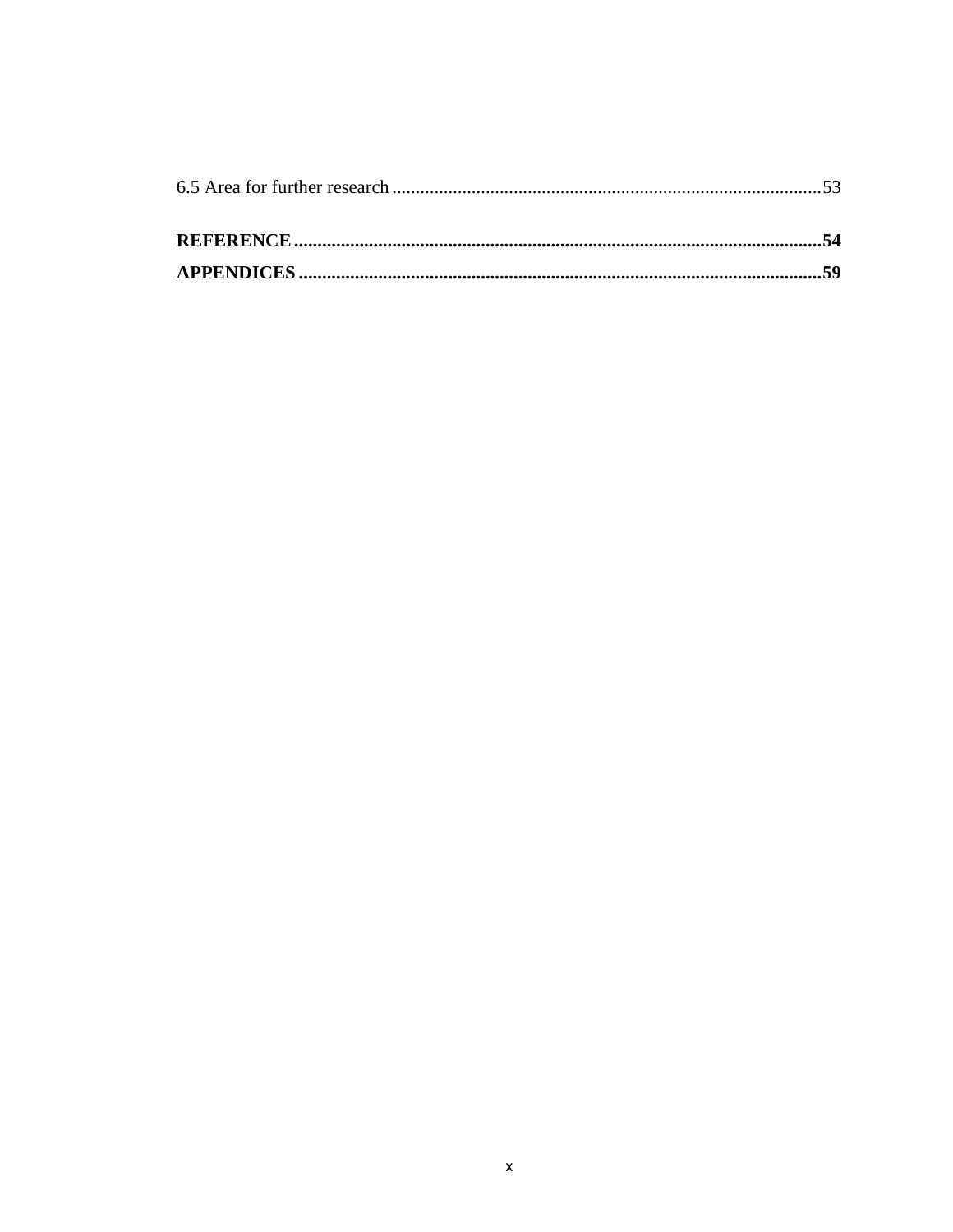# <span id="page-12-0"></span>**LIST OF TABLES**

| Table 4.2: Trade Union Helps to Achieve Democracy at A to Z Textile Mill 34        |  |
|------------------------------------------------------------------------------------|--|
| Table 4.3: Democratic Activities at A to Z Conducted by Trade Union 34             |  |
|                                                                                    |  |
| Table 4.5: Evidences on Implementation of workplace democracy at A to Z Text Mills |  |
|                                                                                    |  |
| Table 4.6: Policies Supporting Workplace Democracy at A to Z Textile Mills37       |  |
|                                                                                    |  |
|                                                                                    |  |
| Table 4.9: Trade Union leaders' attitude towards workplace democracy39             |  |
|                                                                                    |  |
| Table 4.11: Challenges Facing Trade Union on Achieving Workplace Democracy41       |  |
| Table 4.12: Solutions to challenges facing trade union for workplace democracy 42  |  |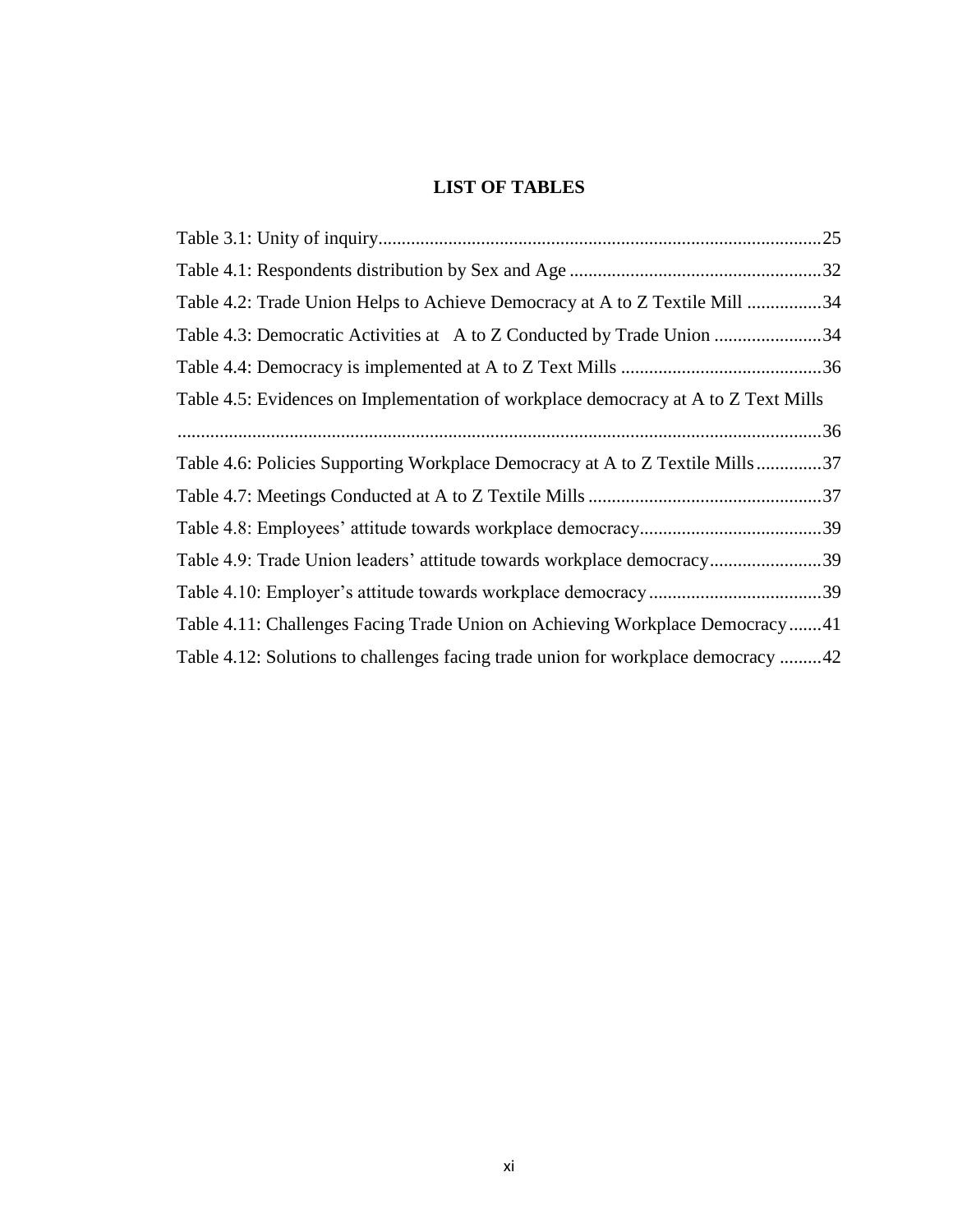# **LIST OF FIGURES**

<span id="page-13-0"></span>

| Figure 2.1: Conceptual framework on the challenges facing trade union on achieving |  |
|------------------------------------------------------------------------------------|--|
|                                                                                    |  |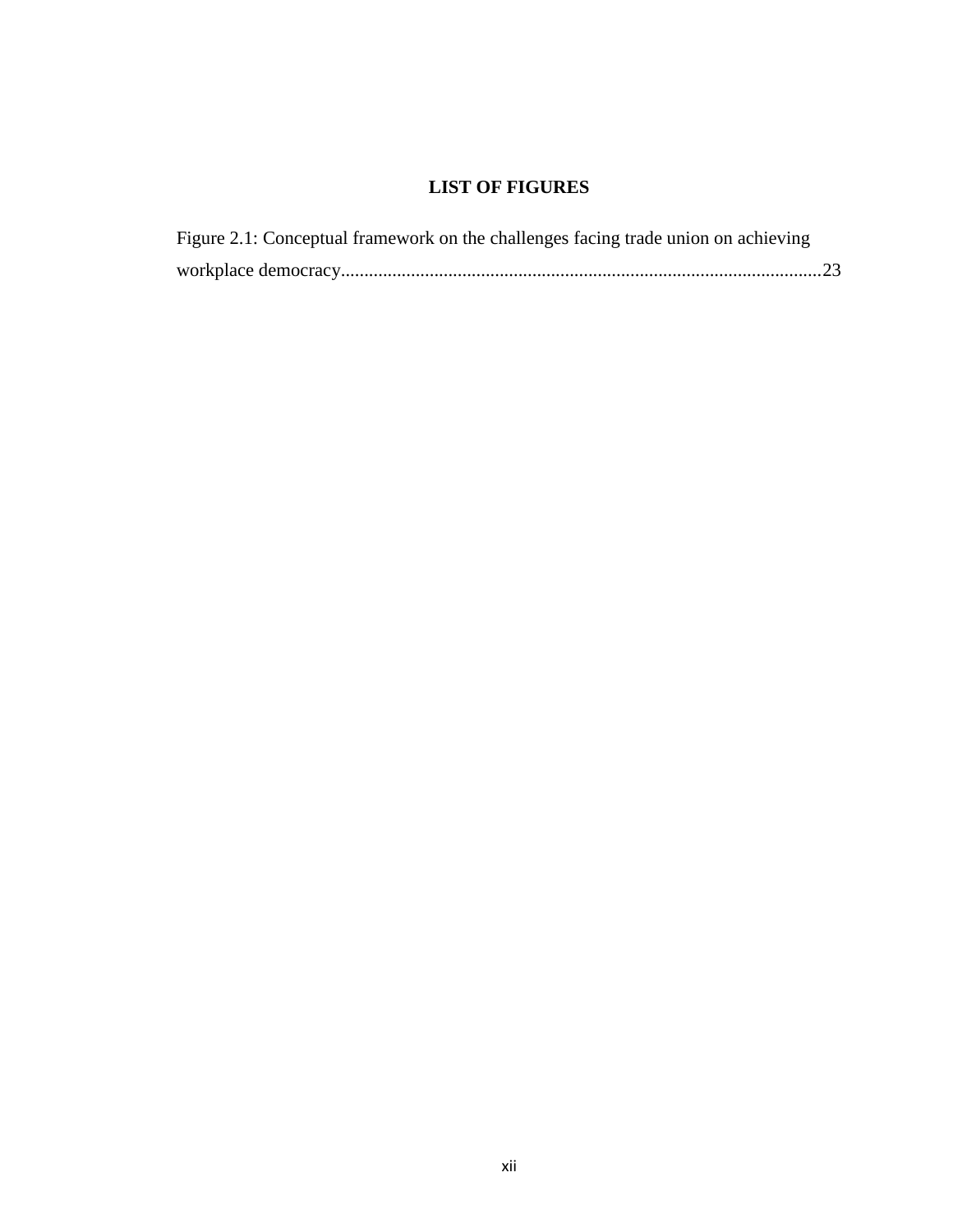# **CHAPTER ONE**

# <span id="page-14-1"></span><span id="page-14-0"></span>**INTRODUCTION AND BACKGROUND OF THE PROBLEM OF STUDY**

#### <span id="page-14-2"></span>**1.1 Background of the Problem**

Trade unions originated in the 19th century in European continent and United States as a result of industrial revolution. During industrial revolution era workers were exploited with poor working condition and high rate of unemployment which as a result of discovery of machines. As a result of poor working condition and unemployment workers united and formed trade unions as a mechanism to fight for their rights at workplace (Krieger, 1986).

The idea of trade unions was spread to other countries and by the mid of  $19<sup>th</sup>$  century trade unions gained popularity and recognition throughout Western Europe and North America , thus more workers started to join and form trade union in order to protect their interest. Trade unions became workers' tool to fight for their right hence trade union started to gain more bargaining and political strength and many governments started to institutionalize organized trade union (Krieger, 1986). Trade unions became workers platform for protecting their economic and political interest in Europe and America.

In Africa trade union started as driving force against colonial rule after the Second World War. After Second World War colonial authorities intensified the exploitation in their territories, in the form of long working hours, low wages and heavy taxation. Consequently, African trade union started to emerge mainly in the public services and the public transport sector with the aim of improving the working condition and fight against colonial oppression. Workers from different sectors such as teachers, railways, port workers and in mining industries of countries like Zambia and in the plantation economy of East Africa formed trade unions to secure their interest and fight for the political liberation (Schillinger, 2005). After independence of African countries, trade unions become the sole platform for regulating industrial relations and protecting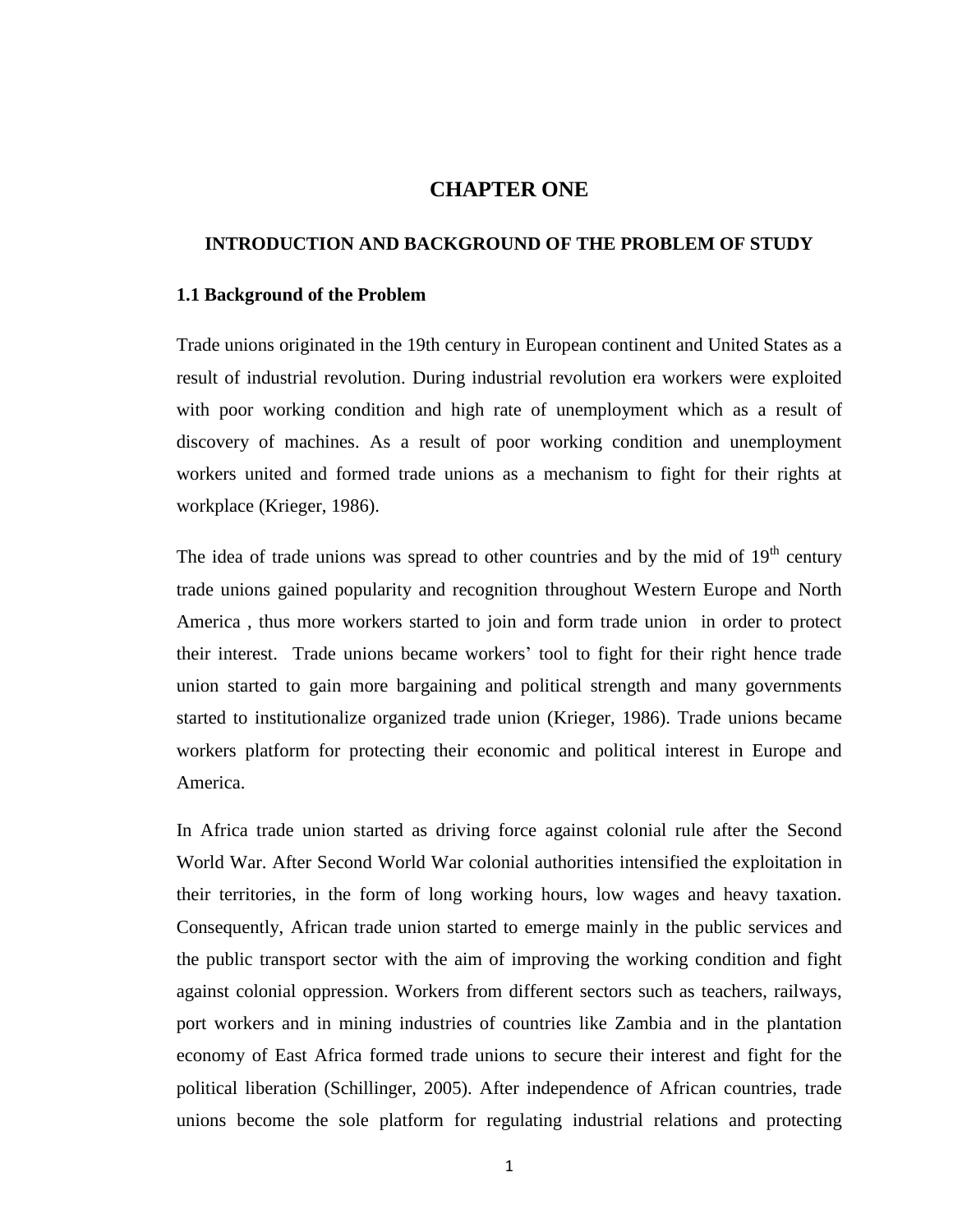workers interests against African government who were the main employer after independence.

Just like many trade union in Africa, the trade unions in Tanzania stated during colonial era with the aim of improving working condition at workplace at the same time fighting for the political liberation of the country. In early 1930 various trade unions were formed with no intention of indulging into labour matter rather a social welfare of mutual help (Shivji, 1986). The modern trade union movement started to emerge in 1937 were 250 dockworkers at Tanga Port ceased working in protest against low wages and poor working conditions. In 1939, the casual workers in the dockyard in Dar es Salaam staged a strike for two days protesting against piece rates and demanding higher pay. In 1943 dockworkers at Mwanza and Lindi staged two strikes protesting against poor living conditions and meager pay. The dockworkers in Dar es Salaam did manage to organize a general strike in 1947 which spread like a bushfire throughout most of the towns (Mihyo, 1983)

In 1955, seventeen trade unions finally merged to create the Tanganyika Federation of Labour (TFL). After independence TFL arranged strikes against the government which was the sole employee. This led the establishment of National union of Tanganyika (NUTA) enacted by the Act no 18 of 1964. NUTA was mainly controlled by the government, the fundamental of freedom of association was no longer exist (ILO, 1994)

Due to various political and economic changes which took place in the country such as establishment of CCM as the sole political party, NUTA were integrated into state party. The change in political field required an establishment of new trade union. In 1979 Jumuiya ya Wafanyakazi Tanzania (JUWATA) was established in 1979 as a sole trade union in Tanzania. Establishment of JUWATA gave way to formation of OTTU in 1990 which was later replaced by Tanzania Federation of Trade Union in 1995 (TFTU) and later the Trade Union Congress of Tanzania in 2001 (TUCTA) which legally replace OTTU (Bana & Mukandala, 2006)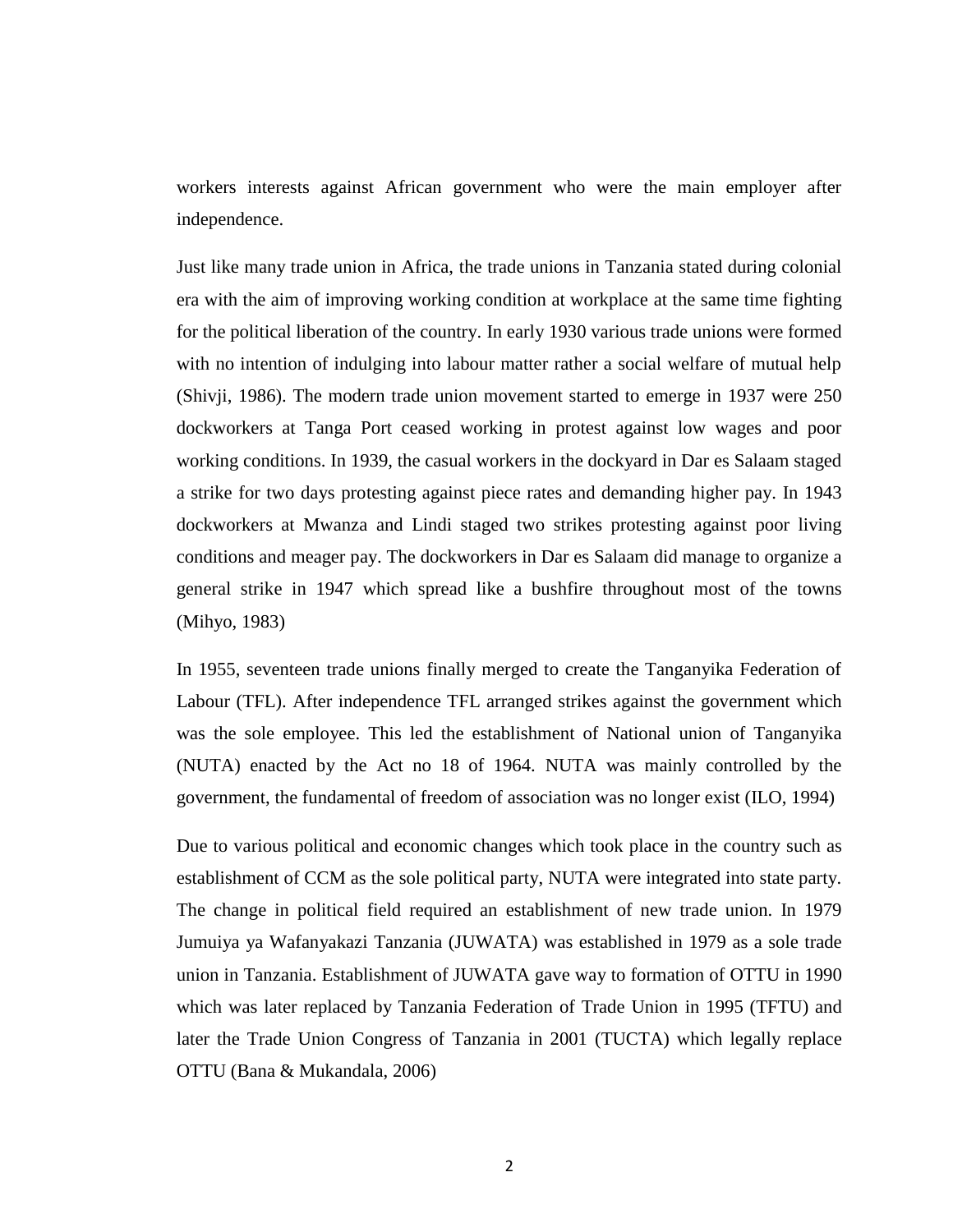Furthermore trade union gained international recognition all over the world as the instrument for protecting employee rights. Article 22 (1) of The ICCPR and ILO declaration on Fundamental Principle and Rights at Work stipulate that every person has the right to freedom of association with others including the right to form and join trade unions for the protection his/her interests. Trade unions became the platform for protecting the interest of workers and the right to unionize was made one of the important political rights and many countries including Tanzania made freedom of association a constitutional right, article 20 of the constitution of United Republic of Tanzania 1977 as amended from time to time

With the help of these international conventional and domestic legislations, trade unions were given more power to help workers in protecting their interest such as improvement on existing working condition like salary, annual leave, working hours and health and safety measures which would be achieved through collective bargaining. Trade unions provide social, economic, political benefits to its members as well as providing platform for participation, making decisions in managerial functions by representing the interests of workers. This is more so that employers cannot bargain with a disorganized collection of employees (Fajana, 2000).

According to Knowles and Eade (2004) the core business of labor unions is to organize for fair terms and conditions of work, negotiate on behalf of the work force, provide services for members, network, and mobilize them. Trade unions become the combining forces of employees aiming to secure benefits for their members, such as financial gains like rise of wages, bonuses, various allowances insurance benefits, overtime payment and non-financial benefits such as job security, comfortable work place recreational facilities and decreasing fear of employer, protecting employees from arbitrary management actions and participation through collective agreement which is the base for industrial democracy.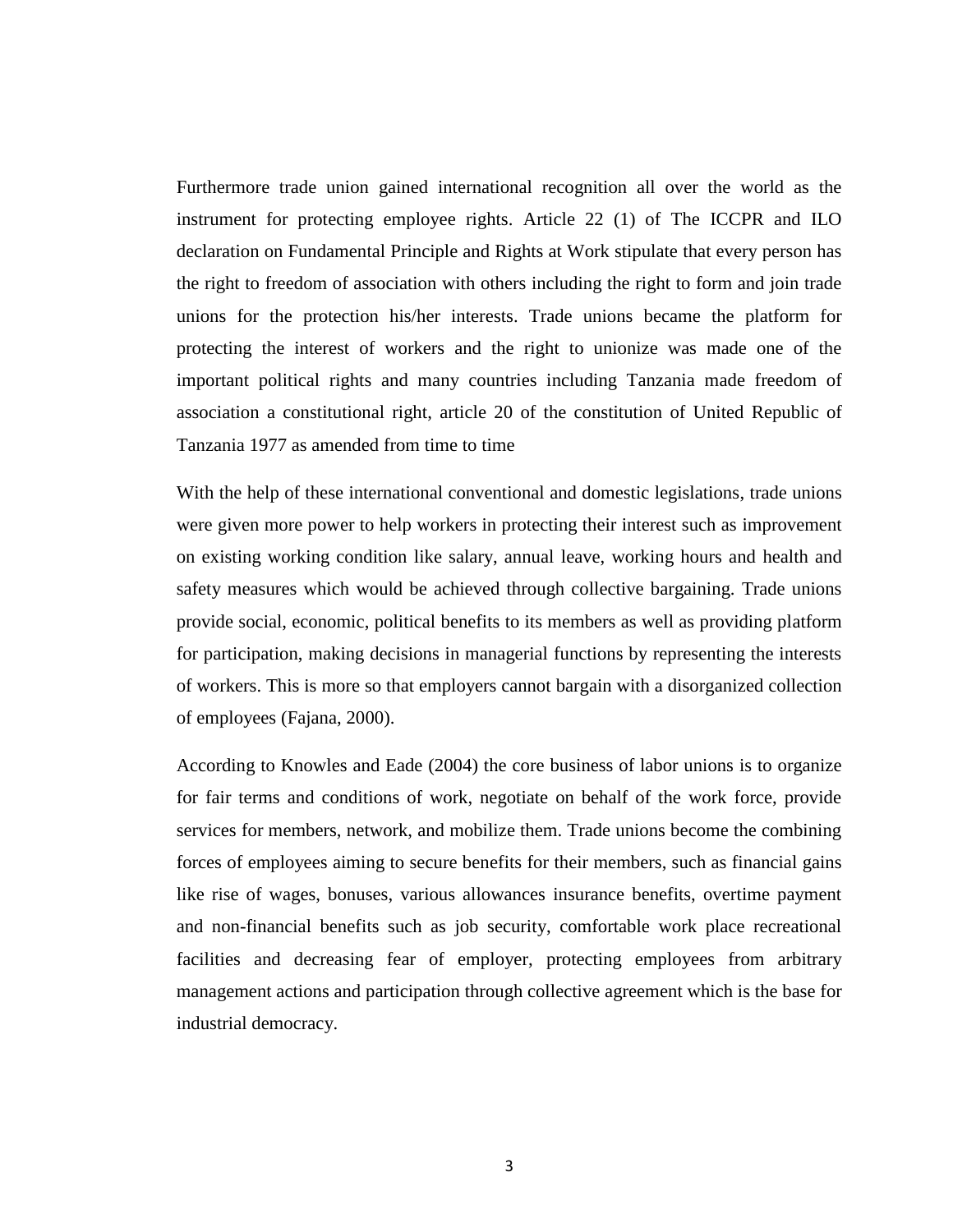Trade unions therefore seek to improve the terms and conditions of employment of their members with the employer and promote industrial democracy by allowing workers to control management process and management decision which affects their lives through collective bargaining (Adefolaju, 2013). Thus collective bargaining is a threshold of workplace democracy because unions exercise real power over decisions making process at workplace. In the same line, trade unions represent and protect its member's interests through collective bargaining and collective agreements.

# <span id="page-17-0"></span>**1.2 Statement of the Problem**

Trade unions are threshold of workplace democracy as they have been given mandate to represent and protect its member's interests through collective bargaining and representation in decision making and during labour disputes. Section 12 of Employment and Labour Relation Act (ELRA) no 6 of 2004 outlines the functions of trade union which include to defends or improve level of wages and working condition of their members through collective bargain and encourage employee participation in decision making and to safe guard against all sort of unfair management practices related to employees in the organization as well as to raise the level of status of workers in the organizations. Thus trade unions have a mandate to ensure individual matters at workplace are protected through collective agreement.

Despite all the effort made by the government to give power to trade unions in dealing with labour relations in both private and public sector some studies revealed that trade unions were not effectives and there was a limited or weak collective agreements which further weakened the power of trade unions (African Labour Research Network, 2003). Also the study done by Solidarity Center (2014) revealed that trade unions lacked capacity to negotiate effectively and carry out its functions given by domestic laws and international conventions. This necessitated the need to study challenges facing trade unions on achieving workplace democracy. Therefore this study proposed to find out challenges that limited trade unions on achieving workplace democracy in the selected manufacturing industries.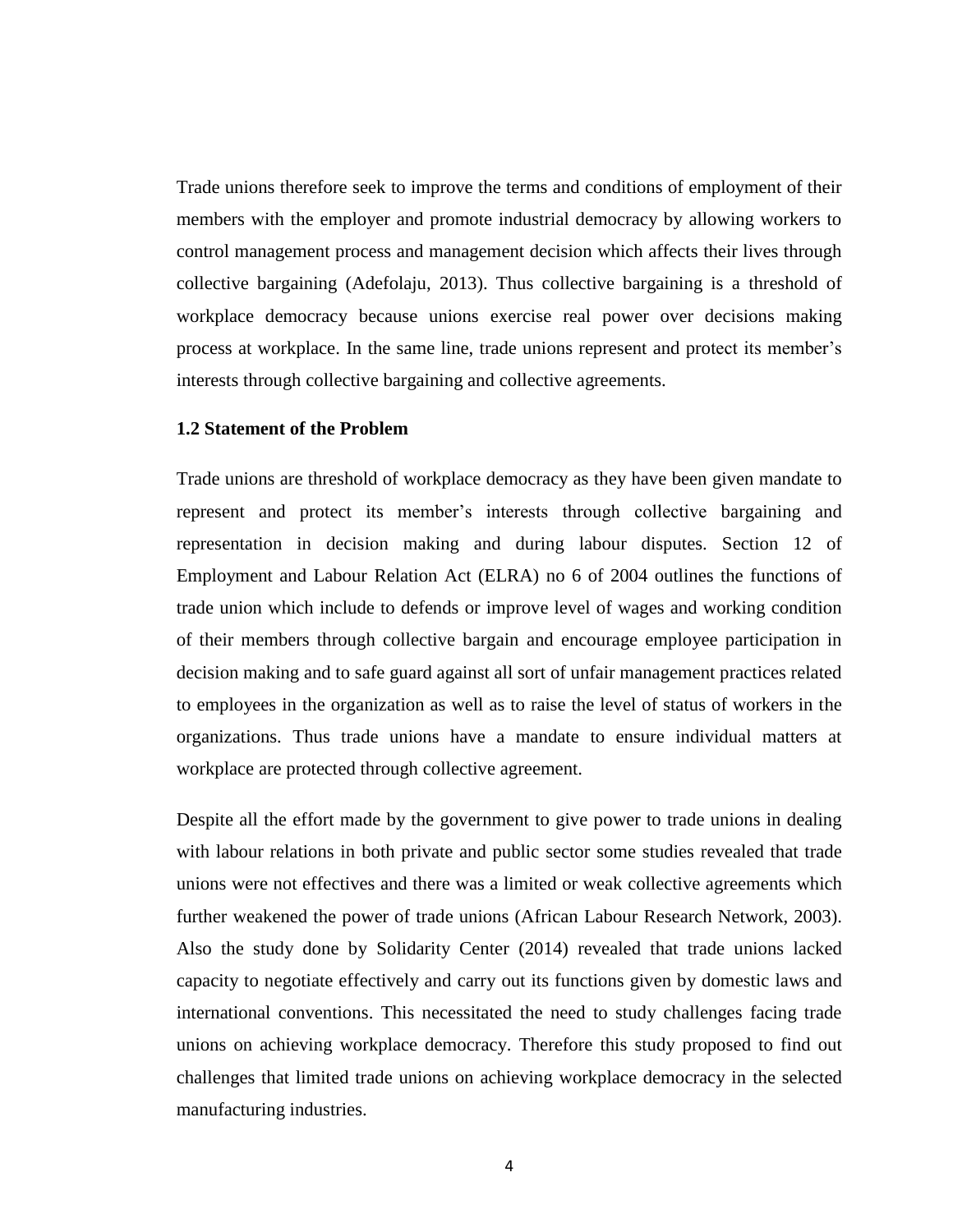# <span id="page-18-0"></span>**1.3 Objectives of the Study**

# <span id="page-18-1"></span>**1.3.1 General Objective**

The main objective of the study was to determine challenges faced by trade unions on attaining workplace democracy in textile industries.

# <span id="page-18-2"></span>**1.3.2 Specific Objectives**

- i. To assess the role of trade union in workplace democracy at A to Z Textile mills
- ii. To assess the implementation of workplace democracy at A to Z textiles Mills
- iii. To examine the general attitude of stakeholders towards workplace democracy at A to Z Textiles mills
- iv. To assess challenges facing trade union on achieving workplace democracy at A to Z Textiles Mills
- v. To suggest solutions for the challenges facing trade union on achieving workplace democracy at A to Z Textiles Mills

# <span id="page-18-3"></span>**1.4 Research Questions**

- i. What roles does trade union play in workplace democracy A to Z Textiles Mills?
- ii. How workplace democracy is implemented at A to Z Textiles Mills?
- iii. What are the attitudes of stakeholders towards workplace democracy at A to Z Textiles Mills
- iv. What challenges facing trade union on achieving workplace democracy at A to Z Textiles Mills?
- v. What are possible solutions for the challenges faced by trade union at A to Z Textiles Mills?

# <span id="page-18-4"></span>**1.5 Significance of the Study**

i. This study is useful in examining challenges which hinder trade unions in protecting workplace democracy.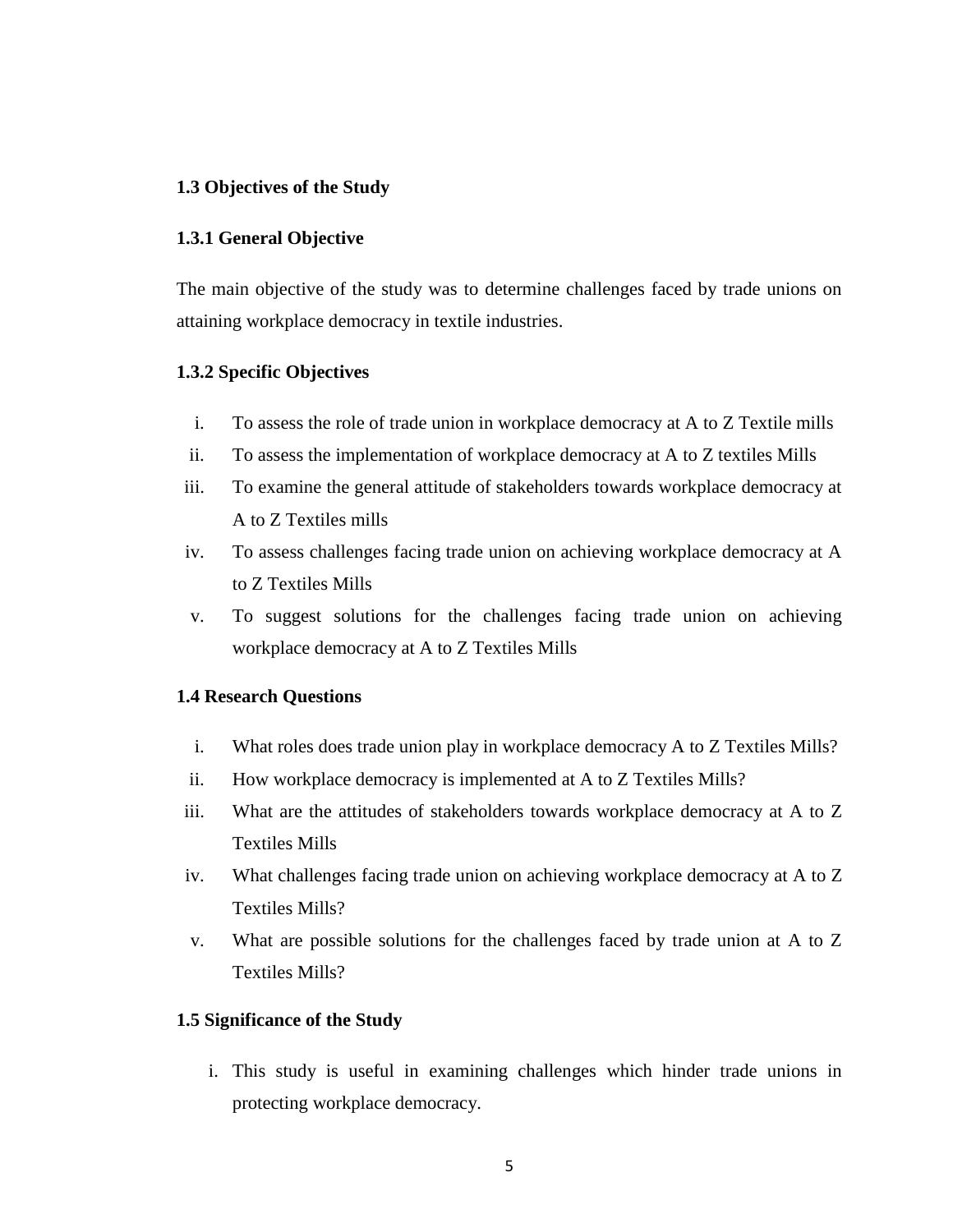- ii. This study is helpful in finding solutions to the challenges which are faced by trade unions.
- iii. This research work facilitates further studies by other researchers who have an interest in understanding the link between trade unions and workplace democracy.

# <span id="page-19-0"></span>**1.6 Scope of the Study**

The study was conducted at A TO Z Textiles Mills in Arusha with the main focus on assessing challenges which are facing trade unions when achieving workplace democracy at workplace. Also the study was designed to assess workers' perception towards trade union and workplace democracy. The study focuses on the policies of the organization, and employee participation in decision making as well as activities of trade union in representing employees.

#### <span id="page-19-1"></span>**1.7 Limitations of the Study**

The study was limited by the following factors:

- (i) Some respondents were not willing to provide the requested information due to fear or lack of time.
- (ii) Some respondents were not willing to take part in the study

Both time and financial constraints limited the scope of the study.

#### <span id="page-19-2"></span>**1.8. Organisation of the Dissertation**

This Thesis is organized into six chapters. Chapter one is about the introduction, chapter two is about the literature review, and chapter three covers the research methodology. Chapter five covers analysis and presentation of the findings, chapter five covers discussion of the findings whereas chapter six covers summary, conclusion and recommendations.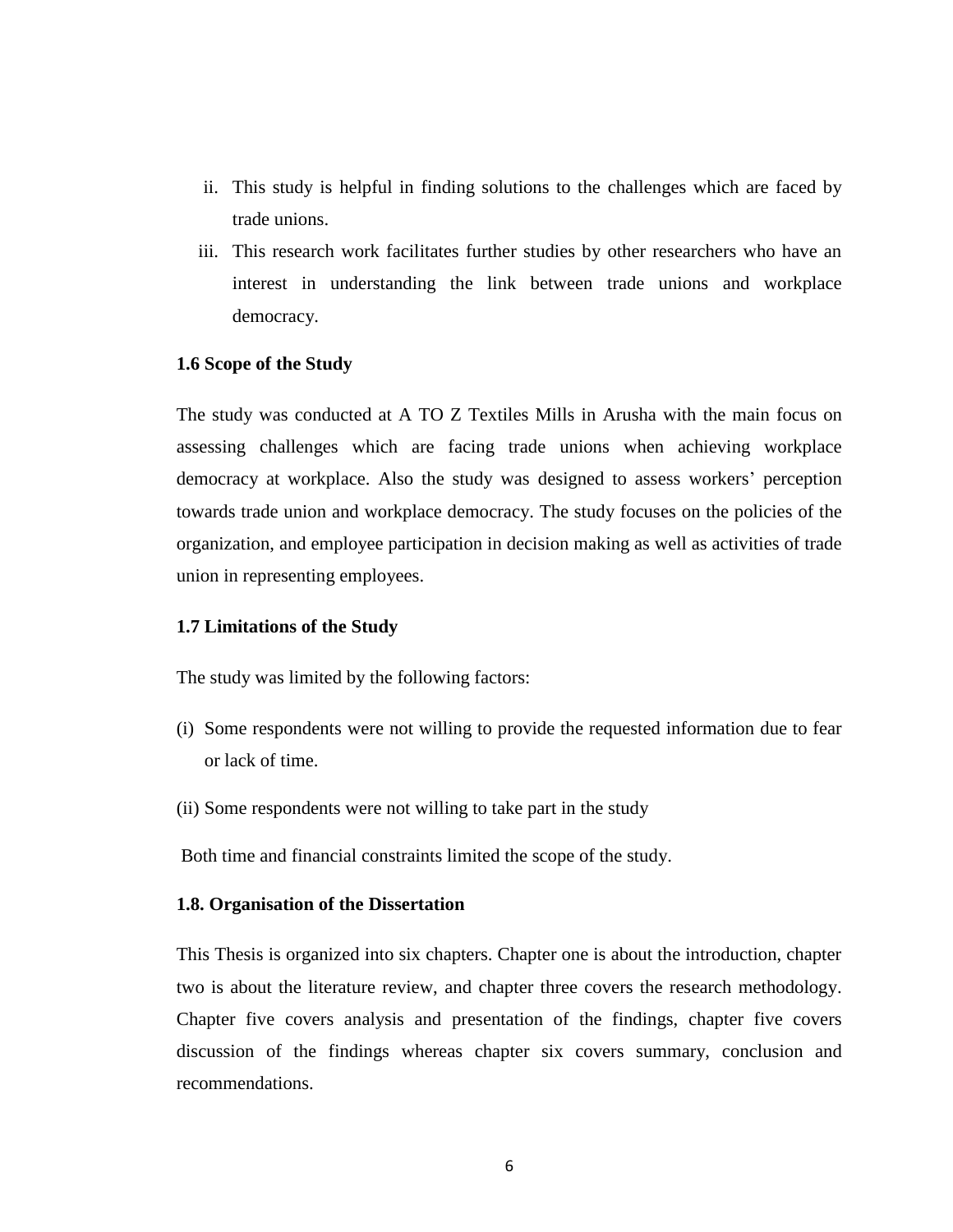# **CHAPTER TWO**

# <span id="page-20-1"></span> **LITERATURE REVIEW**

# <span id="page-20-2"></span><span id="page-20-0"></span>**2.1 Introduction**

This chapter review literature on trade union and workplace democracy. Literature review is important since it assists in surveying the current state of knowledge on trade union and workplace democracy, identifying key authors, articles, theories, and findings on trade unions and workplace democracy. This chapter is divided into two major parts: Theoretical literature review and empirical literature review, and the second part describe the conceptual framework of the study.

# <span id="page-20-3"></span>**2.2 Theoretical literature review**

The purpose of this section is to review theoretical literature regarding trade union and workplace democracy. It focuses on the concept of trade union and workplace democracy, functions of trade union, collective agreements, recognition of trade union and the importance of trade unions. The section also presents forms of workplace democracy, principles of workplace democracy, importance of workplace democracy, trade union and workplace democracy and challenges facing trade unions.

#### <span id="page-20-4"></span>**2.2.1 Concept of trade union and workplace democracy.**

## <span id="page-20-5"></span>**2.2.1.1 Trade union**

Employment and Labour Relations Act (ELRA) no 6 of 2004 defined trade unions as any number of employees associated together for the purpose, whether by itself or with other purpose of regulating relations between employees and their employer`s association to which employers belong. Trade union is an association of workers formed to their interests in employment situation.

Trade unions have specific objectives of seeking better wages, working conditions, job security and safeguard the interest of their employees as well as providing higher social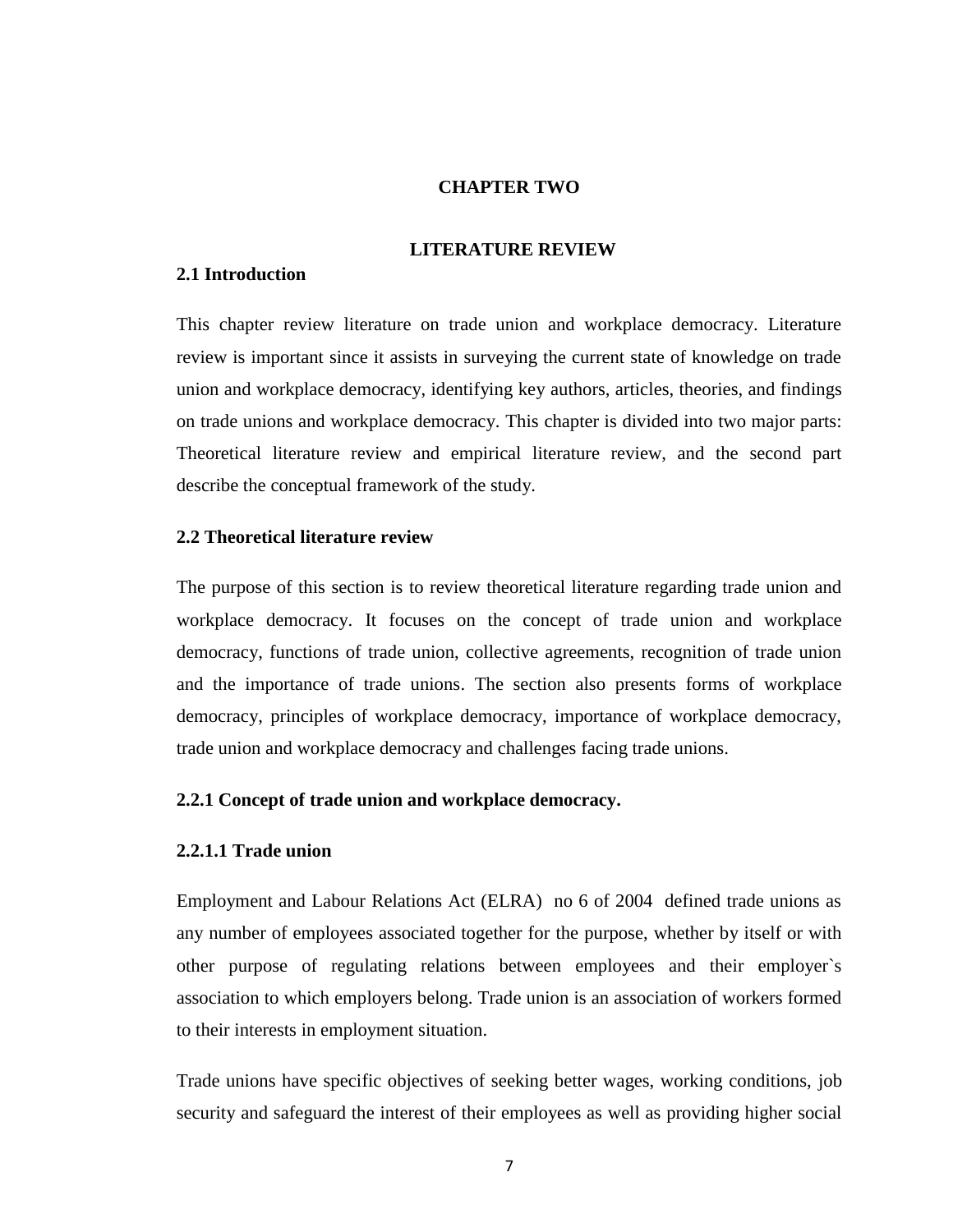security, employment protection and employee participation in management activities (Graham & Bennett, 1986).

# <span id="page-21-0"></span>**2.2.1.2 Function of trade union**

By making special consideration on the Employment and Labour Relations Act (ELRA) no.6 of 2004 in section 12 outlines the functions of trade unions

- i. To defend or improve the level of wages and working condition for their members through effective collective bargaining.
- ii. To replace managerial unilateral action by mutually agreed upon actions which satisfy the needs of both actors.
- iii. To provide and safeguards against all sorts of unfair management practices related to employees in the organization.
- iv. To ensure health and safety measures and conducive working conditions.
- v. To encourage workers participation in management and decision making on matters which have effects on their work performance
- vi. To provide chain of communication between management and employees.
- vii. To help the organization to arrange various services and welfare activities for employees.
- viii. To formulate policies and plans consistent with the objectives and plans of the organization
- ix. To improve communication network between the unions and their members.
- x. To raise the level of status of workers in the organizations.

Trade unions are given legal mandate to protect and to promote the interest and welfare of employees at workplace and secure better conditions of work. In order to achieve its function trade union adopt the method of collective bargaining as the tool to ensure better working condition.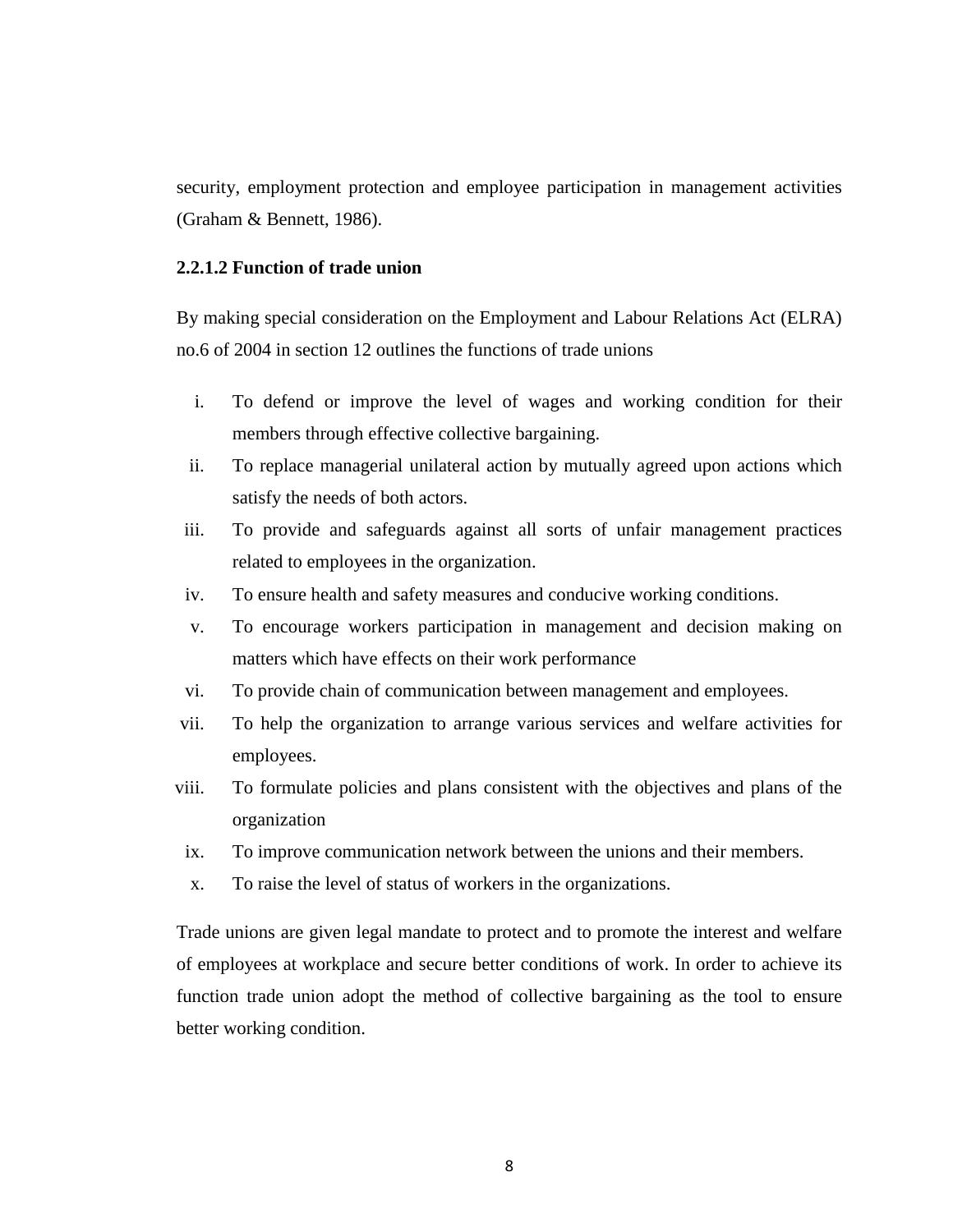# <span id="page-22-0"></span>**2.3 Collective bargaining**

The Article 4 of the ILO Convention on the right to Organize and Collective Bargaining, (Convention no. 98 of 1949) defines collective bargaining as a voluntary negotiation between the employers or employers' association and workers' organization with a view of the regulating terms and conditions of employment by means of collective agreements.

The objective of collective bargaining is to ensure that the contents of agreements between employers and employees are maintained, create an enabling environment for better productivity and avoid more work disruptions that result from conflicts, provide better cooperation, as well as fair and reasonable protection of both employees and employers interest.

The union is a powerful tool which compels employer to accept the demands posed by the workers or take industrial action to compel employer to accept their terms.

# <span id="page-22-1"></span>**2.3.1 Recognition of trade union as a bargaining agent**

According to section 45 of ELRA (2004) for a trade union to be able to represent the employees for the purpose of collective bargaining, such union must be recognized by the employer. For a trade union to be recognized by the employer as an exclusive bargaining agent of the employees, it should be a registered trade union and must be representing majority of employees in that bargaining unit. It's a legal requirement that a trade union has to be recognized by employer before entering to collective agreements.

# <span id="page-22-2"></span>**2.4 Workplace democracy**

Penguin Dictionary of Sociology (2006) defined workplace democracy as the participation of employees in managerial decisions in areas which affects their working lives. The theory of workplace democracy focuses on participation, involvement and equal treatment of employees by employers at workplace. The practice focuses on involvement and structural arrangements which link organizational decision-making to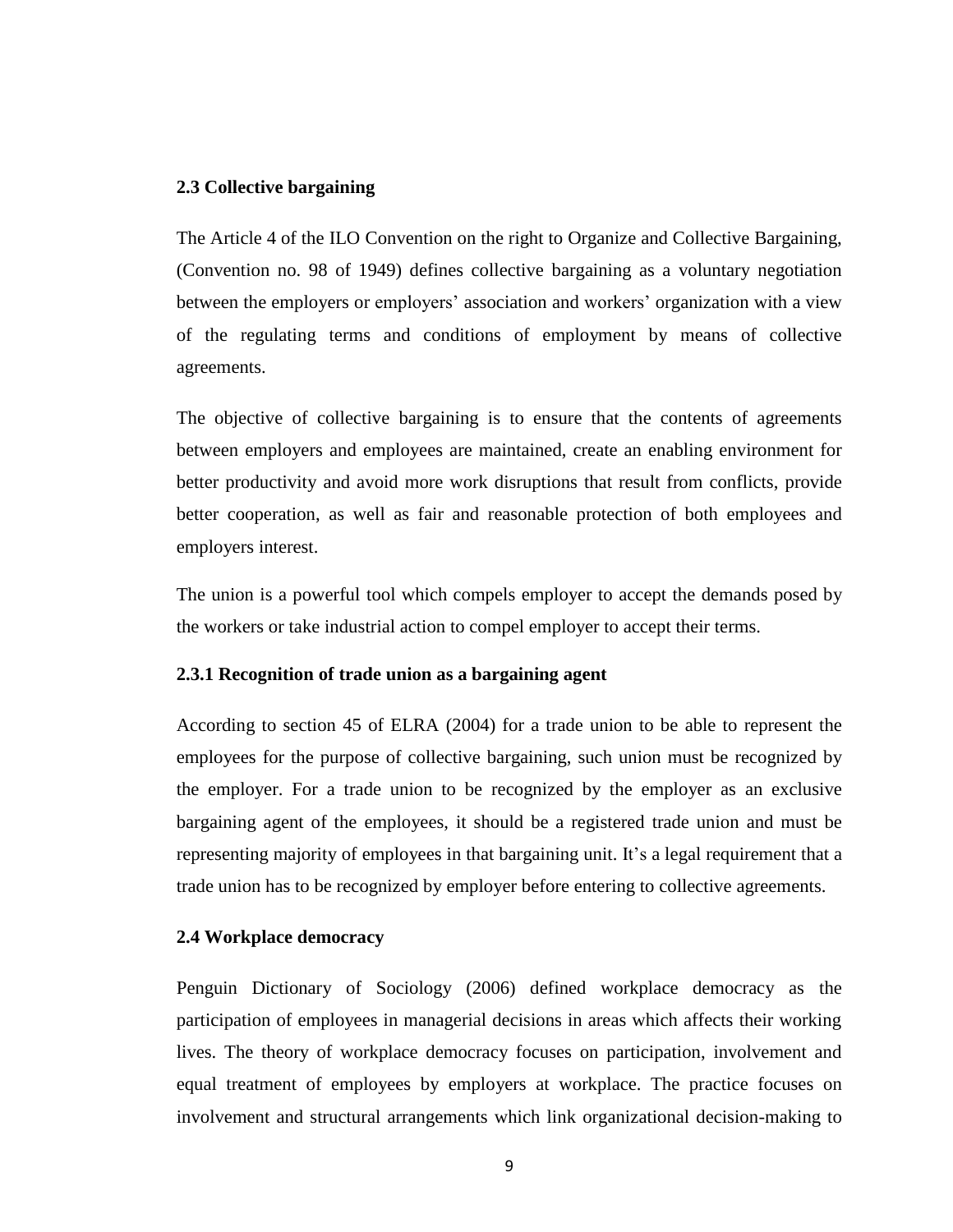the interests and influence of employees at various levels (Petersson & Spängs, 2005). Workplace democracy encompasses employee empowerment, involvement and participation either by being represented by trade unions or by direct participation in making decisions which involve the sharing of authority and responsibility in the workplace and employee empowerment

# <span id="page-23-0"></span>**2.4.1 Forms of Workplace Democracy**

According to Adams and Hansen (1993) as quoted by Chapeyama (2002), workplace democracy can take two broad forms: representational democracy and direct democracy.

# **i. Participative or direct democracy**

Participative or direct democracy implies that all power at the workplace is at the hands of the workers. When decision has to be made all workers are gathered together and participate in that decision making process. In this form of democracy there is no intermediary, each worker is treated equal and each workers is given a chance to directly influence the decisions at workplace. Regular meetings where workers have the chance to participate in activities at the workplace and receive information on the development of the organization include organization plans, financial state of the organization, and implementation of the organization strategies.

# **ii. Representative workplace democracy**

Representative democracy is the second form of workplace democracy which places the representative between workers and management. Trade union or workers council is assigned with the task of representing the worker`s interests (Chapeyama 2002). Trade union represents the interest of workers and bargain with employers on behalf of its members. Trade unions negotiate with employers on wages, working hours and on a mechanism of employee participation. This study wills deals representative democracy as one of the role of trade unions.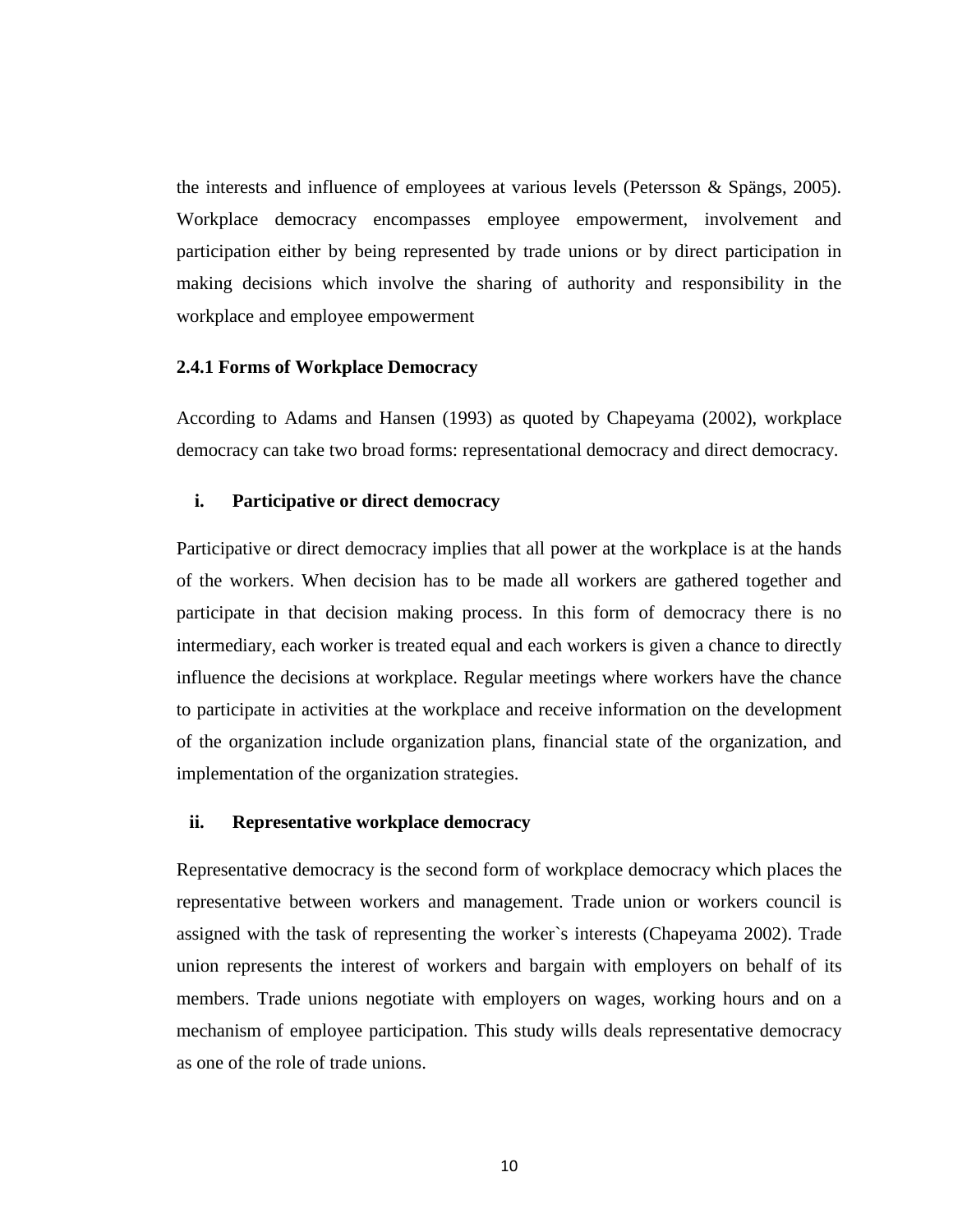# <span id="page-24-0"></span>**2.4.2 Theories of workplace democracy**

Good studies of industrial democracy are usually based on general theories of democracy. Democratic theories include utopian, proletarian and pluralist theories.

#### **i. Utopian theory of workplace democracy**

The theory was developed by utopian socialist, Robert Owen and De Saint Simon. The theory suggests that industrial relation should be regulated by democratic principles to create a peaceful working environment whereby various individuals or groups agree upon a means of coexistence in association together without destroying each other. And for employees and employers to co-exist peacefully should be participation mechanism which allow workers to participate in decision making at workplace (Walt, 2002).

### **ii. Proletarian theory**

This theory was developed by theorists like Karl Max and Michael Bakunin. The theory entails that there is a need to expropriate the means of production, therefore eliminating bourgeoisie control and place control to workers. Workers had to use their political organization to gain economic and political control or use trade union and strikes as a means of social revolution and gain control at workplace (Walt, 2002). The theory implies that workers through their organized trade union have the power to participate and protect themselves against arbitrary power of employers.

#### **iii. Pluralist theory**

The theory stipulates that workplace as a unit should operates through competing interest groups. This is based on the assumption that the organization is composed of individuals who constitute distinct sectional groups, each with its own interests, objectives and leadership (Ratnam, 2007) since each group has its own interest conflict among workers and management is rational and inevitable. As each group have different interest no one group solution is to bargain and compromise (Haralambos & Holborn, 2000). Such interest groups involved in bargaining and compromise are trade unions as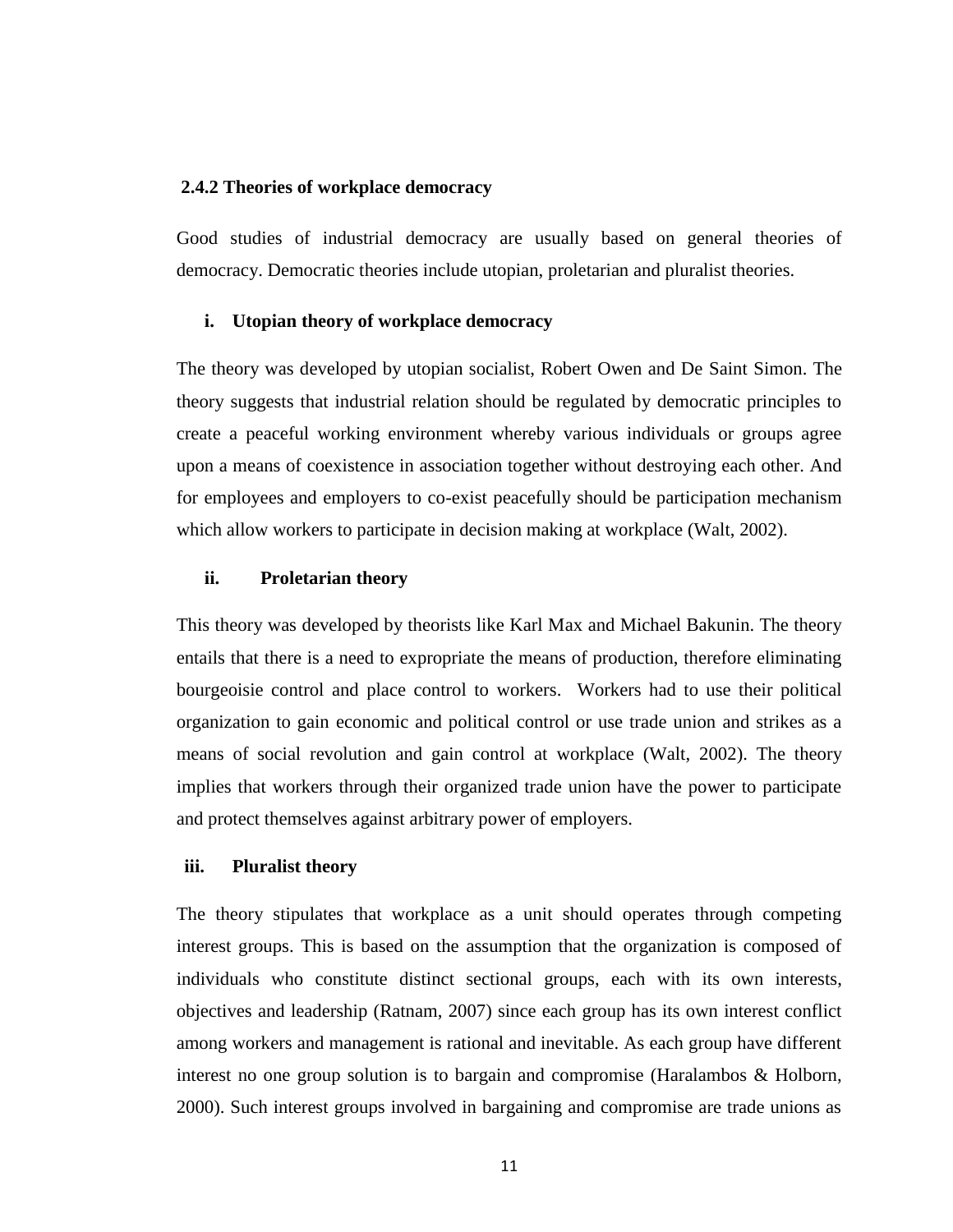well as employers association. As trade unions are the major groups that represent the interest of employees in any organization, they have been able to use the ideology of pluralism to integrate the working class into the capitalist society. The formation of workers interest group which are trade union to safe guard their interest is the beginning of workplace democracy.

# <span id="page-25-0"></span>**2.4.3 Principles of workplace democracy**

#### **i. Sharing of information**

According to Bernstein (2012) Sharing of information is concerned with keeping the employees informed about the economic condition, the goals and the performance of the firm. This helps employees understand the big picture, the significance of their tasks and how they contribute to the larger goals. The sharing of expertise in the form of training firstly helps to ensure that employees know how to interpret, evaluate and implement the knowledge. Application of democratic principles in workplace entails that workers as members of a particular unit participate in decision making and the quality of decisions to be made will depend on the information available to decision makers.

There must be a system of sharing information and amount of information available to employees should be at least what they needed for making decisions or be able to participate in making decisions. Organization should establish a mechanism to keep all workers informed and to assist the utilization of the information obtained by workers. For instance written report on performance of each department and state of all enterprise should be available to all employees, financial information and information on corporate strategy should be available to all employees.

### **ii. Equality**

Equality at workplace entails that all workers are protected against discrimination on any ground such as race, colour, sex, language, religion status and different opinion. It further requires the progressive elimination of the obstacles which hinder any groups or categories of workers from exercising a voice or participating in management on terms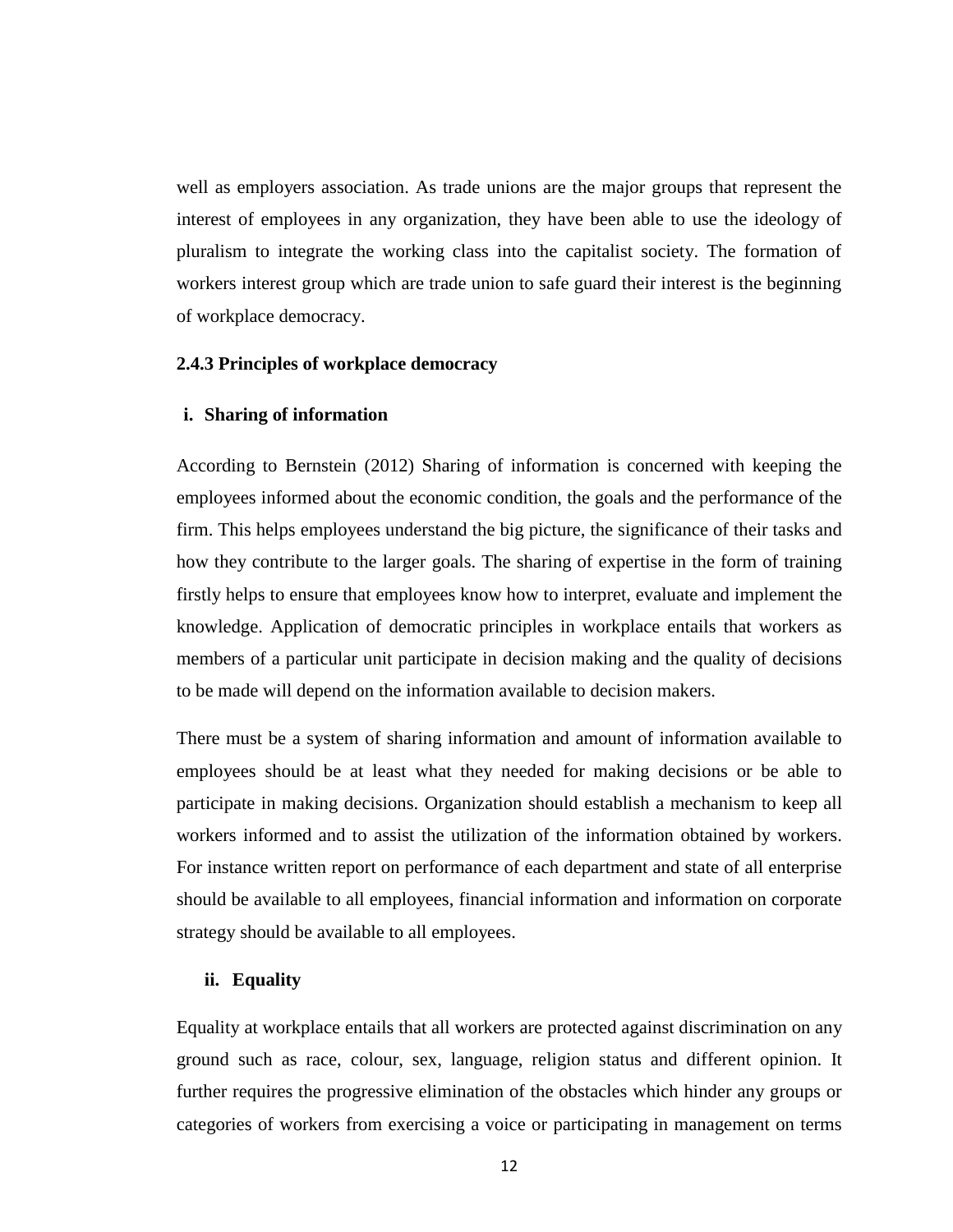of equality with others. Also special measures should be taken to correct existing inequalities at workplace and all employees should be treated equally. Employees participation in management processes and organization development at all levels must be regulated fairly and impartially and must avoid any discrimination, as well as the risk of intimidation by managers (Chapeyama, 2002).

Trade unions actively fight discrimination and help to promote equal opportunities at work. Union representatives are well placed to identify incidences of discrimination, and to work with employers to ensure that anti-discrimination policies are properly implemented.

# **iii. Independent disciplinary committee**

There must be an independent judicial procedure within a firm. The adjudicative system must be independent of all functions within the organization. Also employees should be included in disciplinary committee since employee will trust and be satisfied with the decision made by participatory system, thus the judgment will be fairly articulated by both sides as opposed to the decision made by managers which will tend to be on their favors. Also employees will have the chance to know how organization rules are applied, how basic rights are upheld and how the opportunities for participation are guaranteed (Bernestein, 2012).

# <span id="page-26-0"></span>**2.5 Implementation of workplace democracy**

# **i. Collective Bargaining**

Collective bargaining is based on the experience that trade unions bargaining and grievances mediation, workers and their representative do participate in decision on company policy and company activities. Through continuous involvement in collective bargaining workers are better able to prevent and correct decision making that may be harmful to their co-workers. Is another trade unions are able to negotiate and seek for better working conditions, and great economic share for the labour and interest of workers is presented (Walt, 2002).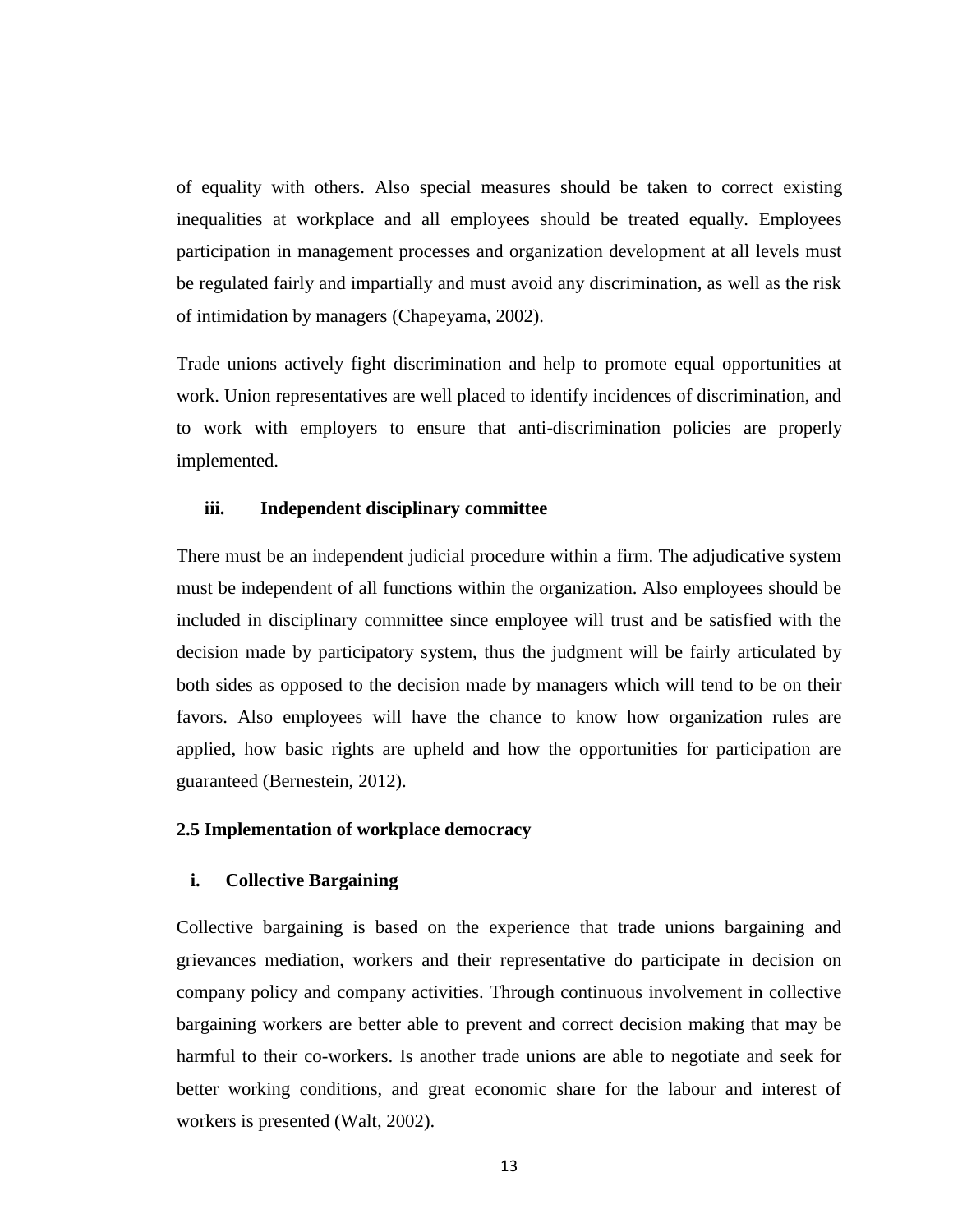# **ii. Joint consultation**

Is another way of implementing workplace democracy where each worker has the same rights to voice his or her opinion in company policy as their representatives. In joint consultation there is an effort to get the workers opinions and to profit from the given opinion. Committee's representatives are the ones to represent workers opinion. In the joint consultation model the management consults with the workers representatives before taking decisions. The workers represent their view through Joint consultative Committees. This system allows workers participation, and protects their interest at workplace (Walt, 2002).

# **iii. Co- determination**

This is an institutionalized process of employees' information, consultation and decision making participation in the management. Co-determination gives employees unique participatory rights in the decision making process of companies. The modal allows for workers to participate and control of the company through representatives boards such trade union or workers council ( Michel, 2007) The individual employees is usually not in a position to defend his or her on equal level with the employer. This is why a board has to protect and defend worker interest on established level.

# <span id="page-27-0"></span>**2.6 Importance of workplace democracy**

# **i. Right to self-determination**

Workplace democracy ensures and protects workers' right to self-determination and to the ownership of the fruits of their labor (Dahl, 1986). Wage labor is a transaction freely agreed upon by both workers and employers, then self-determination should not be restricted by employers and workers should not be subjected to any form of control. For example, the threat of being fired from a job is a powerful form of control that calls for job and a well-established rules and procedures to prevent unfair termination. It is upon the trade union to ensure individual right and interest.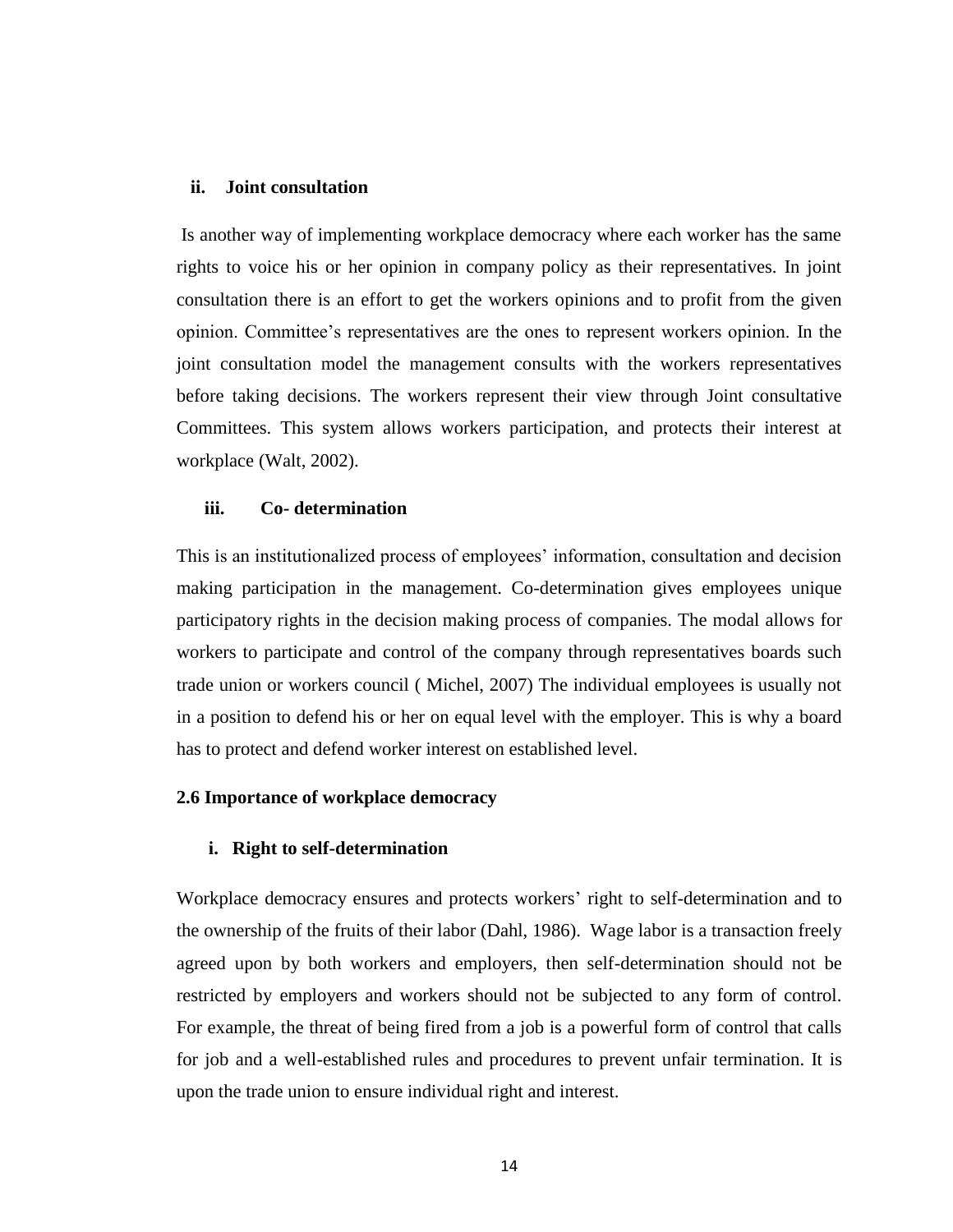# **ii. Fairness and equality**

Workplace democracy creates and increase fairness and equality especially in industries with great inequalities (Dahl, 1986). All workers should be treated equal and given equal chances in participating in decision making. When making decision what is required is for workers to recognize what decisions must be made collectively and which decisions ought to be delegated. When decision-making in a company is restricted to a small group with narrow interests, workers will in many situations view those decisions as illegitimate.

#### **iii. Increase employee motivation and commitment**

Through employee representative such trade union, would create a partnership between management and organized labour which would result in a 'high-performance' workplace with mutual gains for both the organization and workers (Guest, 1995). This helps to make workplaces more attractive to workers improving staff retention, absenteeism and productivity as well as reducing management time spent addressing grievances.

# <span id="page-28-0"></span>**2.7 Attitudes of workers and employers towards workplace democracy**

Attitudes towards workplace democracy differ between workers and management. Workers view workplace democracy as a platform for worker empowerment and protection of their rights at workplace, and management views workplace democracy as a method to enhance productivity (Collom, 2003). Managers tend to support workplace democracy since they believes that when workers have autonomy on production decisions such as scheduling, change in products had a greater sense of job satisfaction hence increase in performance and production.

Also other managers from countries where there is strong workplace democracy like German, views workplace democracy as the process undermines their ability to operate efficiently. They contend that the legally established industrial democracy hinder their management efforts (Luthan, 2006). The participation of workers in decision making slow the decision making process hence effects on organizational performance.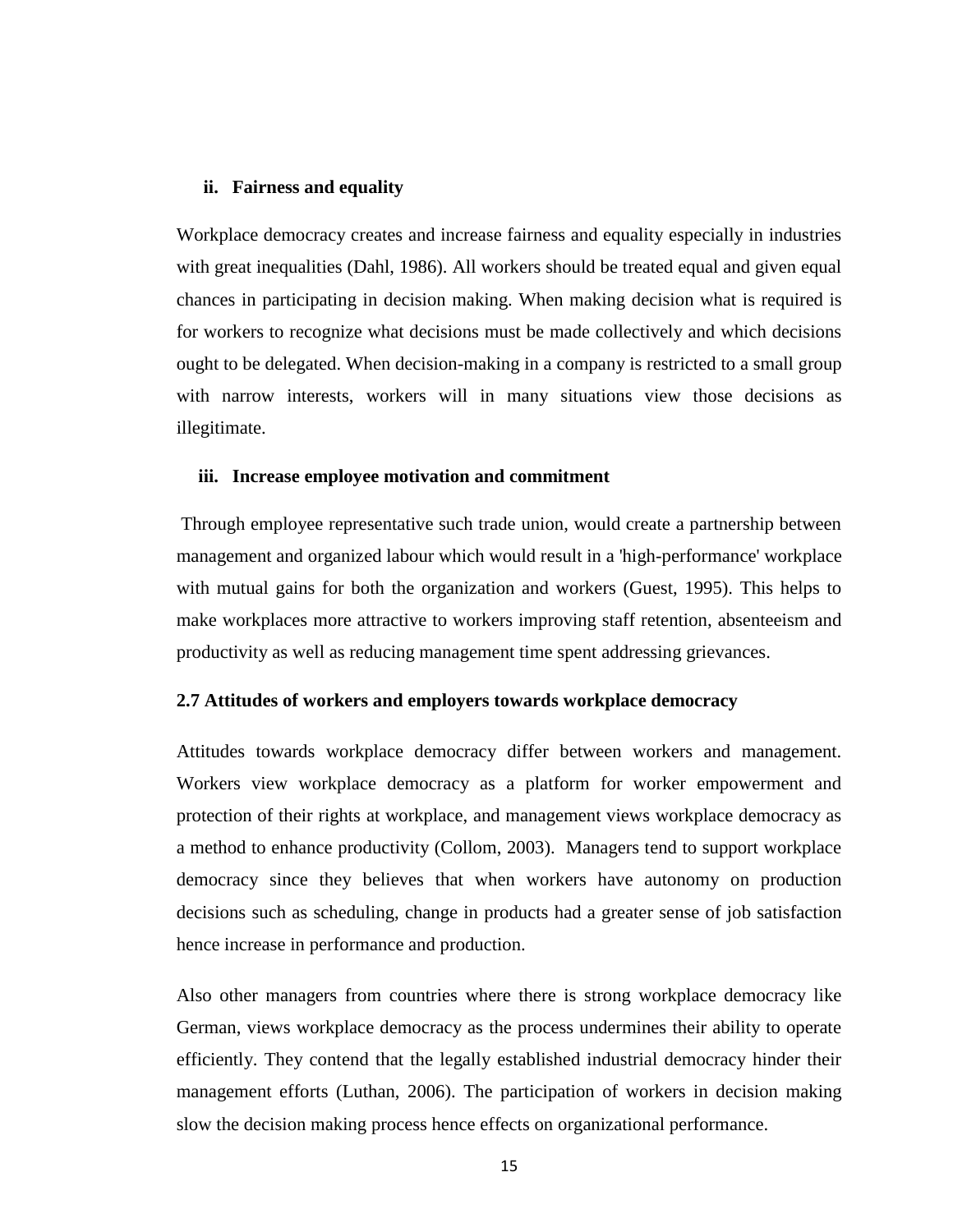Workers from African countries have limited perception of the scope of workplace democracy due to ignorance or unwillingness of management to share decision-making roles. African workers have limited knowledge of workplace democracy (Adefolaju, 2013).

# <span id="page-29-0"></span>**2.8 The role of trade union on achieving workplace democracy**

According to Aidit and Tzannots (2001) workplace democracy is practiced when workers voice their opinions and makes suggestions to the employers on issues which affect them in the organization and genuine concern for their right. Trade union has the duty to present workers interests and their opinion to employers

Trade unions at workplace have duty to protect worker's rights under the collective bargaining agreement. The union's job is to defend the interests of workers vis-à-vis management through negotiation and industrial action as well as representing workers in mediation. Through trade union workers can bargain about their working condition, salary, annual leave, sick leave, thus workers have control on matters concerning their working lives and protect their member's interest, ELRA (2004). According to Hirsch and Schumacher (2000) trade union's representation of its members in management activities and collective agreements provide workers with reliable degree of workplace democracy. Trade unions ensure collective voice, monitoring of working condition, protection from discrimination and enforcement of contractual provisions.

Aidit and Tzannots (2001) adds that trade union facilitate workers participation in decision making and enhance worker and management relationship in the workplace. Section 71 of ELRA 2004 stipulates that a recognized trade union and an employer or an employers association may conclude a collective agreement establishing a forum for workers participation in a workplace. Thus trade union has to provide the mechanism by which workers can have a real sensed participation in management decision, hence trade unions have been able to gain a weighty voice in decisions about job assignments, payment, grievance process, the pace of work, and even, in some cases (though rarely) the introduction of new technology.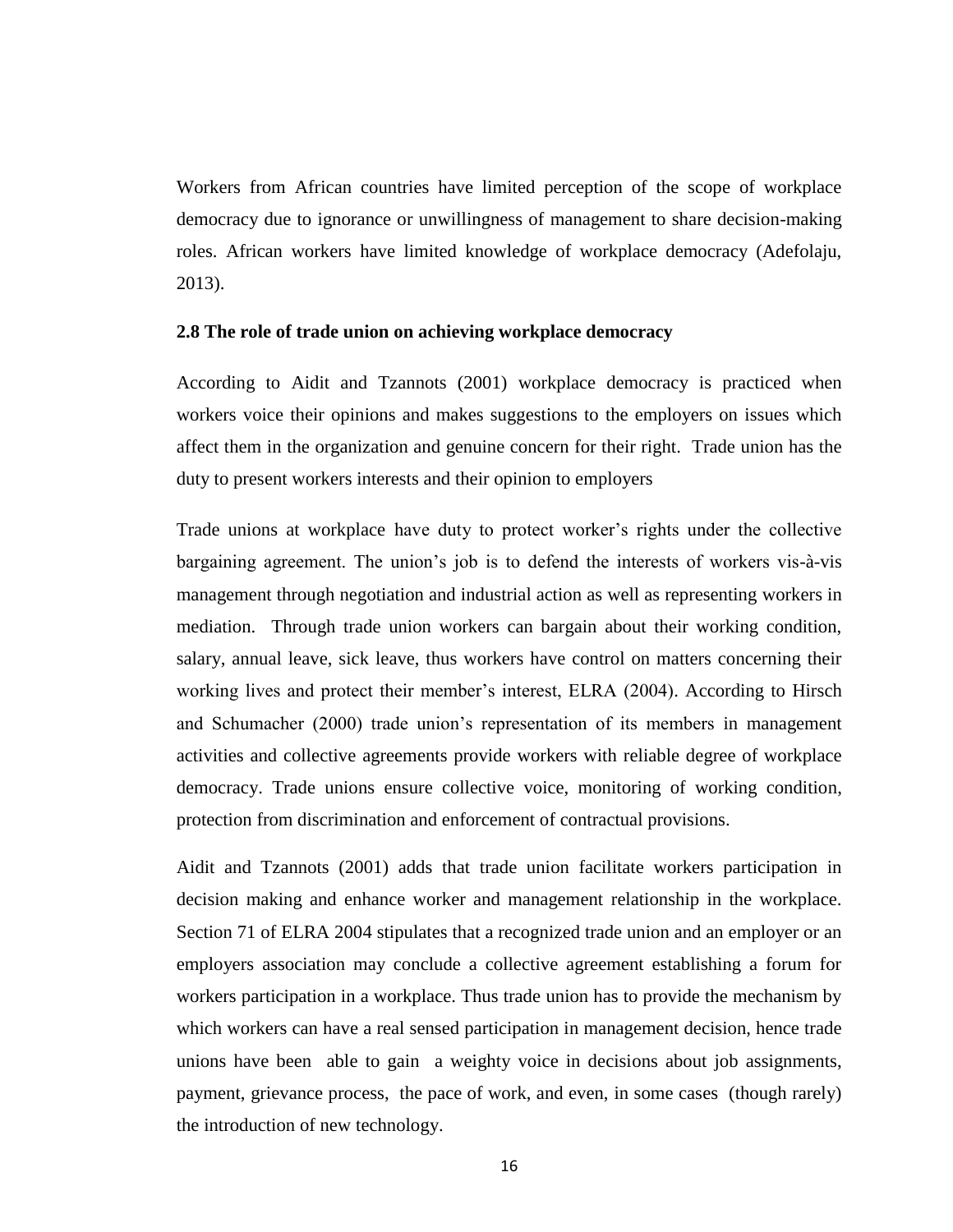The degree of labor union voice in the workplace seems to be related to the degree of union density in a country, the level of support by government for union demands, the economic sector involved, and the level of union militancy.

# <span id="page-30-0"></span>**2.8.1 Challenges facing trade unions**

In industrial relations of any country there are three actors state which make labour laws and regulation, trade unions and employers or employers association. Each actor has important role to play in regulating working environment. Trade unions being one of the actors in industrial relations are faced with challenges which affect their performance on fulfilling their objectives.

# **i. Company policy and structure**

Collective bargaining is another form of workers participation in management, but wide range of issues subject to collective bargaining may be contested by management as an invasion of managerial functions. Worker participation in decision making in private enterprises is strictly controlled by management, except where worker participation is provided for in a union contract or by government mandate. In private organization managers determine the range of issues for which workers voices are desired and decide to encourage participation or not. Top management sets the culture, prescribes appropriate behavior, makes all the decision in an organization and maintains a strong overview of all activities (Gunn, 1994)

# **ii. State intervention**

State intervention in the form of legislation of minimum wages, working hours, annual leave, sick leave and maternity leave as stipulated under Employment and Labour Relation Act no 6 of 2004 has contributed to limited workplace democracy in managerial decision making process, whether or not the government intervention favoured workers or management is beside the point that worker`s trade union decided on these matters. Also ILO identifies a number of obstacles against workplace democracy in African countries.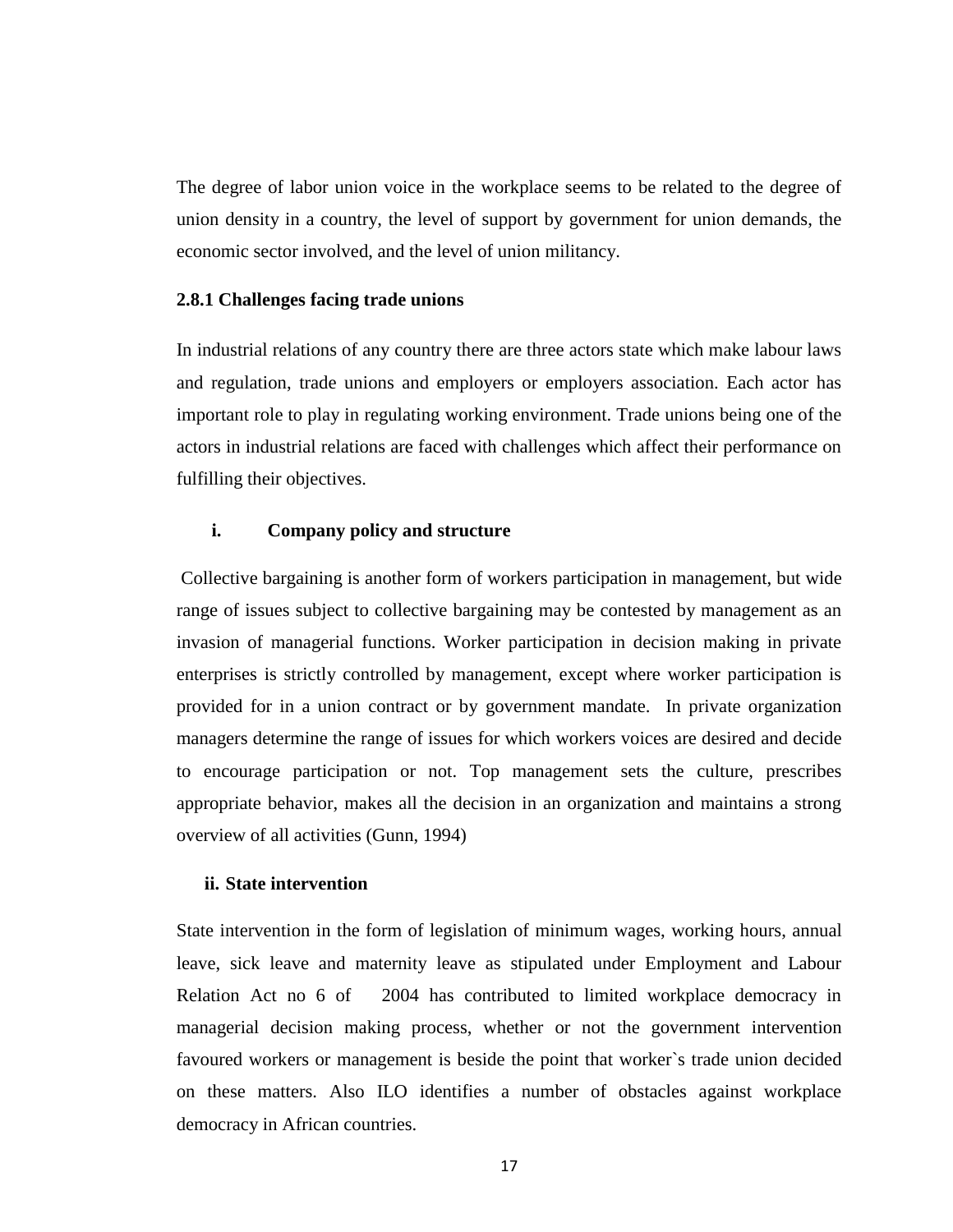It shows that collective bargaining agreements for the determination of wages and working conditions, working hours and annual leave are fixed by state where there are statute on restriction of wage increases imposed by economic development plans that limits the scope of wage negotiations and democracy at workplace (ILO, 1999).

# **iii. Globalization**

Globalization of the world economy has brought about heavy pressure on the local industries to become globally competitive. Heightened global competition has disposed enterprises to adopt greater flexibility in term of utilization and management has embarked on new strategies of creating cheap labor market to attain the objective of keeping low prices for their products while maintaining high profits leading one to think that labor have become commodity and not a partner for progress (Binghay, 2000).

# **iv. Lack of funds**

Good financial capacity is essences for the effective functioning of trade union. In the process of performing its services and achieving their goals trade union have to carry various activities like workshop, organize programmes which require funds. The primary source of income to the trade unions is contribution from trade union members which led trade union to suffer from inadequate funds and fail to perform its activities. Financial incapacity is one of the factors which limit functioning of trade union in many developing countries (Adefolaju, 2013).

Milanzi (1996) trade union in Tanzania have faced a lot of problem which make it fail to achieve its objective for instance there is a problem of financial problem that affect function of trade unions, as for trade unions to operate clear it needs financial support to organize its activity like payment conducted meetings and provide financial support to the members.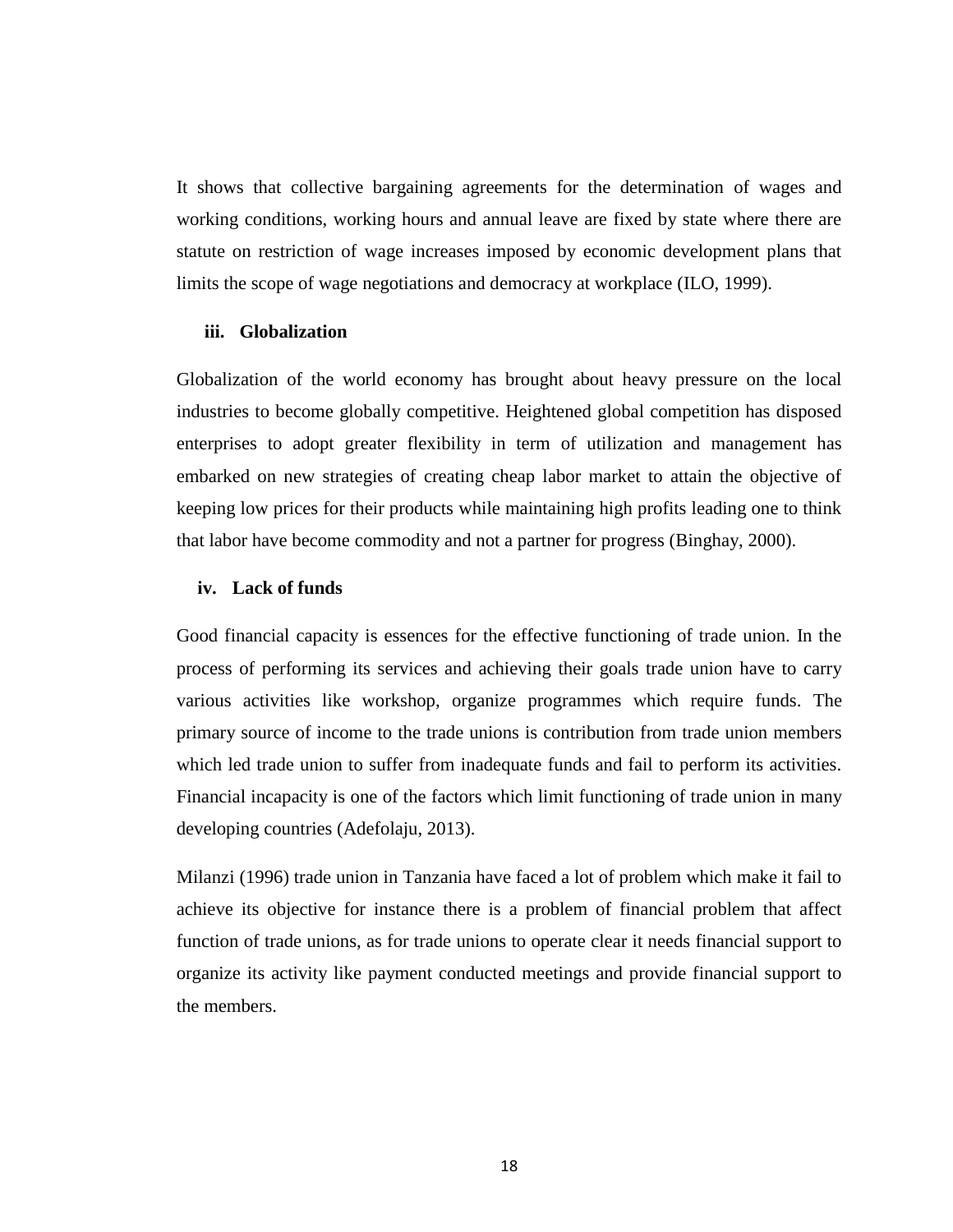#### **v. High levels of unemployment and poverty**

High level of unemployment, which makes every formal job appear to be a privilege, is restricting the fighting spirit of workers, deteriorating working conditions and the decline of worker rights are tolerated without real resistance over a long period of time. Workers are fearful to participate in trade union activities and are subjected to management control due to the fear of losing the job (Schillinger, 2005). The result of unemployment and poverty is one of the reasons trade unions loses members.

# **vi. Internal struggle**

Internal union structures are often weak and focused more on their own organizational survival rather than on servicing members. Frequently, they are characterized by low levels of inner-union democracy and accountability and, at times, suffer of doubtful legitimacy (Schillinger, 2005). Also trade union as any organization has its internal politics which affects its effectiveness. For instance trade union leaders contest and are elected through election which in most cases involves power struggles. Furthermore as the principles of democracy stipulates, trade union leaders can be removed from office by members at any point in time if the members lose confidence in the leader they have elected. This means that trade unions as organisations are inherent with internal conflicts arising out of power struggle and weak structure and poor leadership.

### <span id="page-32-0"></span>**2.9 Empirical literature review**

This section reviews what other researchers have observed regarding the objectives of this study in relation to the concept of trade union and workplace democracy.

The study done by Greenberg (1999) on Workplace Democracy in the Core Countries: Problems and Prospect revealed that workplace democracy in capitalist countries is not good. The study further revealed that for workplace democracy to flourish it requires an environment that is compatible with its core values, provides the infrastructure for optimal operation, and offers political support and protection for its fundamental needs and goals. Such an environment depends decisively on the ability of labor to exercise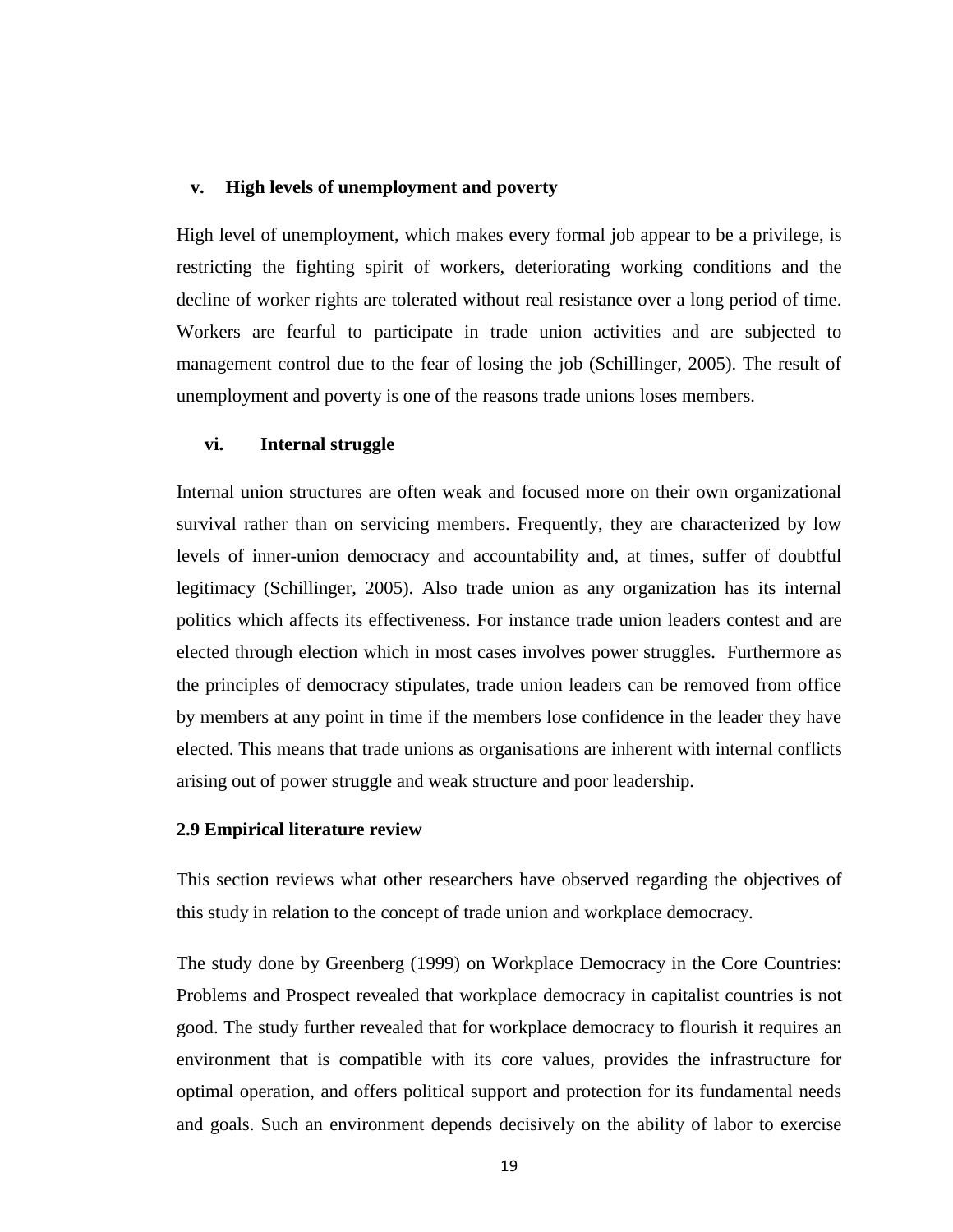significant power at the levels of the firm, the industry and the state. On-going developments in the world economy and the international system are, however, shifting the relative power balance between labor and capital to the advantage of the capital and the assault many workplace practices and public policies that have served to empower employees.

Also workplace democratic initiatives and experiments have been mainly about adding employee voices to the decision making process and not very powerful voices at all. Employee empowerment and participation schemes have been highly constrained, they tend to be arrangements in which workers are provided opportunities for adding input to decisions concerning a limited set of company and workplace policies without access to substantial power or responsibility.

The study which was done by Collom (2009 ) on *Clarifying the Cross-Class Support for Workplace Democracy*, portrayed that inside the working class, the most class conscious workers are union members and the most alienated dissatisfied workers are the most supportive of workplace democracy. Overall, workplace democracy is predominantly supported by those who are aware of and/or those who are disproportionately suffering from capitalism's relations. The study clearly suggests that the management do not support workplace democracy. Overall, capital and its managers are not supportive of workplace democracy and trade union activities and their contemporary rhetoric surrounding workplace participation appears to be merely a veiled attempt to further their most urgent goal which is the accumulation of capital.

ALRN (2003) revealed that trade unions in Africa are exposed to suppression and intimidation by employers and the state. Trade unions have often found themselves in conflict with the government and employers. The study explains that trade union in Ghana, Mali and South Africa are not effective and are characterized by weak collective bargain and resistance from the government which weaken workplace democracy in African countries. The study by Gokhan and Hayter (2011) revealed trade unions in Africa, like in other parts of the world as being losing members as global competition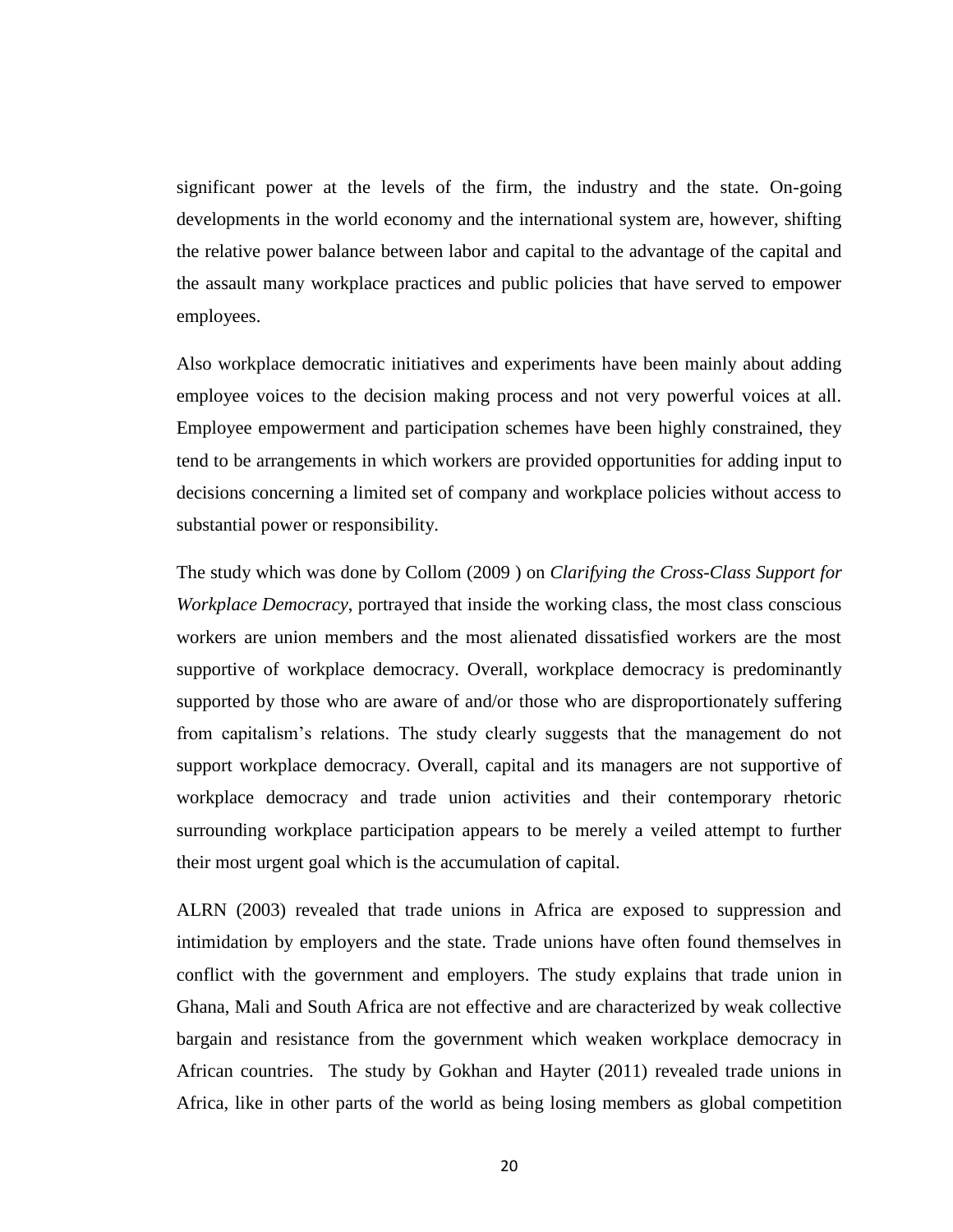forced employers and government to seek new ways of motivation techniques and denies other forms of workplace democracy which have benefit to workers.

# <span id="page-34-0"></span>**2.10 Conceptual framework**

The aim of this study was to investigate the challenges which hinder trade union to achieve workplace democracy. Figure 2.1 presents a framework developed to show the relationship of the variables assumed to be relevant to the analysis of the factors inhibitng workplace democracy. Variables are attributes or qualities of the cases that are measured and recorded (Kombo & Promp, 2006). There are two forms of variables; the independent and dependent variables. The independent variable is the variable that effects/influences the dependent variable and dependent variable is the variable that depends or is the consequence of the other variable (Kothari, 2004). The dependent variable for this study is workplace democracy while the independent variables are laws and regulation, and managerial prerogative order.

#### **(a) Laws and regulations**

Laws and regulations exert an inevitable influence on the emergence and development of a labour relations system. Laws can hinder or foster, directly or indirectly, the establishment of workplace democracy.

#### i. Supportive legislations

Supportive legislations simply imply legal backups. In this study supportive legislation aim to measure the extent to which government laws support workplace democracy Indicators that will be used to measure this factor includes:

- Whether there are laws or provision explaining about workplace democracy tax in existing laws.
- Whether trade unions are satisfied with labour laws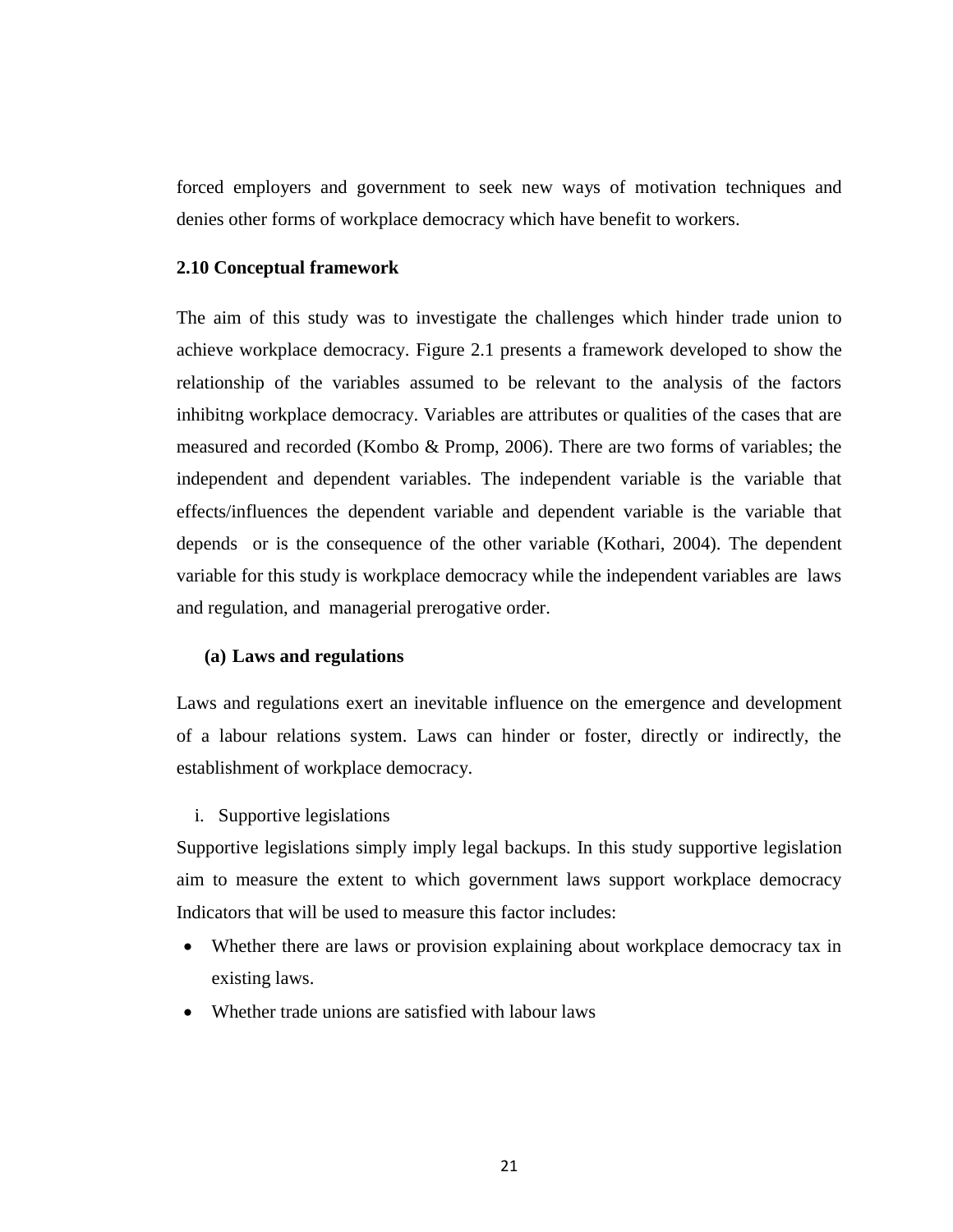# ii. Assurance of freedom of trade union

Laws and regulation should not interfere with freedom of trade union. Are the laws and regulation does not interfere with trade union activities. When laws and regulations give trade unions fully autonomy on carrying its function and protecting workers interest, workplace democracy will be achieved and when the laws interfere and limit the power of trade union, workplace democracy will be attained.

# **(b) Company policy**

Company policies are rules and regulation which are set by a company to be followed when carrying its function and company. Organizations policies and managerial structure may hinder or facilitate workplace democracy. Good organization policies and structure which allows workers empowerment and autonomy will facilitate workplace democracy.

#### **i. participation**

Participation means involvement of workers in decision making. Company policies have a role to play in workplace democracy. The policies which allow and promote workers participation in decision making will facilitate workplace democracy. Company polices which support workers participation like supporting workers participation schemes such as workers council, joint consultation committee promote workers will be able to participate in decision making.

# **ii. Managerial prerogative power**

This is the discretionary power that exceeds and unaffected by any other power. Management has prerogative power by virtue of their office. Managerial prerogative power may hinder workplace democracy, its absolute power and limit the room for negotiation.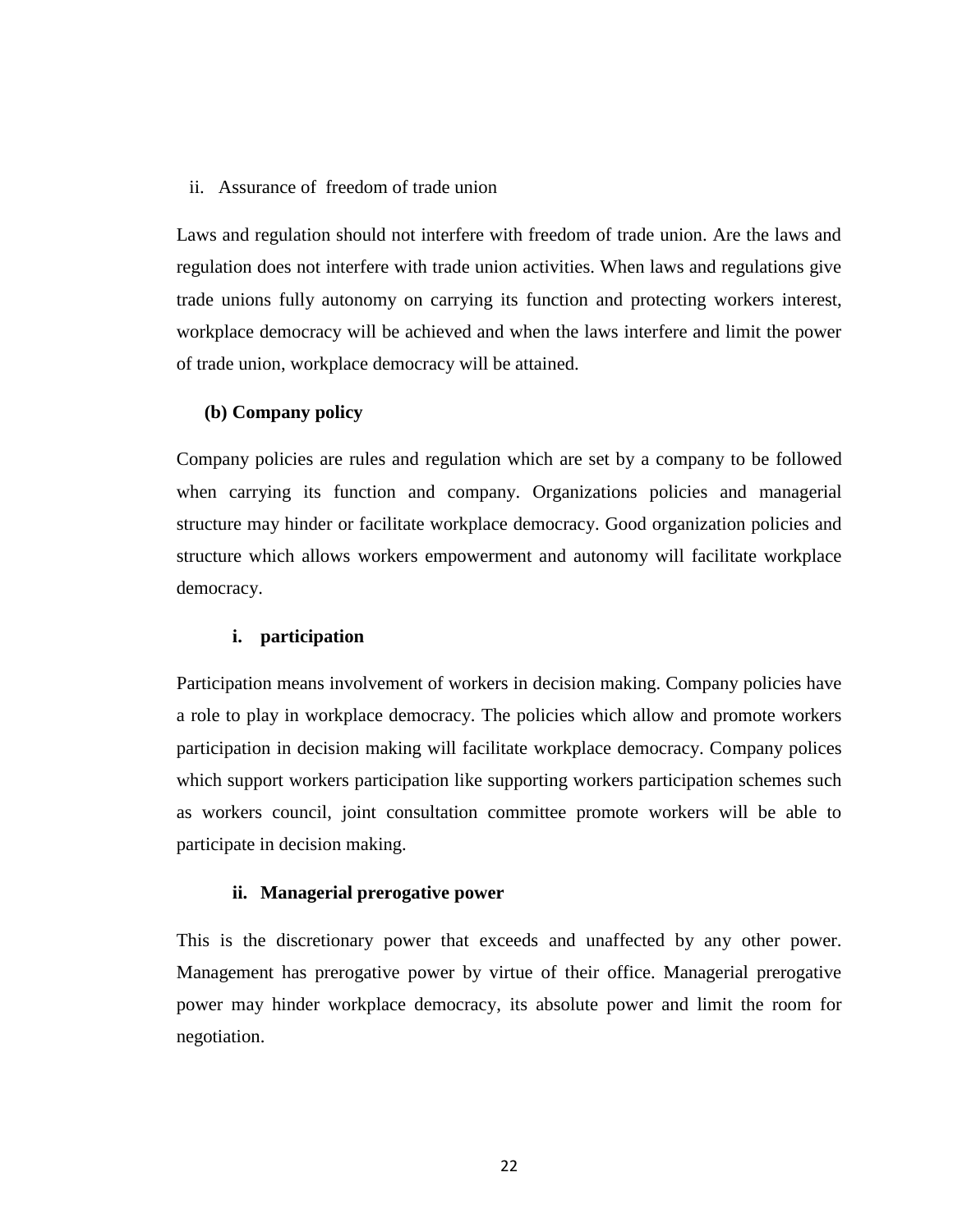# **iii. Type of decision made by managers**

The type of decision which managers make by using prerogative order will have effects on workplace democracy. If a manager use a prerogative power to make the decision which affect workers lives such as firing, this will hinder workers participation and workers autonomy. This will hinder workplace democracy.

# **Figure 2.1: Conceptual framework on the challenges facing trade union on achieving workplace democracy**

# **Independent variables Dependent variable**

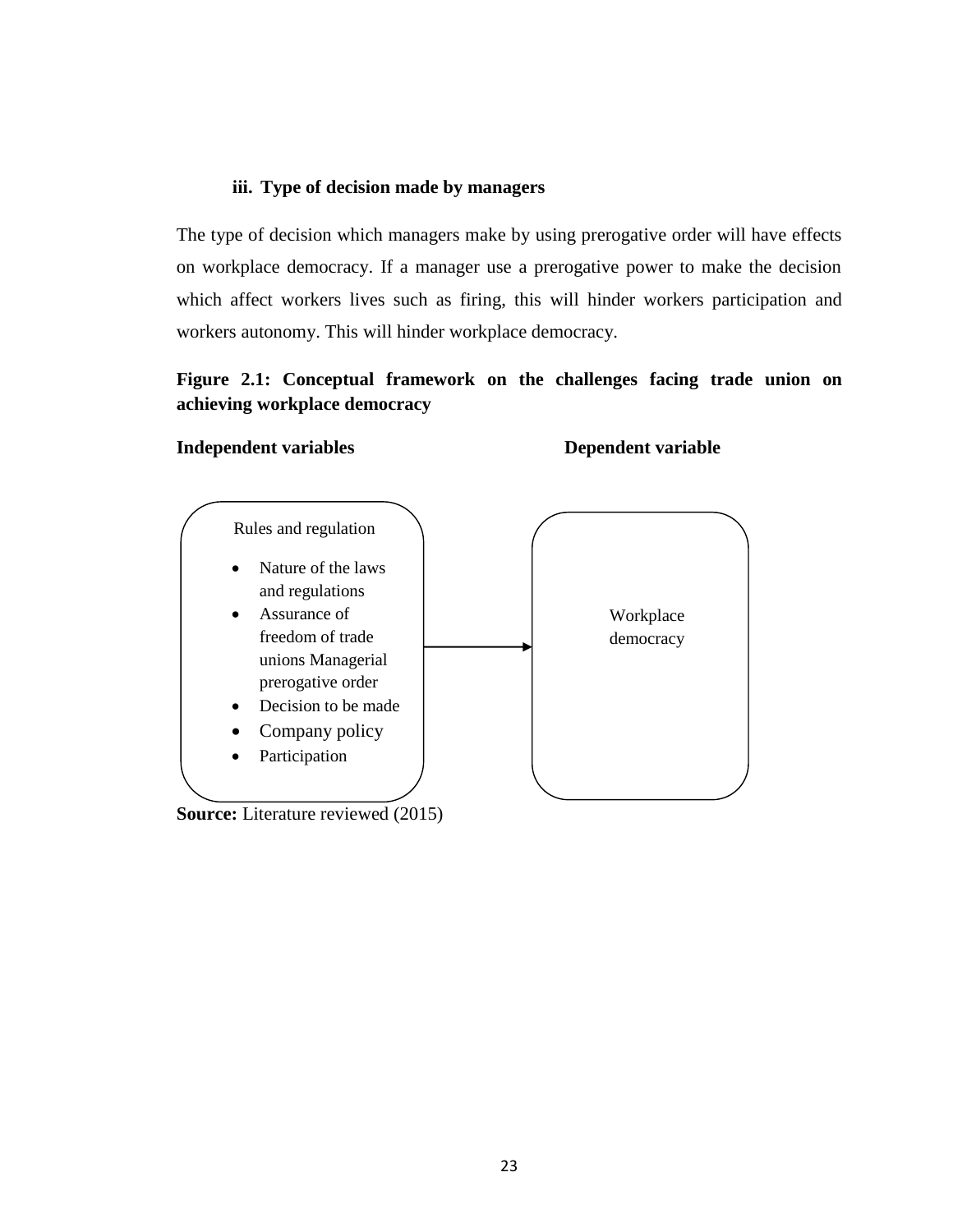## **CHAPTER THREE**

## **RESEARCH METHODOLOGY**

# **3.1 Introduction**

This chapter describes the methodologies used in this study. It is describes research design, the study focus, sampling procedures, data collection methods and instruments as well as the data analysis method used in the study.

# **3.2 Research design**

A research design refers to the way study is planned and conducted, the procedures and techniques employed to answer the research problem or research question (McMillan & Schumacher 1984). Raj (2005) adds that research design is the arrangement of conditions for collection and analysis of data in a manner that aims to combine relevance to research purpose. Thus research design is the conceptual structure within which research is to be conducted and provides a picture for the whole research project before starting of the research.

There are different types of research design depend on type of the study used which are case study/ exploratory design, descriptive design and experimental design. Descriptive design is the design which portrays the characteristics of a particular situation or groups in a large sample example survey. An experimental design is based on the control of the variable under study to ensure that result and findings are due to the manipulation of variable and nothing else (Raj, 2005). A case study is a small, inclusive and intensive study involving in depth investigation of an individual, group, institution or phenomenon within its real life context using multiple source of evidence (Robson, 2000). Thus case study is aiming to gain familiarity with a phenomena and gaining insights into the phenomena.

This study used a case study design since it sought to investigate a social unit in detail, in context and holistically.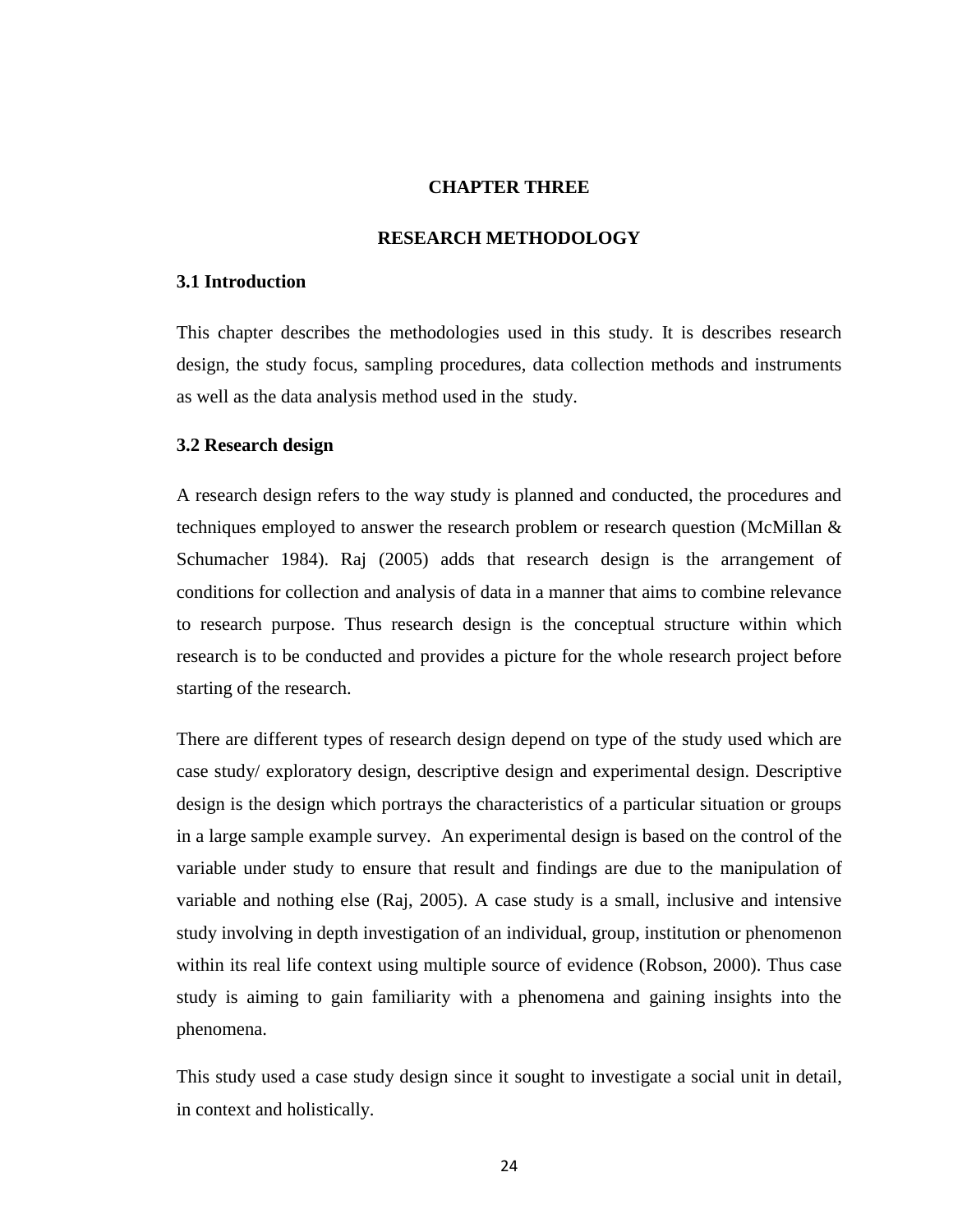This design was useful for a researcher to obtain detailed information on trade union and workplace democracy at A to Z textile mills, whose conclusion was drawn based on detailed information. The complete information about A to Z was studied. The design facilitated the use of various techniques in collecting data at A to Z, which include interview, questionnaires and documentary reviews

# **3.3 Area of the study**

This study was done at A TO Z headquarters situated at Unga-limited Arusha. A to Z is a private owned factory which deals with manufacturing of clothes and synthetic utensils. A to z is located at Arusha municipality. The factory started to operate in 1966. The reason for conducting this study at A to Z was the fact that A to Z has been operating since 1966 and has been hiring a large population of skilled and unskilled workers, there is also a workers who are members of trade unions who can provide information to be used as primary data and accessibility of the data which relate to research topic.

# **3.4 Population of the study**

According to Yin (2003), study population is a collection of element that share specific characteristics; it can be people or object from which a sample is to be drawn. The target population of this study was heads of department, trade union leaders and workers of A to Z textiles mills who constituted a population of 463 people.

# **3.4.1 Units of inquiry**

| Table 3.1: Unity of inquiry |  |  |  |
|-----------------------------|--|--|--|
|-----------------------------|--|--|--|

| <b>DEPARTMENTS</b>                                                                                                                                                                                                                                                                                                                                                   | <b>NUMBER OF WORKERS</b> |
|----------------------------------------------------------------------------------------------------------------------------------------------------------------------------------------------------------------------------------------------------------------------------------------------------------------------------------------------------------------------|--------------------------|
| Head of departments                                                                                                                                                                                                                                                                                                                                                  |                          |
| Trade union leaders                                                                                                                                                                                                                                                                                                                                                  |                          |
| Workers                                                                                                                                                                                                                                                                                                                                                              | 450                      |
| Total                                                                                                                                                                                                                                                                                                                                                                | 463                      |
| $\sim$<br>$\mathbf{a}$ $\mathbf{a}$ $\mathbf{b}$ $\mathbf{c}$ $\mathbf{c}$ $\mathbf{d}$ $\mathbf{c}$ $\mathbf{c}$ $\mathbf{d}$ $\mathbf{c}$ $\mathbf{c}$ $\mathbf{c}$ $\mathbf{c}$ $\mathbf{c}$ $\mathbf{c}$ $\mathbf{c}$ $\mathbf{c}$ $\mathbf{c}$ $\mathbf{c}$ $\mathbf{c}$ $\mathbf{c}$ $\mathbf{c}$ $\mathbf{c}$ $\mathbf{c}$ $\mathbf{$<br>$\sim$ $\sim$ $\sim$ |                          |

**Source:** A to Z Textile Mills (2015)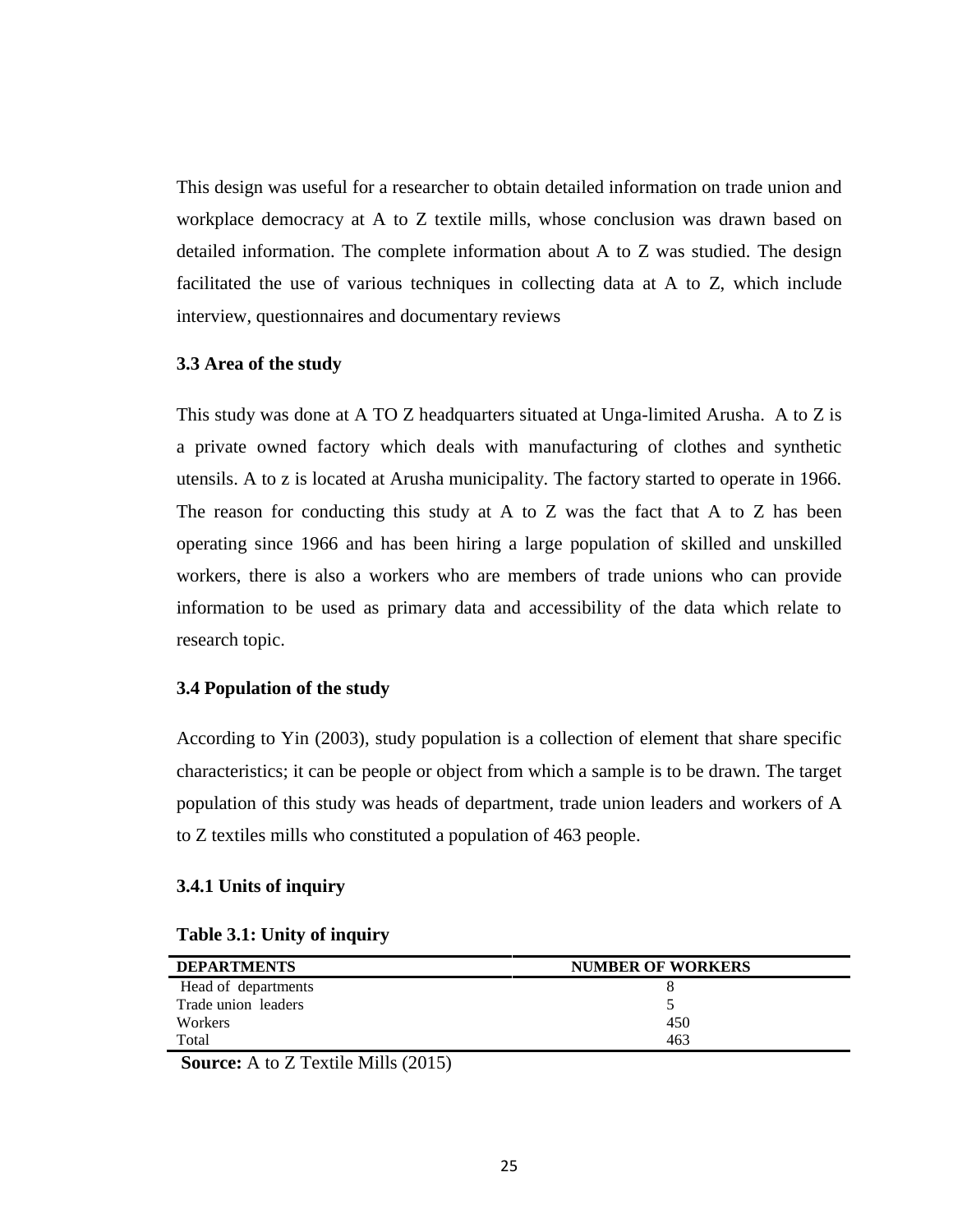# **3.5 Sample size**

Sample is the selected members/units such as individuals groups, organizations which represent the study population (Tharenou & Donohue, 2007). According to Milanzi (2009) sample size is any subset of a population. It is a portion of the population that is studied to learn about something in the population. A sample is found where only a proportion of members of the whole population are measured. The portion chosen to represent the population becomes the sample size that a researcher used to obtain firsthand information. The researcher considered a sample size of 58 people which was drawn from the population of 463 people. The sex and age of were considered during selection of respondents into the study. The sample size was designed to be small due to the fact that the researcher intended to have in-depth study problem which could not easily be achieved with large sample. Prince (2005) argued that a sample of 30 elements and above is sufficient for the study. The researcher considered the sample sufficient to provide the information needed.

# **3.5.1 Sampling techniques**

According to Tharenou and Donohue (2007), sampling involves selecting members/units such as individuals, pairs, groups, organizations from a population so that they are representative of that population. There are two type of sampling techniques, which are:

# **(a) probability sampling technique**

Probability sampling is the type of sampling whereby every member in the population has a chance of being selected to form a sample (Kamuzora, 2008). Generally this is to say that probability sampling is where each unit in the population has an equal chance of being selected; this type of sampling gives every member of the population equal chances of being included in the study.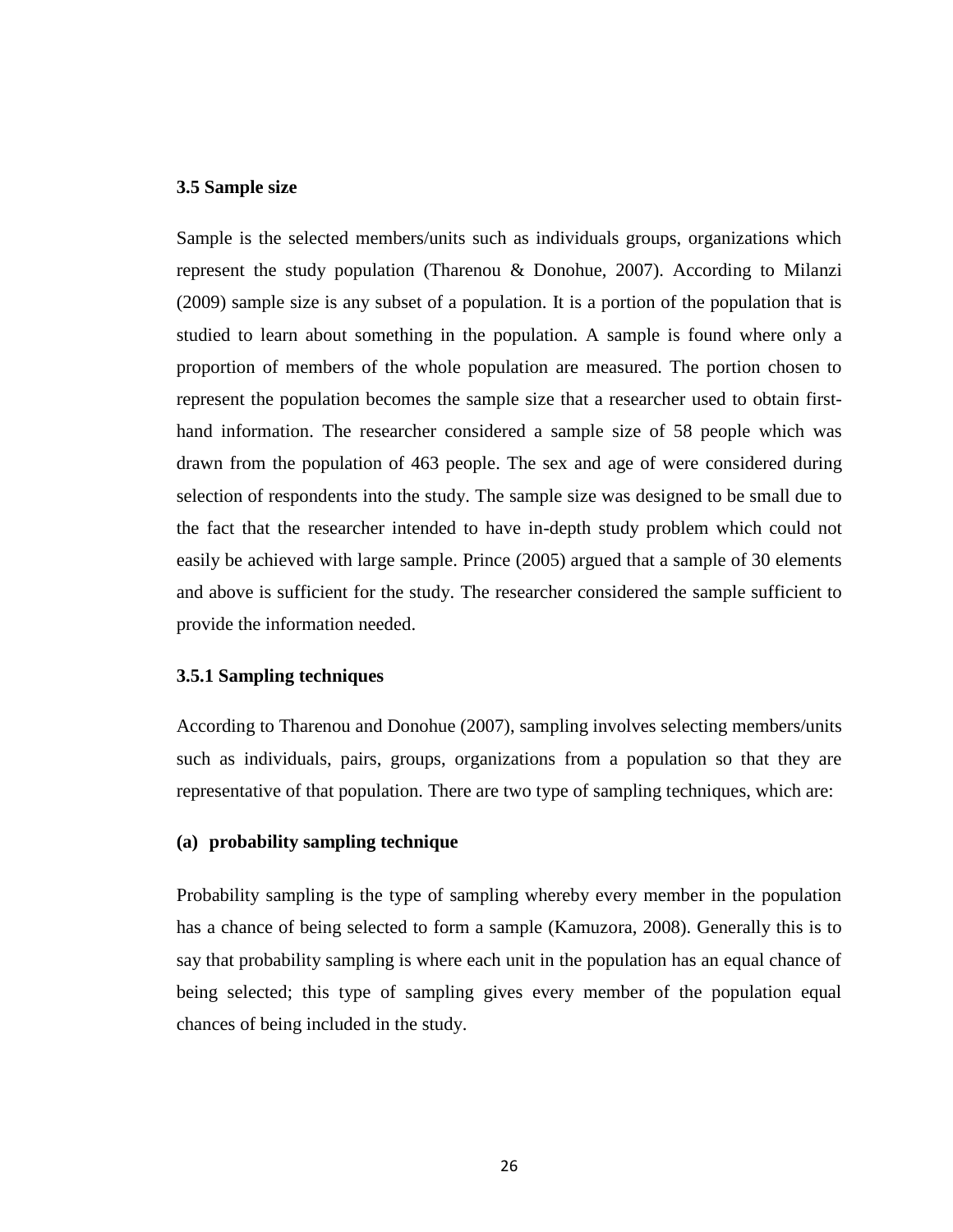#### **(b)Non-probability sampling**

According to Bhattacherjee (2012) non probability sampling is a sampling technique in which some units of the population have *zero* chance of selection or where the probability of selection cannot be accurately determined, non-probability sampling does not allow the estimation of sampling errors.

This study used both probability and non-probability sampling techniques. The researcher used probability sampling because Probability sampling enabled the researcher to generalize to the larger population and make inferences. Under probability sampling, simple random sampling was used to obtain a sample of employees who are members of trade union from all departments. This sampling technique was used to obtain 45 respondents to feel the questionnaires.

Also the study used a non probability sampling because enabled researcher to get a sample which was able to deliver the required data to answer research questions. Non probability sampling used to get 13 respondents from management and leaders of TUICO at A to Z textiles mills.

## **i. Simple random sampling**

According to Black (1976) Simple random sampling is the sampling technique in which there is an equal chance of including each element. Adam and Kamuzora (2008) adds that simple random sampling is a probability sampling where by all members in the population have equal chance of being selected into the study. The researcher chose to use probability sampling technique since it is not bias and gives each worker an equal opportunity of being represented into the study. A set of random numbers was generated and all workers in each department had equal chance to be represented into the study. 45 workers were selected out of 450 workers; a researcher put names of all 450 workers on the piece of paper and conducted a lottery. Therefore simple random sampling technique was appropriate since every worker who was a member of trade union had equal chance to be selected into the study.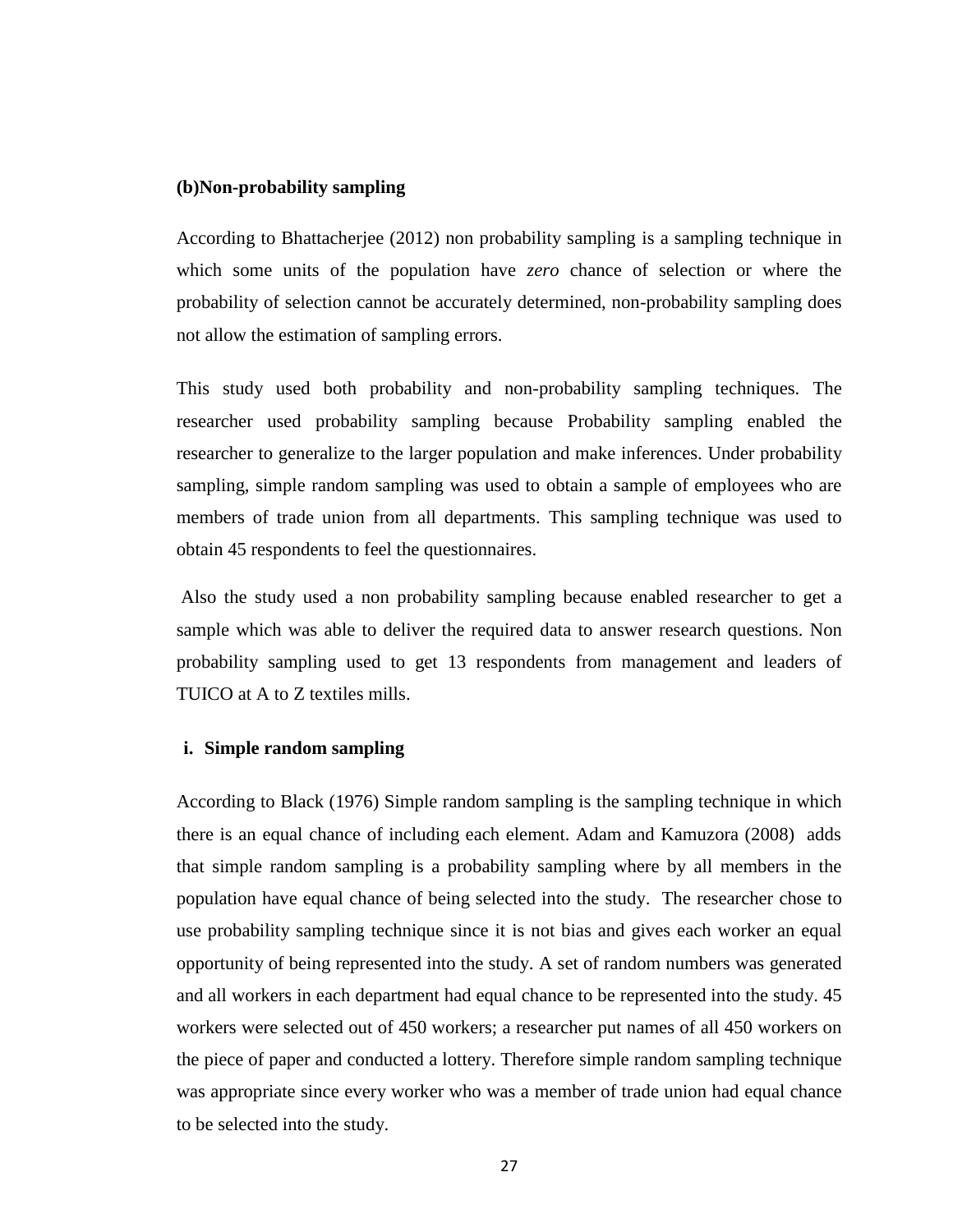## **ii. Purposive sampling**

According to Omari (2011), purposive sampling techniques involve picking units most relevant or knowledgeable in the subject matter and study them. Purposive sampling technique was used to select A to Z textile factory's heads of department and trade union leaders into the study. Eight (8) Heads of department and 5 trade union leaders were purposively selected into the study. Heads of departments were selected because they are decision making authority thus deemed to have important information for this study. Also, leaders of TUICO at A to Z textile mills were selected because they are thought to have all the information about the activities of the trade union.

## **3.6 Data collection methods**

This section describes the methods for data collection. In the course of data collection methods, the study employed both primary and secondary sources of data. Data from primary sources was collected by using questionnaire and interview tool while data from secondary sources data was collected through documentary review.

## **3.6.1 Interview**

Krishnaswami (2003) define interview as a two way systematic conversation between an investigator and an informant, initiated for obtaining information relevant to specific study. Interview involves collecting data through verbal response. Interview was used to collect qualitative information that was used to supplement gathered data through questionnaires.

Face to face interview method was conducted to get information from Head of departments and leaders of TUICO. The interview was conducted in form of dialogue between interviewee and interviewer using both structured and un-structured questions. The researcher had chosen to use interview since it allowed more clarification of questions which made the subject matter to be clear to respondents hence more information for the study was obtained. Interview guides were attached as Appendix ii and iii.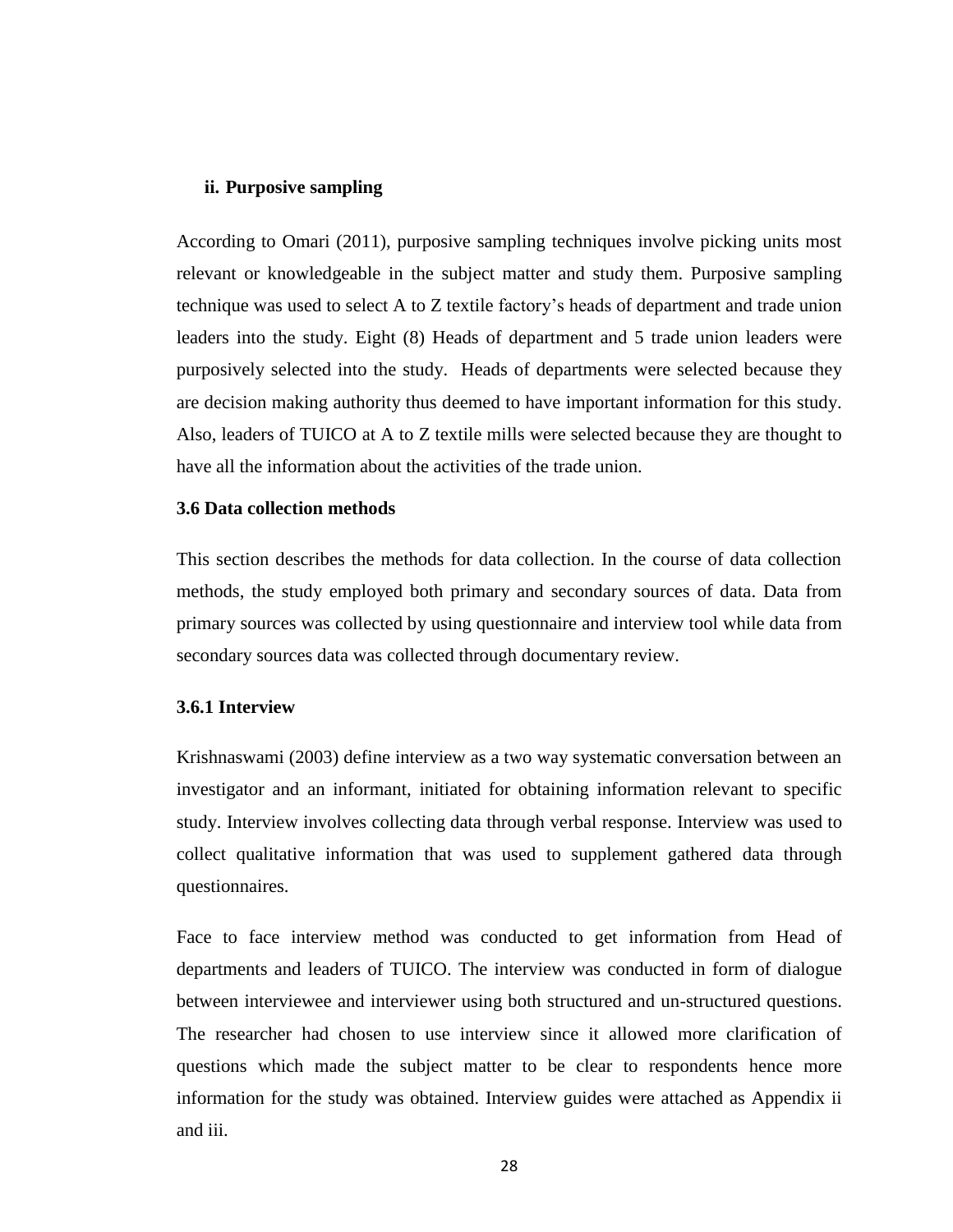## **3.6.2 Questionnaire**

According to Rwegoshora (2006), questionnaire is a method which uses a set of questions for collecting data from the respondents. A series of written questions are prepared to be completed by the respondent. Questionnaires (appendix i) were used to obtain data from workers in various departments. Both open and close ended questionnaires were employed, whereby respondents filled the empty space by giving their own opinions, also by ticking against one of the proposed answers. The researcher had chosen to use questionnaires to get information from respondents because it is not the bias and more information was obtained and respondents were free to fill in information at their convenient time and place.

## **3.6.3 Documentation**

Documentation refers to data which have been collected and compiled for another purpose (Saunders, 2000). The data can be obtained through documentation method or reviewing existing documents and reports about the subject matter. The researcher obtained some important data from documents such as management meeting, board meeting reports and scheme of services. This source of data provided contemporary events and helped in understanding how the events took place and if the events allowed workers' participation.

## **3.7 Data analysis and presentation**

Data analysis involves a number of closely related operations that are performed with the purpose of summarizing the collected data and organizing them in such a manner that they yield answers to the research questions (Kumar, 2002). Thematic analysis technique was used to analyse the qualitative data, while quantitative data were analysed by using descriptive statistics employing computer software of Statistical Package for Social Science (SPSS) version 16.0 and the data was presented in tabular forms, with frequencies and percentages being calculated for drawing up conclusion on particular observations.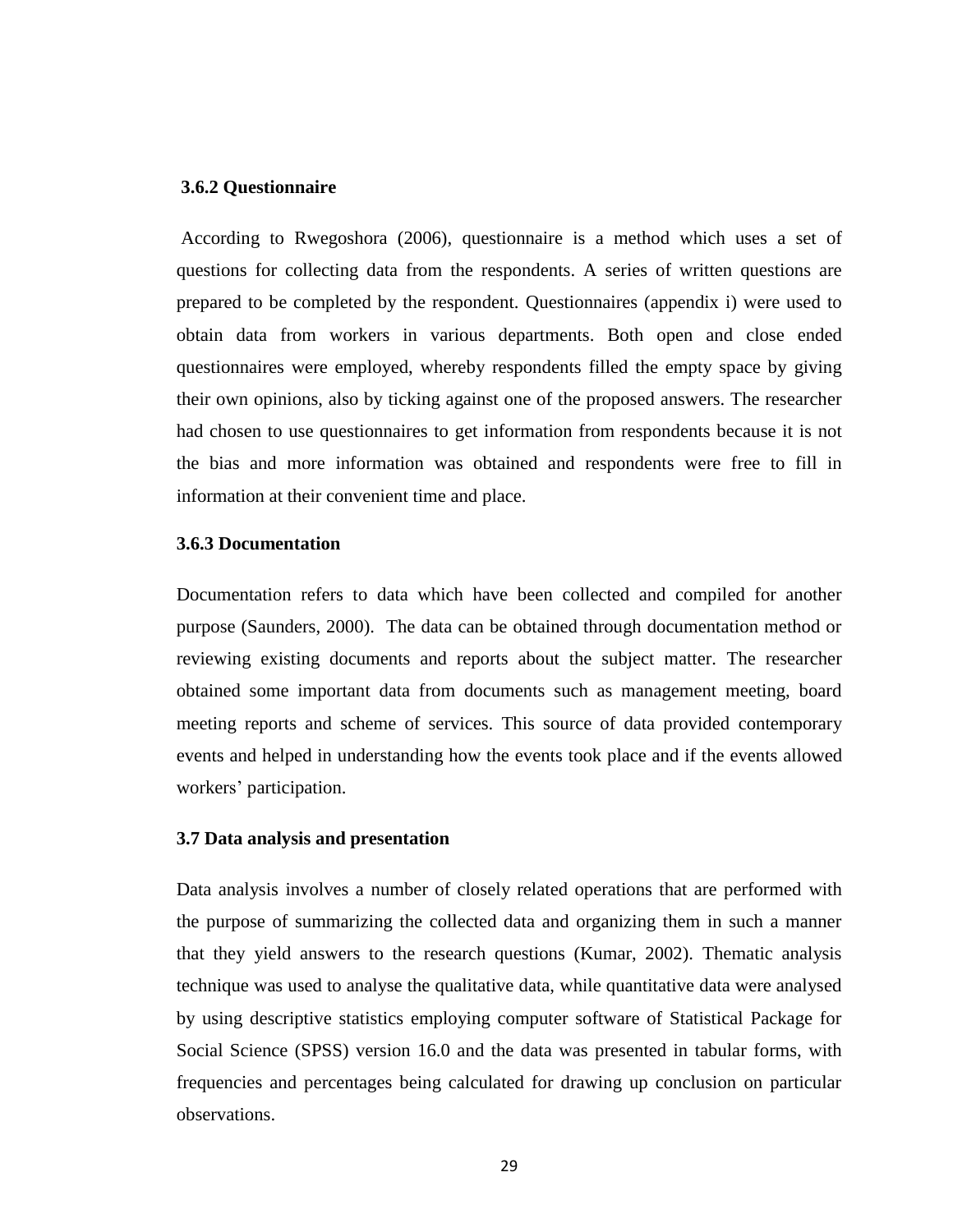# **3.8 Reliability**

Reliability refers to the consistency or dependability of a measurement technique, and it is concerned with the consistency or stability of the score obtained from a measure or assessment over time and across settings or conditions (Bhattacherjee, 2012). Research is said to be reliable, when if it is repeated under identical research conditions identical results will be achieved. Reliability is important if generalizations are to be made. The reliability of this study considered the following:

Measurements strategies that were used to measure the variables that were consistent administered to all the participants of the study. Second, efforts were made to ensure that data were recorded, compiled and analyzed accurately. Third, clarity on the statement of the problem and objectives was ensured.

# **3.9 Validity**

According to Hamersley (1992) validity means the extent to which an account accurately represents the social phenomena to which it refers. To ensure validity in this study triangulation of methods of data collection was used. The researcher used questionnaires, interview and documentation to facilitate critical analysis of the data in terms of comparing and questioning the validity and searching for convergence.

## **3.10 Ethical considerations**

Ethical standards were observed in the planning and conducting of the study. The researcher secured research clearance from Mzumbe University. The researcher also requested for research permit from the management of A to Z Textile Mill. The study was conducted with the consent of the respondents after they had been informed about the purpose of the study. It was, however, their choice to participate. The researcher observed the right to privacy of the respondents and the confidentiality of their information.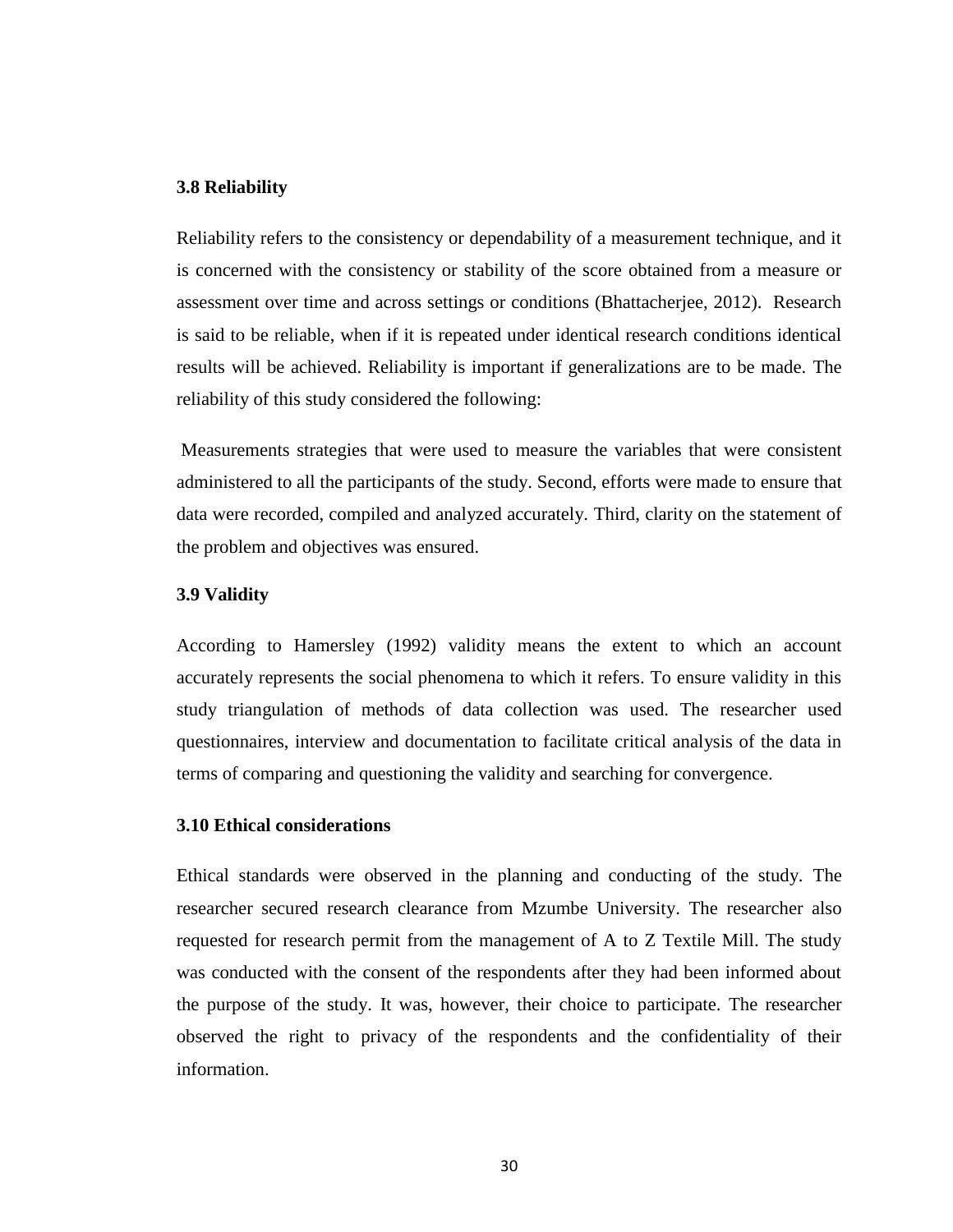# **CHAPTER FOUR**

# **ANALYSIS AND PRSENTATION OF THE FINDINGS**

# **4.1 Introduction**

This chapter is organized into two parts: the first part presents the findings on demographic characteristics of the respondents of the study. The second part presents findings and analysis with respect to the purpose of the study, research objectives and research questions. Quantitative data analysis was done by using the Statistical Package for Social Science (SPSS) for window software package version 16.0. Frequencies were run to determine the percentage of responses for various items. Qualitative data on other hand was conducted through thematic analysis. The purpose of the study was to determine challenges faced by trade unions on attaining workplace democracy at A to Z Textile Mill, Tanzania

## **4.2 Demographic characteristics of respondents**

The demographic characteristics of respondents examined were age and sex.

## **4.2.1 Respondents distribution by age**

The age of respondents was categorized into four age groups: 18-29, 30-49, 50-59, 60 years and above. The findings in Table 4.1 show that the majority of respondents were those aged between 30-49 years (48.9%) and 18-29 years (45.5%) years which constituted 48.9 %.

# **4.2.2 Respondents distribution by sex**

The findings in Table 4.1 show that thirty five respondents (77.8%) were females while ten respondents (22.2%) were males.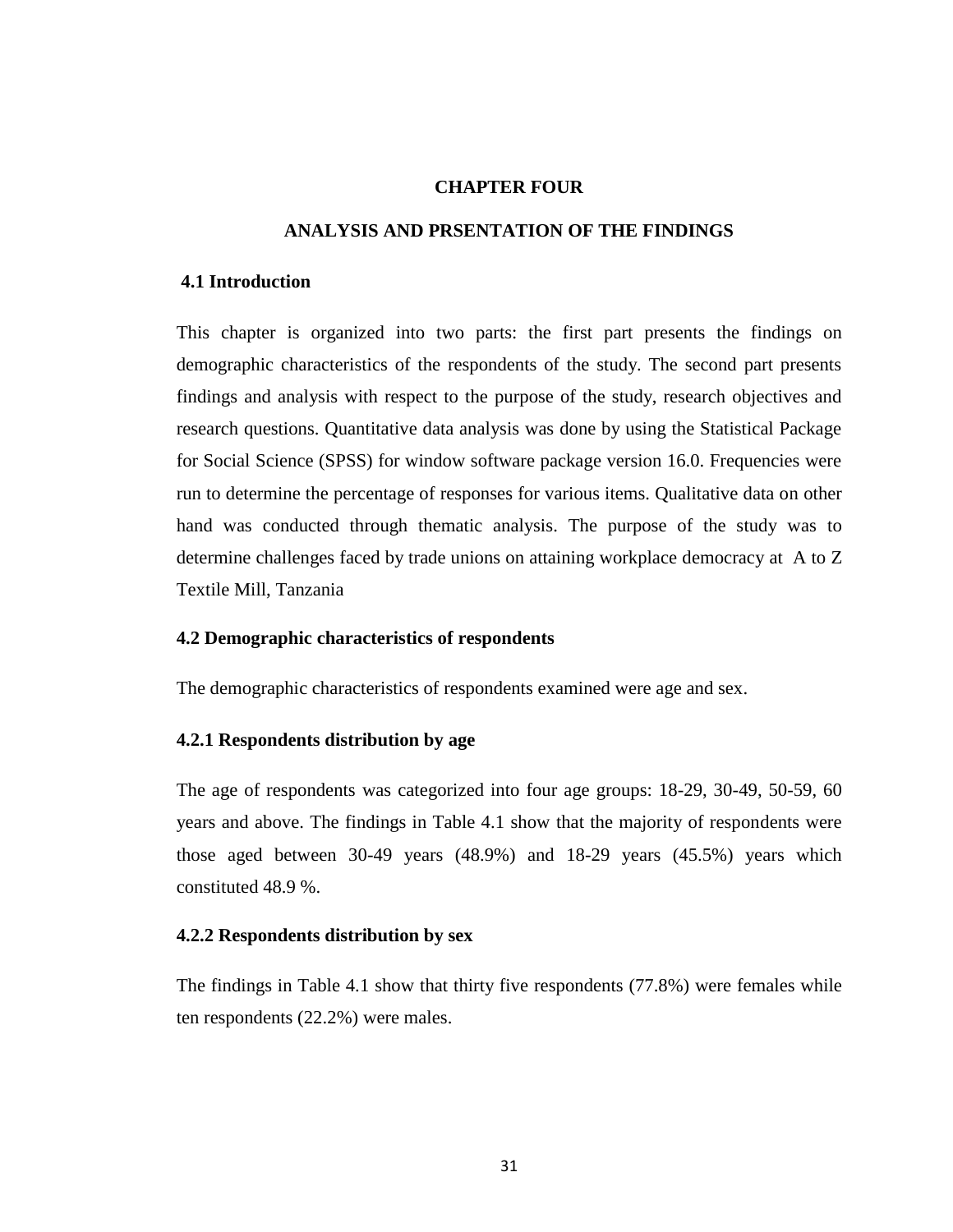| <b>Characteristics</b> | <b>Frequency</b> | Percentage |  |  |
|------------------------|------------------|------------|--|--|
| Age                    |                  |            |  |  |
| 18-29                  | 7                | 45.5       |  |  |
| 30-49                  | 16               | 48.9       |  |  |
| 50-59                  | 22               | 5.6        |  |  |
| Total                  | 45               | 100.0      |  |  |
| <b>Sex</b>             |                  |            |  |  |
| Male                   | 10               | 22.2       |  |  |
| Female                 | 35               | 77.8       |  |  |
| Total                  | 45               | 100.0      |  |  |

**Table 4.1: Respondents distribution by Sex and Age**

**Source:** Research data (2015)

## **4.3 Findings and analysis**

This section analyses and presents the data collected in the field which attempt to address the three research objectives of the study. The respondents who turned up in the study total to 58. Therefore, analysis of the findings will base on 58 respondents (8 head of departments, 5 Trade Union leaders and 45 workers).

# **4.3.1 The role of Trade union in workplace democracy**

The first objective of this study was to assess the role of trade union in workplace democracy. The study strived to evaluate the role of Trade Union at workplace democracy, A to Z Textile mills. The interview with Heads of Departments and Trade Union leaders revealed that TUICO has been conducting election at A to Z Text mills, where by employees who are members of Trade Union (TUICO) have been selecting their own branch leaders. Also, TUICO has been ensuring that employees' representatives are involved in every decision making by the management which has impact to employees.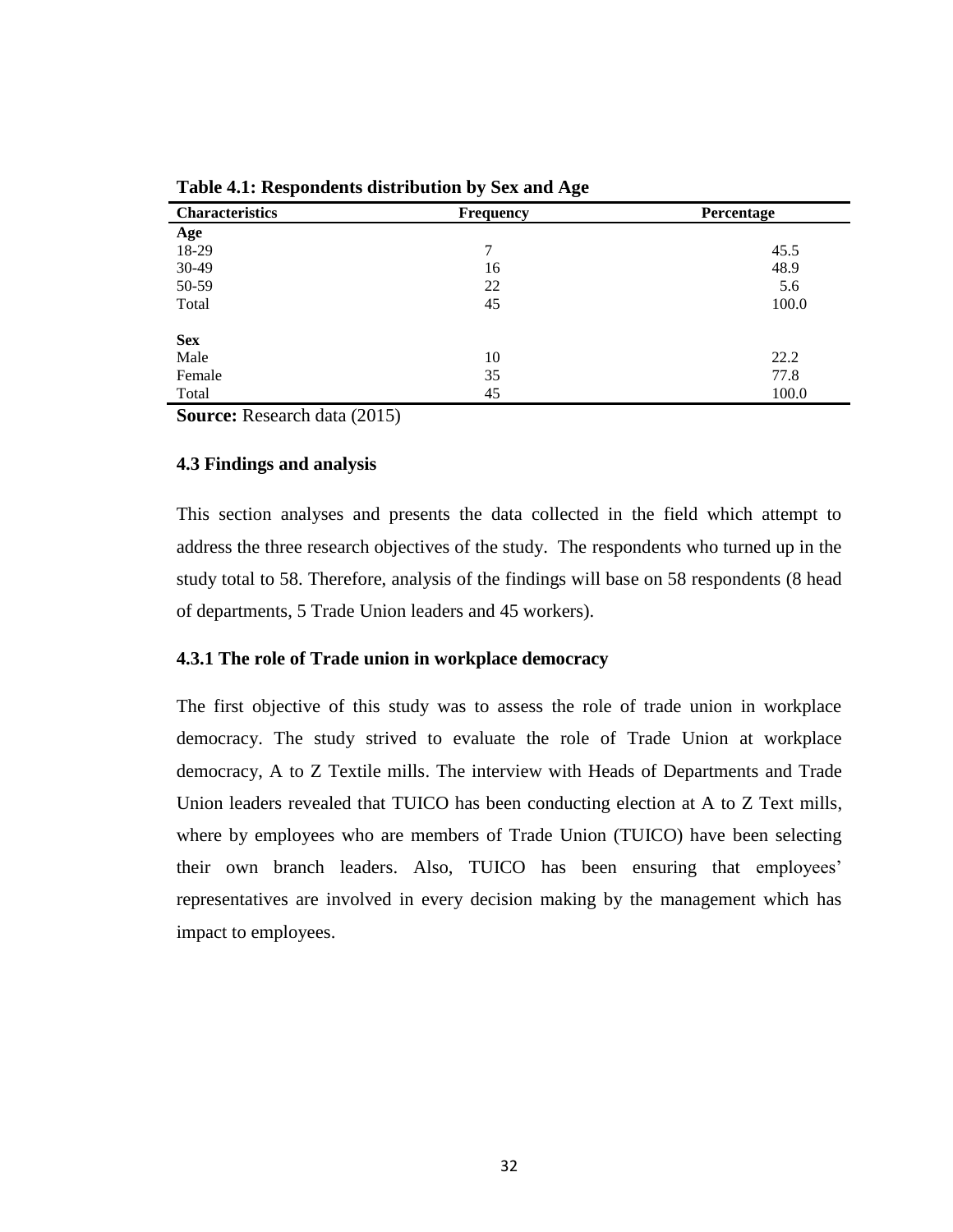One of Heads of department had the following to say:

*TUICO has been giving us a room to select our own leaders; every member is eligible to contest for any post at branch level, District level, Regional level and National level. TUICO leaders at District and Regional level used to come and conduct meetings here at our branch, every member participate, many decisions that have been made by TUICO at Regional level starting from branch level… I mean the decisions might have our blessings. Also, TUICO had been representing employees in collective bargaining about salary and other benefits such as improvement of working environment.* 

Another Trade Union leader had the following to say:

*Many companies have a distinct separation of power between management and workers; however, here at A to Z Textile Mills there is different story! TUICO has ensured that there is active employee involvement in every decision made by the management. TUICO has helped to open the lines of communication between supervisors and employees. I believe that the good relationship that employees have with the management is because of TUICO; now many employee representatives participate in the decision-making process. TUICO has made more employees to have the self-confidence in speaking up for themselves about their employment rights.* 

Moreover, head of production department had similar remark as following:

*TUICO has been playing the great role to make sure that democracy at A to Z Textile Mill is achieved, because they have made several meetings and all employees were involved in making different decisions concern their part. Also, TUICO has been supervising election of leaders at branch level, and all the time we have witnessed open and fair elections.* 

Also, the questionnaire data from majority of respondents (82.2%) agreed that Trade Union helps to achieve democracy at A to Z Textile Mill as shown in Table 4.2. Moreover, 66%, 84%, 97% and 89% of respondents explained that Trade Union supporting democratic activities at A to Z by involving Trade union members in decision making, conducting meeting, conducting election and training for empowering employees with confidence and awareness about their employment rights respectively as shown in Table 4.3.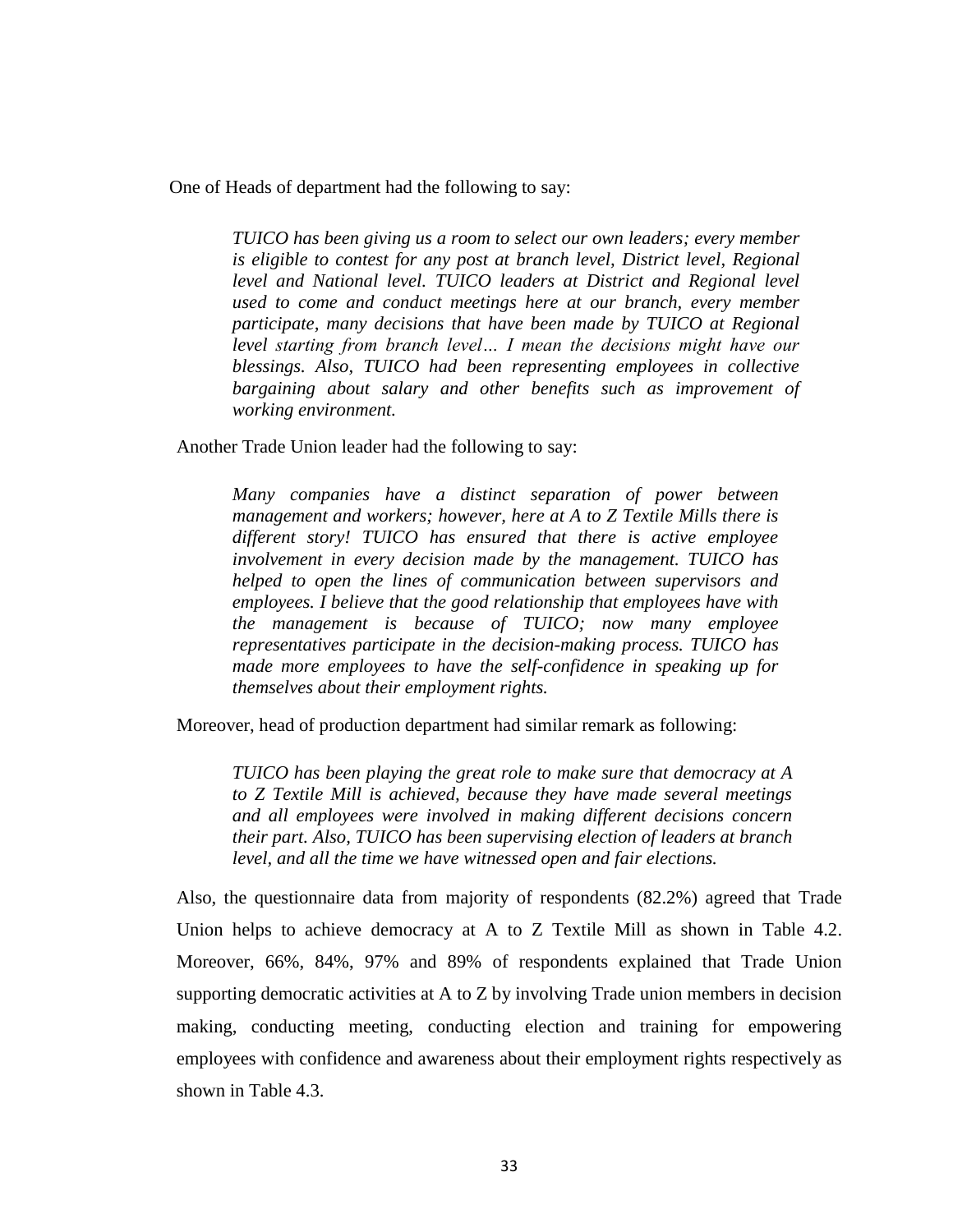| <b>Response</b> | <b>Frequency</b> | Percentage |
|-----------------|------------------|------------|
| Yes             | 37               | 82.2       |
| No              | Õ                | 17.8       |
| <b>Total</b>    | 45               | 100.0      |

**Table 4.2: Trade Union Helps to Achieve Democracy at A to Z Textile Mill**

**Source:** Research data (2015)

| <b>Activities</b>                                                                                                        | <b>Frequency</b> |    | <b>Percentage</b> |
|--------------------------------------------------------------------------------------------------------------------------|------------------|----|-------------------|
| Involvement of Trade Union members in<br>decision making                                                                 | 30               | 45 | 66.0              |
| meetings<br>Conducting<br>discuss<br>to<br>issues<br>concerning employment rights                                        | 38               | 45 | 84.0              |
| Conducting Election for new Trade Union<br>leadership                                                                    | 44               | 45 | 97.0              |
| training<br>for<br>Conducting<br>empowering<br>to employees and awareness of<br>confidence<br>employment/employees right | 40               | 45 | 89.0              |

**Source:** Research data (2015)

# **4.3.2 The implementation of workplace democracy**

The study attempted to unveil major implementation of workplace democracy at A to Z Textile mills. The interview with Heads of Departments and Trade Union leaders revealed that there is implementation of work place democracy at A to Z Textile Mill. One of the Trade Union leaders had the following to say:

*A to Z has been listening to its workforce, and helped to resolve any problems. There are weekly meetings between workers and managers. Trade union is free to organize amongst the workers, and the regional TUICO representatives come to the factory regularly to meet employees and management, to raise issues of concern, and to provide training sessions*.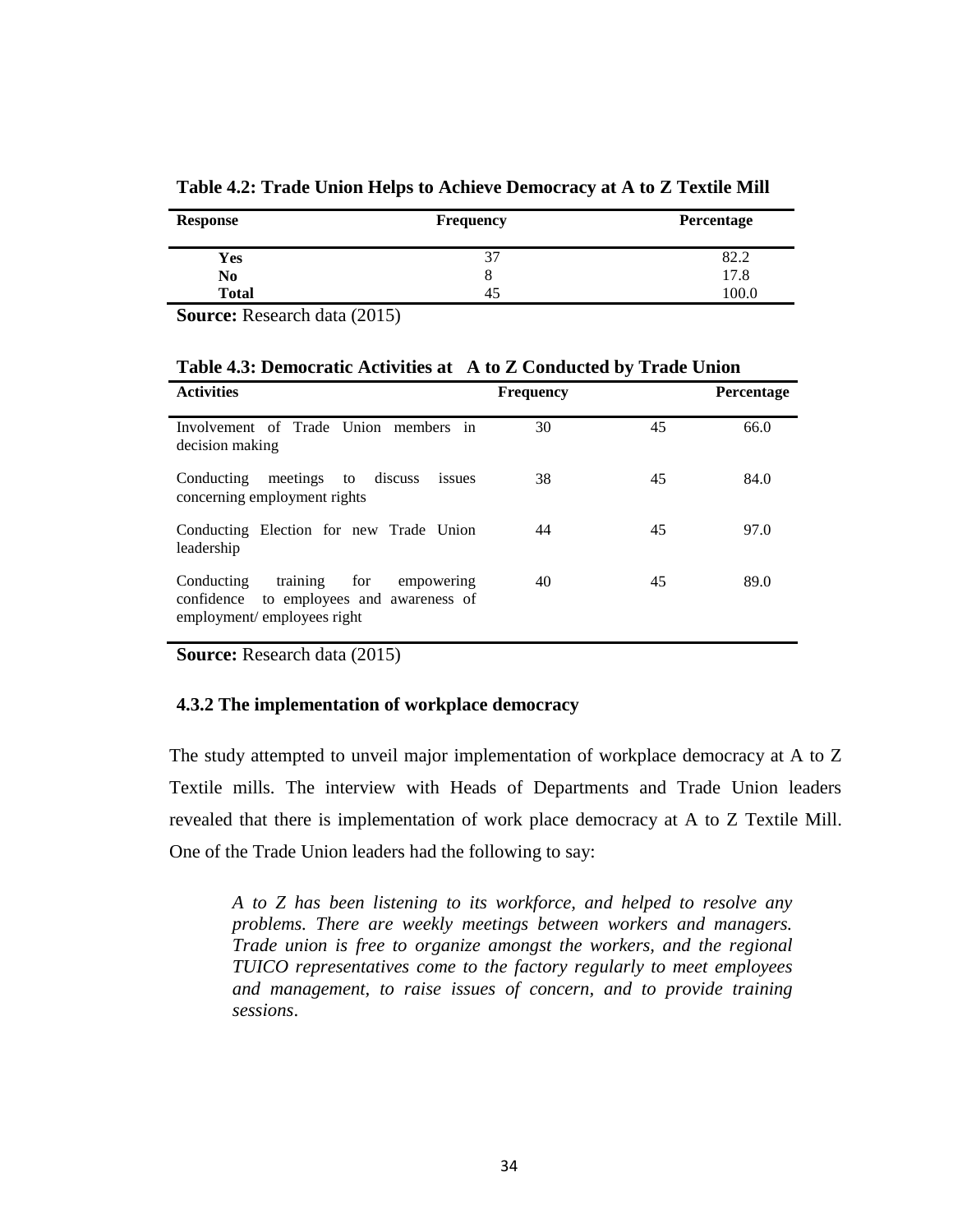Another Trade Union leader had the following similar remark:

*I think that A to Z is one of the good factories in Arusha…We have been allowed to conduct meetings with employees in the premises of the factory; the management has given to us full furniture offices. We have many representatives in the workers council, more than the number of representatives in other companies. The weekly meeting between managers and employees has increased the participation of employees in decision making; the meetings have been deciding and solving different issues concerning employees. I believe that A to Z is a good employer, with good management that treats its employees well. This is why TUICO has harmonious relations with the factory management.*

One of the Heads of departments commented as follows:

*We apply democracy in our factory, almost every day… Employees have been free to conduct election to select their representative. There is participatory structure in A to Z which was created in agreement between Management and TUICO. There is workers council which is participatory and has representatives of our employees. Beside workers council there is another participatory event, we call it general meeting of all employees and management which is conducted every week to discuss current problems in the factory. The management has solved many workers' problems… we provide higher salary level in relation to other manufacturers; good working conditions in which health and safety issues are taken very seriously, thus few complaints from workers.*

Another head f department had the following to comment:

*I can say that all work place democracy is implemented to great extent in our organization, and this is the willingness of the management, that is why we have Open door policy for promoting open communication among all staff, because we need all employees in our organization to have freedom of speech.* 

Questionnaire data from workers proved the interview findings; where by majority of respondents (68.9%) as shown in table 4.4, admitted that there is implementation of democracy at A to Z Textile Mills. Also, 64%, 78%, 100%, 87% of respondents confirmed the implementation of workplace democracy at A to Z Text Mills by explaining that the management has been providing employees with company policies to raise their awareness about the company, management and Trade union have been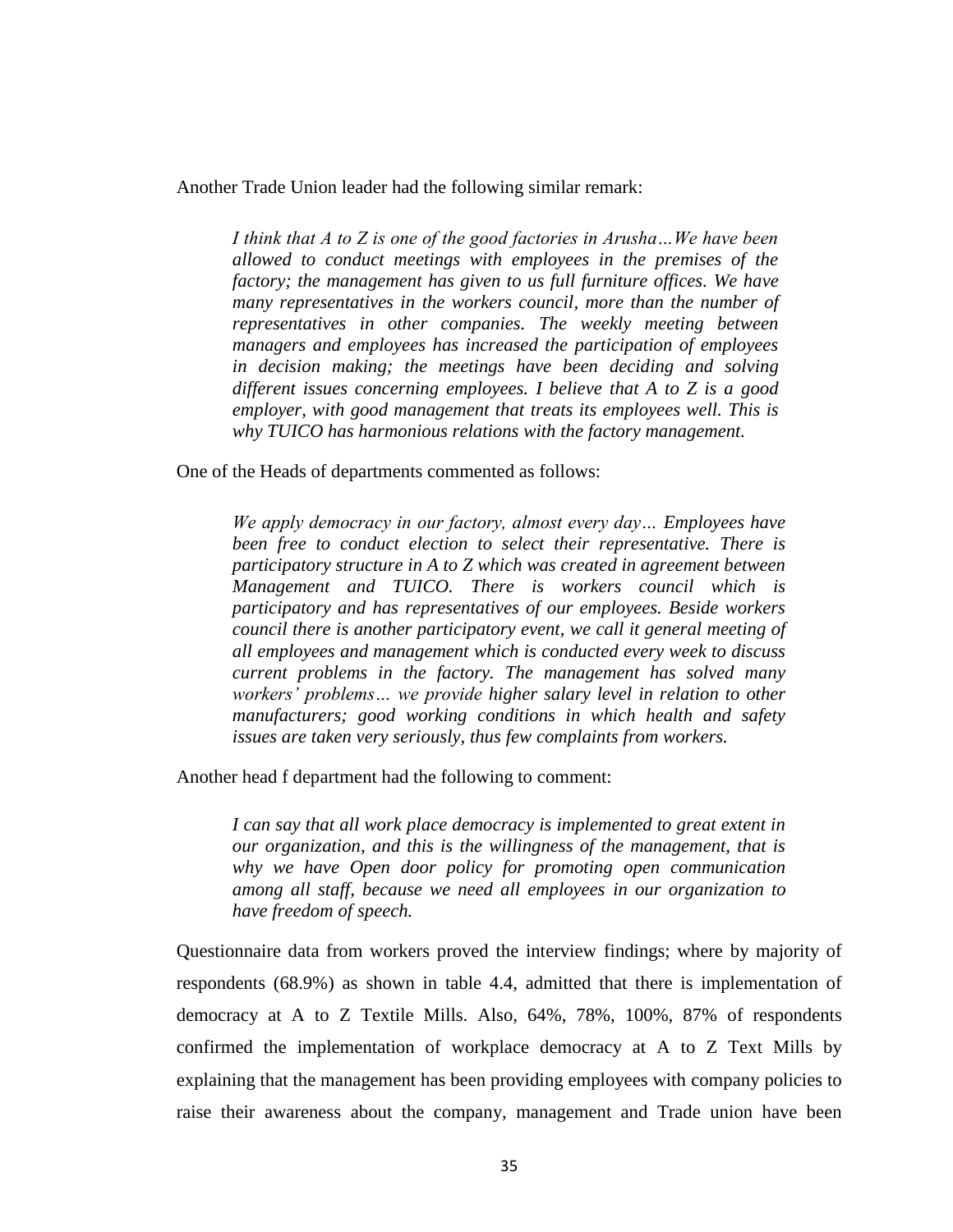conducting meetings with employees. Responses also indicated that employees have been allowed to involve in trade union activities and that Trade union conduct election in the premises of the factory as shown in table 4.5. Moreover, 33% of respondents explained that Open door policy, Human Relation and Industrial Relation Policy support workplace democracy at A to Z Textile Mills as shown in table 4.6.

Furthermore, the documents were reviewed to find whether there were meetings conducted at A to Z Textile Mills which incorporated employees. The data from documentary review in Table 4.7 shows that several meetings which incorporate employees have been conducted at A to Z Textile Mills, whereby in the general meeting, employees and their managers have been meeting to discuss the issues related to employment. Also, Trade Union meetings have been conducted; Trade Union leaders and employees (Trade Union members) tended to meet and discuss several issues concerning their employment rights. Moreover, Workers council; Management and employees' representatives have been meeting thrice a year to discuss different issues concerning organization and employees' right.

| <b>Response</b>      | Frequency | Percentage |
|----------------------|-----------|------------|
| $\mathbf{v}$<br>r es | ЭĪ        | 68.9       |
| <b>AT</b><br>No      | 14        | 31.1       |
| <b>Total</b>         | 45        | 100.0      |

**Table 4.4: Democracy is implemented at A to Z Text Mills**

**Source:** Research data (2015)

| Table 4.5: Evidences on Implementation of workplace democracy at A to Z Text |  |
|------------------------------------------------------------------------------|--|
| <b>Mills</b>                                                                 |  |

| <b>Frequency</b> | <b>Total</b> | Percentage |
|------------------|--------------|------------|
| 29               | 45           | 64.0       |
|                  |              |            |
| 35               | 45           | 78.0       |
|                  |              |            |
| 42               | 45           | 100.0      |
|                  |              |            |
| 39               | 45           | 87.0       |
|                  |              |            |
|                  |              |            |

**Source:** Research data (2015)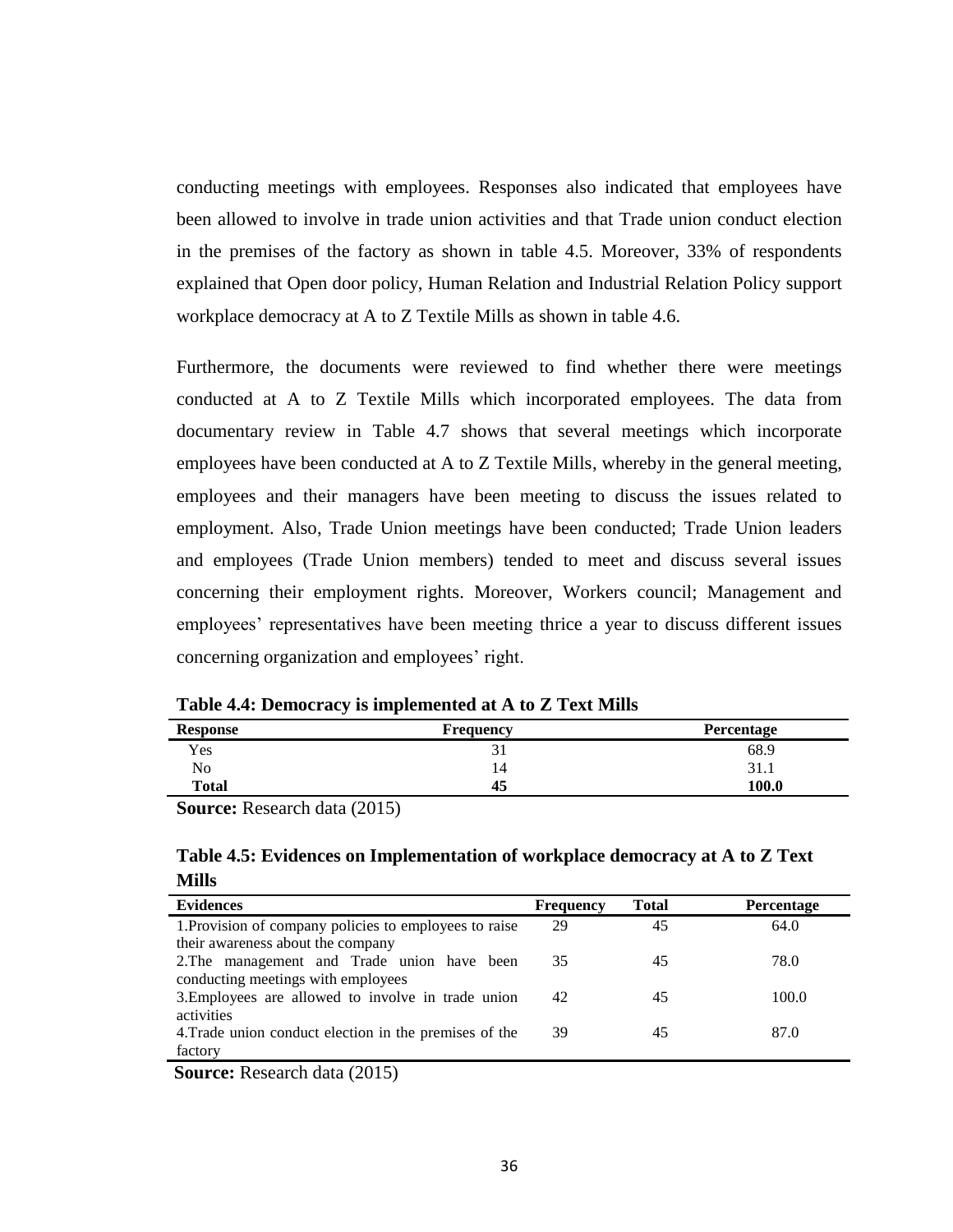| <b>Policy</b>                                               | Frequency | <b>Percentage</b> |
|-------------------------------------------------------------|-----------|-------------------|
| Open door policy                                            |           | 33.3              |
| Occupational Health and Safety Policy                       |           | 9.0               |
| Human Relation and Industrial Relation Policy               |           | 33.3              |
| Training need Assessment Policy                             |           | 24.4              |
| <b>Total</b>                                                | 45        | 100.0             |
| $\sim$ $\sim$<br>.<br>$\sim$ $\sim$ $\sim$ $\sim$<br>$\sim$ |           |                   |

**Table 4.6: Policies Supporting Workplace Democracy at A to Z Textile Mills**

**Source:** Research data (2014)

# **Table 4.7: Meetings Conducted at A to Z Textile Mills**

| Event                  | Time               | <b>Participants</b>                                        |
|------------------------|--------------------|------------------------------------------------------------|
| 1. General meeting     | Every week         | All employee and Managers                                  |
| 2. Workers Council     | Three times a year | <b>Employees representatives and Managers</b>              |
| 3. Trade Union meeting | Every month        | Trade Union leaders and Employees (Trade<br>Union Members) |

**Source:** Research data (2015)

# **4.3.3 The attitude of stakeholders towards workplace democracy**

The study focused to show attitude of stakeholders towards workplace democracy at A to Z Textile mills. The interview with heads of departments and Trade Union leaders revealed that all stake holders (Trade Union, Employer and Employees) have positive attitude towards workplace democracy. The head of financial department had the following remarks:

*The management upholds the freedom of association and recognize workers' right to collective bargaining, workers' representative are not subjected to discrimination, the management has provided full furniture offices for Trade Union branch leaders. A to Z management has been positive toward the activities of Trade Union, because Trade Union leaders have been free to conduct different activities such as meetings and election in the premises of the Factory.*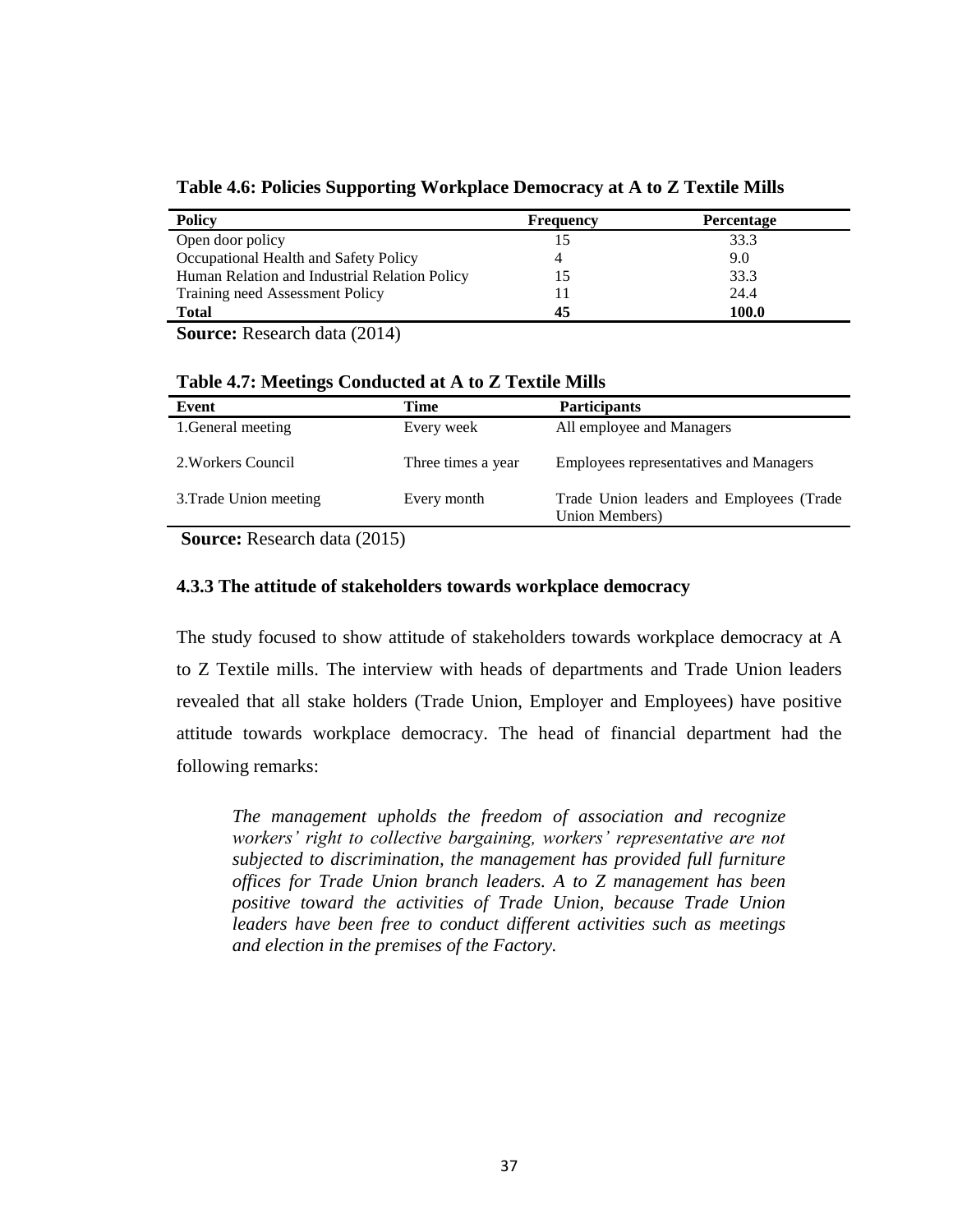One of Trade Union Leaders had the following to say:

*I can say that all stake holders support work place democracy at A to Z. If management had negative attitude toward work place democracy it would have been not implementing Open door policy for promoting open communication among all staff, including employees, middle managers, senior managers and director, also there could be no any support to Trade Union… Trade Union is fully supported by management, whereby we do our activities freely without any interference from the management. Also, employees have been involving in election conducted by TUICO, whereby they have been contesting for various posts, and all employees contribute fund to support Trade Union every month through deduction from their salaries.*

The Questionnaire data from workers verified that all Stake holders (Employees, Employer and Trade Union leaders) have positive attitude towards workplace democracy. Majority of respondents; 95%, 100% and 67% acknowledged that Employees have positive attitude toward workplace democracy, as they attend meeting with Management and Trade union leaders, support trade union with membership fees and participate in selecting Trade union leaders as shown in Table 4.8. Trade union leaders also have positive attitude toward workplace democracy, as majority of respondents 91%, 95% and 100% acknowledged that Trade union leaders conducted meetings with Trade union members, participated in different meeting with management on behalf of employees and trade union leaders conducted election in every five years to select new leadership respectively as shown in Table 4.9. Moreover, 91%, 95% and 100% of respondents explained that Employer has positive attitude towards workplace democracy, whereby Employer has been providing offices for Trade union activities, allowing employees to participate in trade union activities and involving employees in the process of decision making through their representatives respectively as explained in Table 4.10.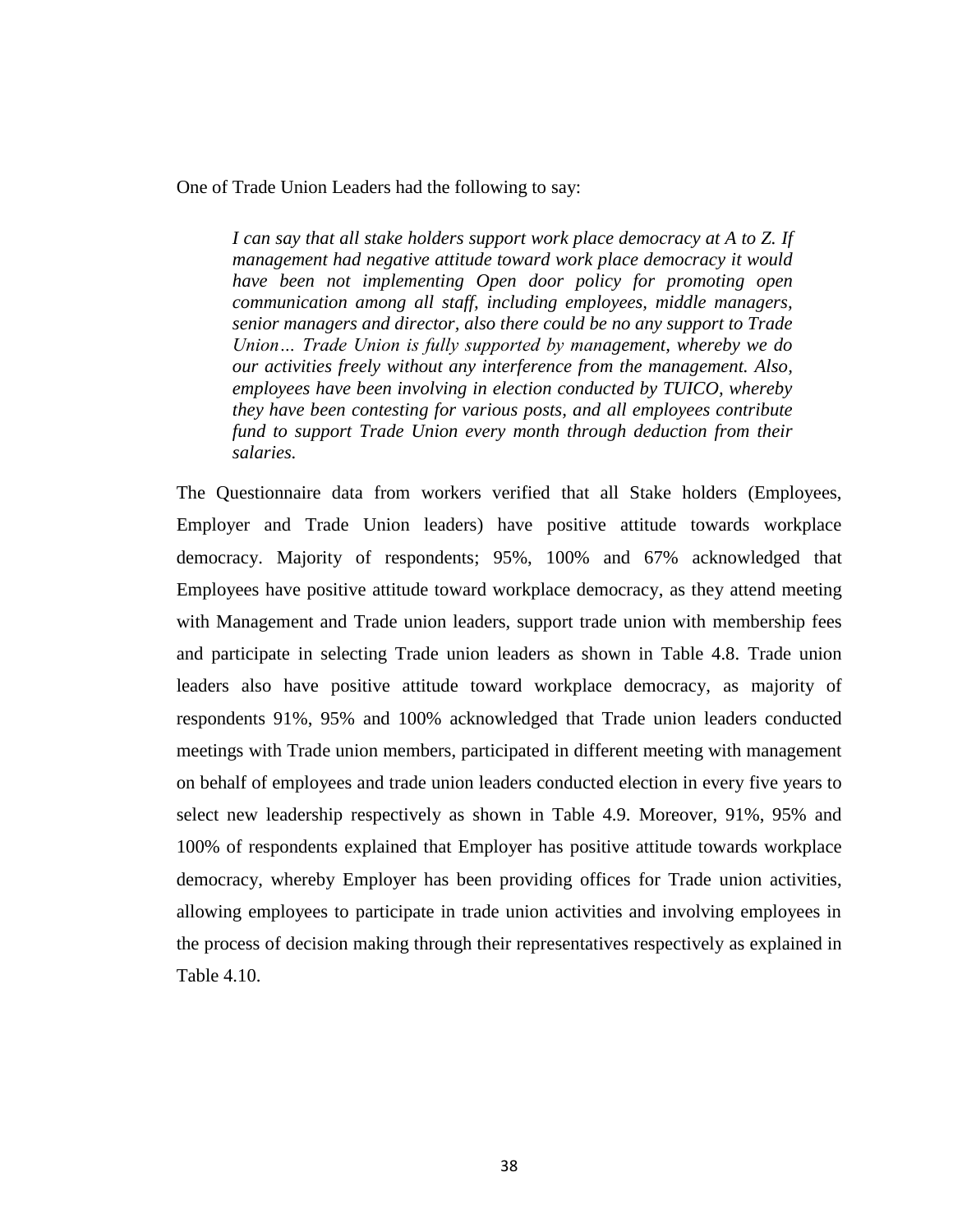| Attitude                                          | Frequency | Total | Percentage |
|---------------------------------------------------|-----------|-------|------------|
| Attending meeting with Management and Trade union | 43        | 45    | 95.0       |
| Supporting Trade Union with membership fee        | 45        | 45    | 100.0      |
| Participating in selecting Trade Union leaders    | 30        | 45    | 67.0       |

## **Table 4.8: Employees' attitude towards workplace democracy**

**Source:** Research data (2014)

## **Table 4.9: Trade Union leaders' attitude towards workplace democracy**

| Attitude                                                   | Frequency | Total | Percentage |  |
|------------------------------------------------------------|-----------|-------|------------|--|
| Trade union leaders conduct meeting with Trade union       | 41        | 45    | 91.0       |  |
| members                                                    |           |       |            |  |
| Trade Union leaders participate in different meetings with | 43        | 45    | 95.0       |  |
| management of A to Z Textile Mills                         |           |       |            |  |
| Trade Union leaders conduct election after five years to   | 45        | 45    | 100.0      |  |
| select new leadership.                                     |           |       |            |  |

**Source:** Research data (2014)

| Table 4.10; Employer's attitude towards workplace democracy                      |           |       |            |  |  |
|----------------------------------------------------------------------------------|-----------|-------|------------|--|--|
| Democratic activities                                                            | Frequency | Total | Percentage |  |  |
| Employer provide offices for Trade union activities                              | 45        | 45    | 100.0      |  |  |
| Employer allows employees to participate in Trade<br>union activities            | 42        | 45    | 93.0       |  |  |
| Employer involve employees in the process decision<br>making in the organisation | 34        | 45    | 75.0       |  |  |

# **Table 4.10: Employer's attitude towards workplace democracy**

**Source:** Research data (2015)

# **4.3.4 Challenges facing trade union on achieving workplace democracy**

The study intended to reveal challenges facing trade union on achieving workplace democracy at A to Z Textile mills. The interview with Heads of Department and Trade Union leaders revealed that Trade Unions faced financial constraints, Corruption and strictly condition imposed by Employment Labour Relation Act (2014) for strike. One of Trade Union leaders had the following to comment: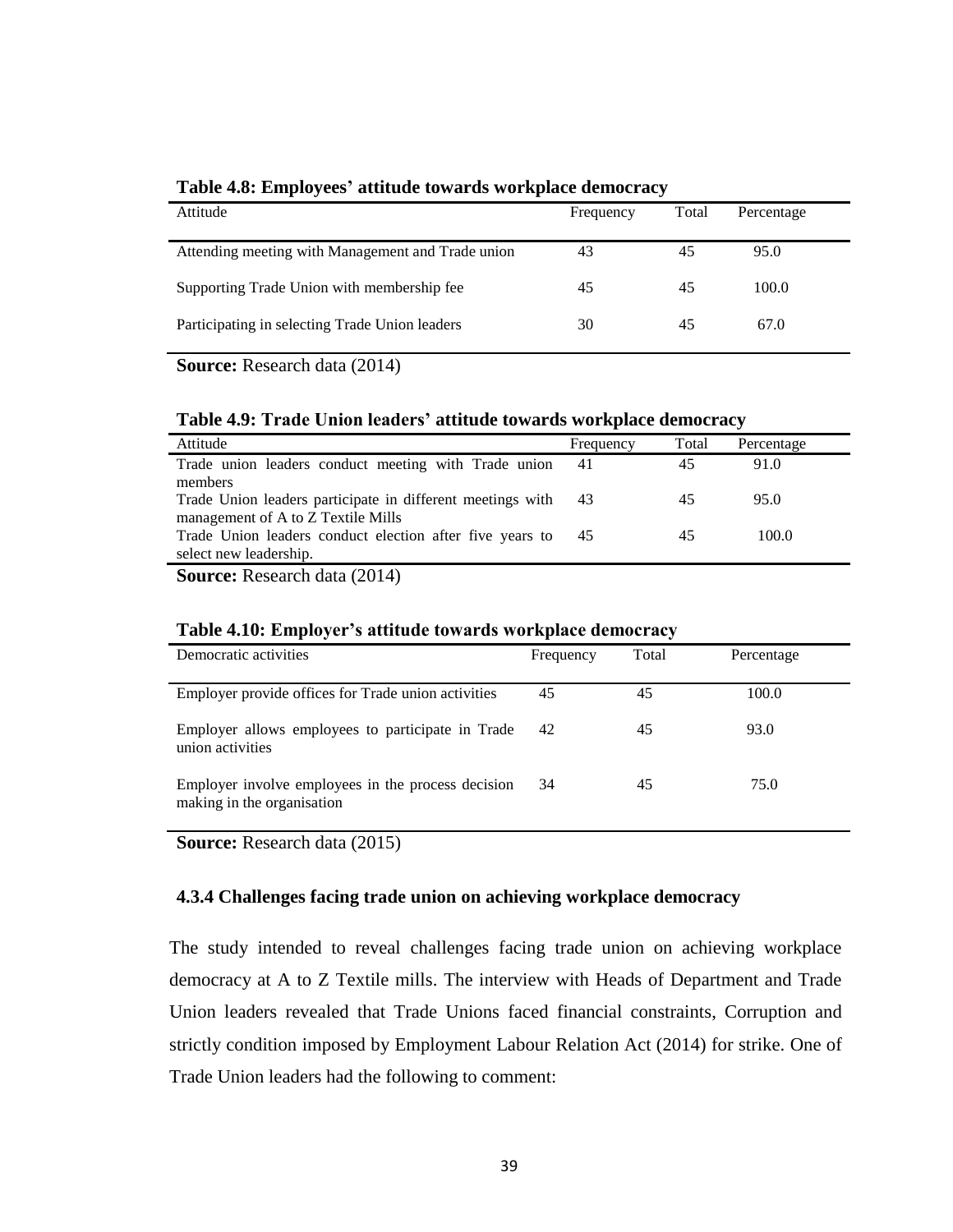*When we want to strike, we face strict conditions imposed by the law… Employment Labour Relation Act of 2014 allows the right to strike on the one hand, and indirectly takes away the right by imposing strict conditions, which workers must follow before they strike. For example, Section 75 of the Act gives employees the right to strike but the right is in line with limitations. Before engaging in a strike, the dispute should go through mediation and remains unresolved after mediation. The law also calls for a trade union to approve the strike through a ballot conducted under union constitutions. The prevailing legal discrepancy is costly to the employees especially when engaging in disputes, because failure to meet the conditions necessary to the strike might be taken to mean violation of laws, therefore civil or criminal proceeding might be taken against them.* 

Another Trade Union leader had the following to say:

*Corruption is problem among us… some leaders; especially in top positions have been alleged for corruption particularly when we plan for strikes, that allegation is true because our plan for strikes have been unsuccessful… Although the management has improved working condition and raised salary but we are not satisfied, we think that the only way to get good salary and better working condition is through strike. But our leaders! They betray us through corruption. Also we face problem of fund, the amount of money contributed by our members is not adequate to conduct Trade Union activities; we need to train our employees about their employment rights so as they become sensitive when their rights are violated but we fail to do everything because of financial constraints.* 

One of the heads of departments commented as follows:

*The major challenge facing TUICO is in adequate fund; we have been supporting them but not every time… But what we help them in order to reduce cost is to train our employees about their employment rights; we have provided a hand book to every employee that explains different organization policies and the employment rights…*

The Questionnaire responses from workers revealed several challenges facing Trade union towards attainment of workplace democracy, whereby 89%, 71% and 60% explained that corruption, in adequate fund and limited commitment of Trade union leaders respectively have been obstacles for Trade union leaders (TUICO) to practice work place democracy as shown in Table 4.11.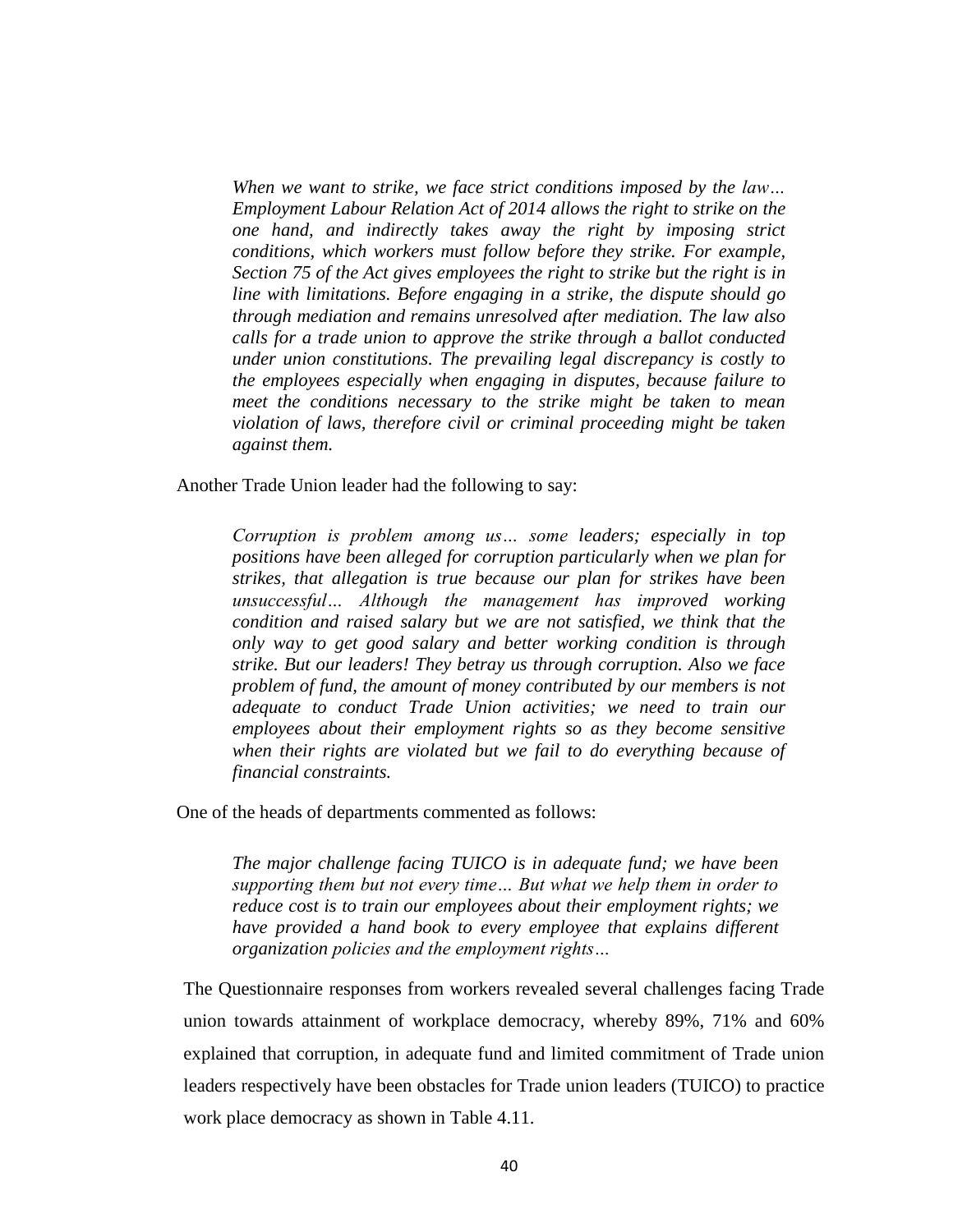| <b>Challenges</b>                            | <b>Frequency</b> | Total | Percentage |
|----------------------------------------------|------------------|-------|------------|
| Corruption                                   | 40               | 45    | 89.0       |
| Inadequate fund                              | 32               | 45    | 71.0       |
| Limited commitment of Trade<br>union leaders | 27               | 45    | 60.0       |

**Table 4.11: Challenges Facing Trade Union on Achieving Workplace Democracy** 

**Source:** Research data (2015)

# **4.3.5 Solutions for the challenges facing trade union on achieving workplace democracy**

The study strived to show the solutions for the challenges facing trade union on achieving workplace democracy at A to Z Textile mills. The interview with Heads of Departments and Trade Union leaders revealed that TUICO can solve its challenges by finding more financial resources, establishment of anti-corruption committee and provide more training to its employees for raising their awareness on employment rights, also increasing commitment to its members on participating in Trade Union activities. One Trade Union leaders had the following to comment concerning solutions to challenges facing TUICO:

*We have to find more financial resources in order to sustain growth of our Union as the statutory vehicle for the articulation and protection of the collective interests of workers, We should provide more Training to our members for enabling them to be aware of their employment rights and conduct meetings regularly so as to know different problems of its members concerning their employment. We need mechanism in TUICO for combating corruption particularly during elections so as to avoid management to plant its people in TUICO leadership that would be an obstacle for employees to achieve their interests.*

Another Trade Union leader had the following to say:

The only solution that could help TUICO to achieve its goals is to develop solidarity among its members at A to Z Textile Mills, so as to avoid betrayal during strikes. Also TUICO should establish anti-corruption committee that will be responsible with probing on corruption allegation and taking discipline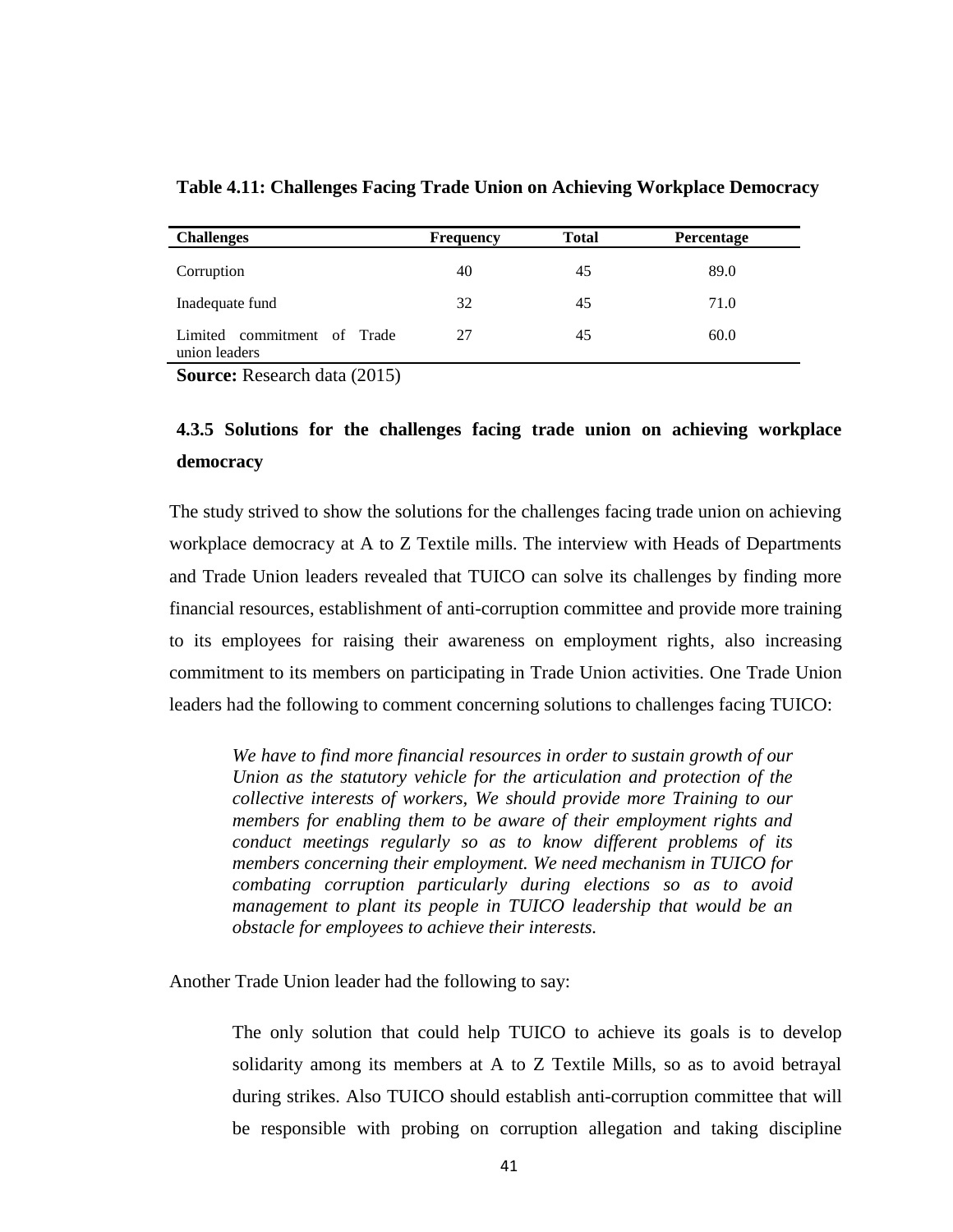measures upon its corrupt leaders. Also, the government should make amendment in Employment Labour Relation Act of 2014 so as to allow strike for employees without any condition such approve of the strike through ballot.

The findings from Questionnaire responses showed that 89%, 64% and 60% of respondents explained that in order to solve challenges facing TUICO at A to Z Textile Mills, corruption should be abolished, there should be committed leaders to safeguard employment right and to raise membership fee for trade union respectively as shown in Table 4.12.

**Table 4.12: Solutions to challenges facing trade union for workplace democracy** 

| Solutions                                                                                                                                                                                                                                                                                                                                                                                                                                                                                                                        | Frequency | Total | Percentage |
|----------------------------------------------------------------------------------------------------------------------------------------------------------------------------------------------------------------------------------------------------------------------------------------------------------------------------------------------------------------------------------------------------------------------------------------------------------------------------------------------------------------------------------|-----------|-------|------------|
| Abolition of corruption                                                                                                                                                                                                                                                                                                                                                                                                                                                                                                          | 40        |       |            |
| Committed leaders to safeguard Employment rights                                                                                                                                                                                                                                                                                                                                                                                                                                                                                 | 29        | 43    | 64         |
| To raise membership fee                                                                                                                                                                                                                                                                                                                                                                                                                                                                                                          | າາ        |       | 60         |
| $\sim$<br>$\blacksquare$ $\blacksquare$ $\blacksquare$ $\blacksquare$ $\blacksquare$ $\blacksquare$ $\blacksquare$ $\blacksquare$ $\blacksquare$ $\blacksquare$ $\blacksquare$ $\blacksquare$ $\blacksquare$ $\blacksquare$ $\blacksquare$ $\blacksquare$ $\blacksquare$ $\blacksquare$ $\blacksquare$ $\blacksquare$ $\blacksquare$ $\blacksquare$ $\blacksquare$ $\blacksquare$ $\blacksquare$ $\blacksquare$ $\blacksquare$ $\blacksquare$ $\blacksquare$ $\blacksquare$ $\blacksquare$ $\blacks$<br>$\overline{\phantom{a}}$ |           |       |            |

Source: Research data (2014)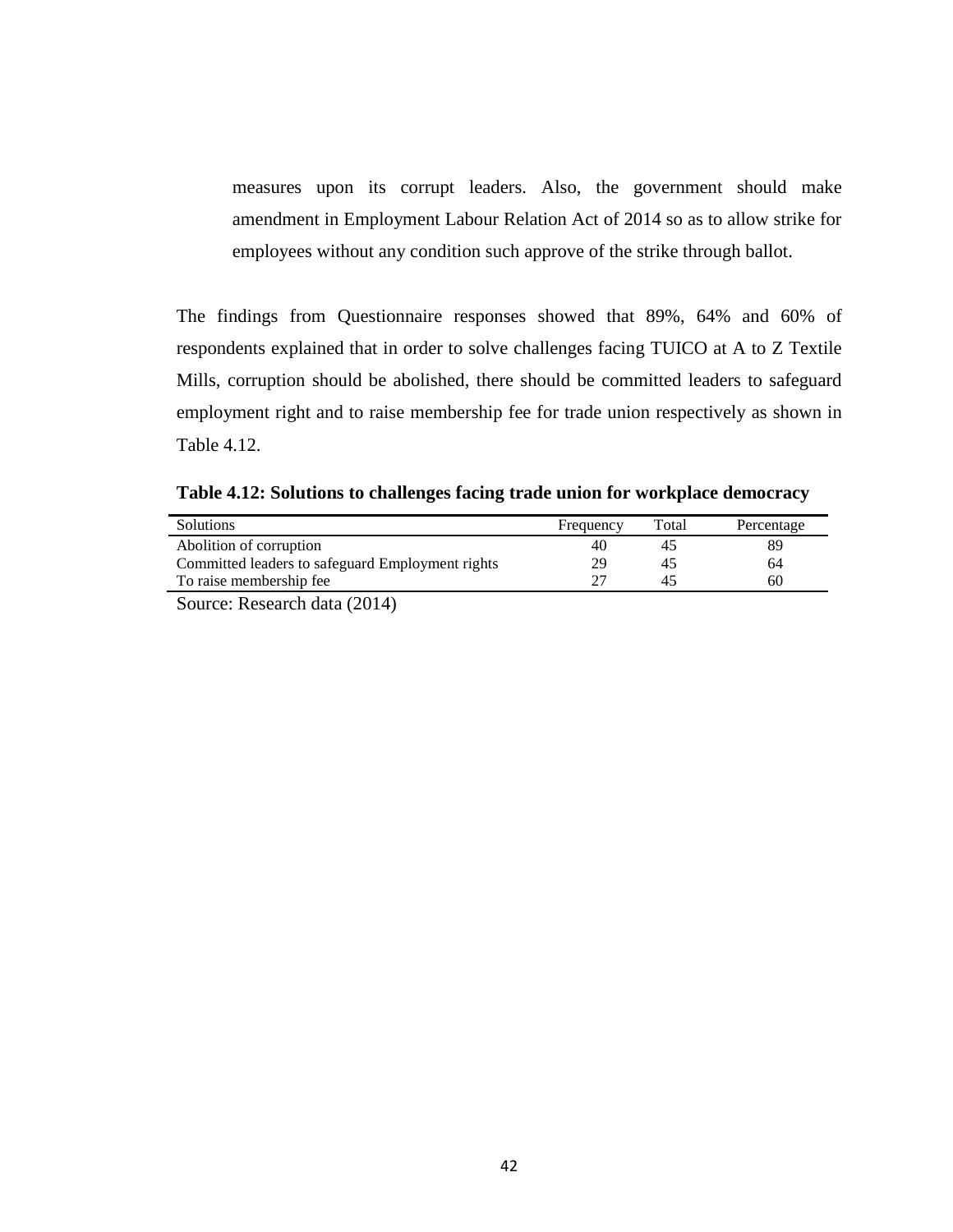## **CHAPTER FIVE**

## **DISCUSSION OF THE FINDINGS**

## **5.1 Introduction**

This chapter presents the discussion of findings of the study in relation to research objectives. The findings were generated through an in-depth interviews and questionnaires. The main objective of the study was to determine challenges which faced trade unions on attaining workplace democracy at f A to Z Textile Mill, Tanzania

## **5.2 The role of Trade union in workplace democracy**

The findings show that Trade Unions were playing a great role in achieving democracy at A to Z Textile Mill. Employees have been involved in selecting their own branch leaders. Every member was eligible to contest for any post at branch, District, Regional and National levels. TUICO leaders at District and Regional levels used to come and conduct meetings at the premises of A to Z. TUICO helped the increase of number employee representatives in workers council. The employees have been getting training from TUICO to gain confidence to speak up for themselves and their fellow workers when their employment rights were not fulfilled. Also, TUICO helped to open the lines of communication between supervisors and employees*.* 

The findings imply that, employees at A to Z might be motivated and their job satisfaction is high, also there might bring about improvement in production. The same observation was done by Newstrom (2004), who argues that participation tends to improve motivation because employees feel more accepted and involved in the situation. Their self-esteem, job satisfaction and cooperation with management may also improve. The results often reduced conflict and stress, and thus increase more commitment to goals, and better acceptance of change. Turnover and absence may be reduced because employees feel that they have a better place to work and that they are being more successful in their jobs. The findings are in line with the study by NASUWT (2007) on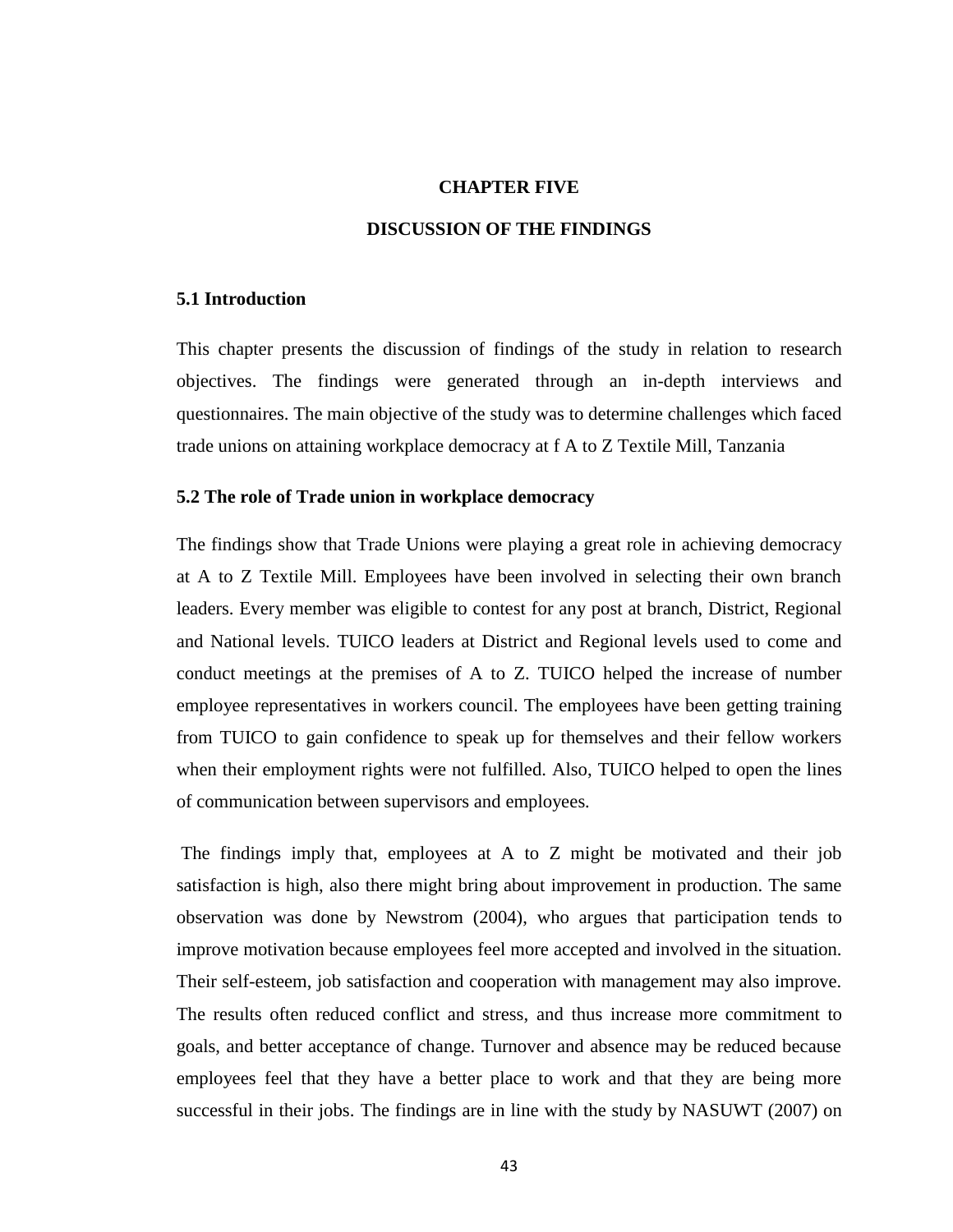the role of Trade Unions. The study revealed that, where trade unions are organized, there is more participation of employees in decision making, whereby they have been benefiting from more favourable pay and conditions of service (including pay, pensions, holiday and flexible working entitlements), lower rates of absence due to sickness, accidents and injury at work, access to more and better training opportunities and enhanced job satisfaction. In the same view, Aidit and Tzannots (2001) argue that, Trade Union gives workers voice to speak their opinions and makes suggestions to the employers on issues which affect them in the organization and genuine concern for their right since Trade union has the duty to present workers interests and their opinion to employers.

Moreover, Hirsch and Schumacher (2000) illustrate that trade union represents its members in management activities and collective agreements provide workers with reliable degree of workplace democracy. Trade unions ensure collective voice, monitoring of working condition, protection from discrimination and enforcement of contractual provisions. Furthermore, Walt (2002) argues that Proletarian theory implies that workers through their organized trade union have the power to participate and protect themselves against arbitrary power of employers.

# **5.3 The implementation of workplace democracy**

The findings showed that Democracy is implemented at A to Z Textile Mills. Whereby there was weekly meeting between workers and managers, the management had given to TUICO the offices with full furniture and the Union was free to conduct meetings with workers in the premises of the factory. The regional TUICO representatives came to the factory regularly to meet employees and management to raise issues of concern and to provide trainings to its members. There were many representatives in the workers council, more than the number of representatives in other companies in Arusha region. Employees were distributed with hand books which have detailed information about company policies, workers' right and employees' welfare. Employees had been free to select their own representatives (TUICO branch leaders). The findings in Table 4.1 show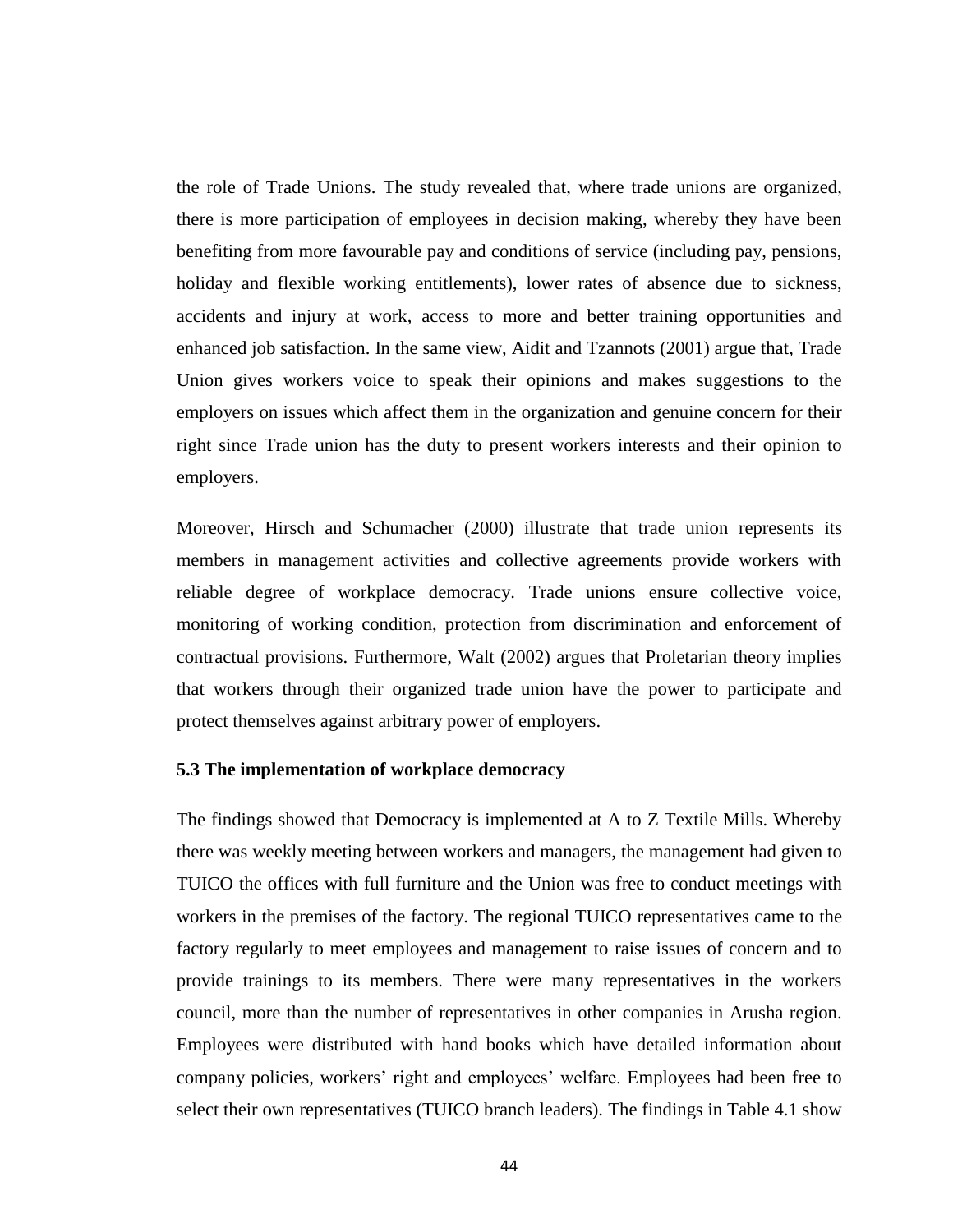that majority of employees at A to Z Textile Mills were those aged between 30-49 years (48.9%) and 18-29 years (45.5%) years which constituted 48.9 %. The findings imply that majority of workers at A to Z Textile Mills are youths who are ambitious about work place democracy.

The findings in this study is in line with the study by John (1994) on work place democracy which revealed that, youth employees had great contribution to growth of democracy in many organization due to the pressure they have been exerting upon management through strikes. Also, the findings summarised in Table 4.1 show that thirty five respondents (77.8%) were females while ten respondents (22.2%) were males. This implies that there is great number of female employees at A to Z Textile Mills who might me sensitive on any decision made by the organization, and therefore demand to be represented during decision making. This is consistent with Gill (1987)'s study on Measuring gender difference, the study revealed that women are more concerned with uncertainty, doubts, and the dynamism that are involved in the decision; they are more concerned about the consequences that may derive from the decision, no matter whether these affect them or other people.

The findings in this study are consistent with Kester (2006)'s study about Trade Unions and workplace Democracy in Africa. The study denotes that there is democracy in many organizations in Tanzania. Also, Tanzania Labour law of 2004 in section 14 (9) states that every employee has the right to freedom of association, to form and join a trade union; to participate in the lawful activities of the trade union.

## **5.4 The attitude of stakeholders towards workplace democracy**

The findings show that all stake holders (Trade Union, Employer and Employees) had positive attitude towards workplace democracy. The management had been supporting the freedom of association and recognizing workers' right to collective bargaining, providing fully furnitured offices for Trade Union branch leaders. Trade Union leaders had been also free to conduct different activities such as meetings and election in the premises of the Factory. There had been implementation of Open door policy for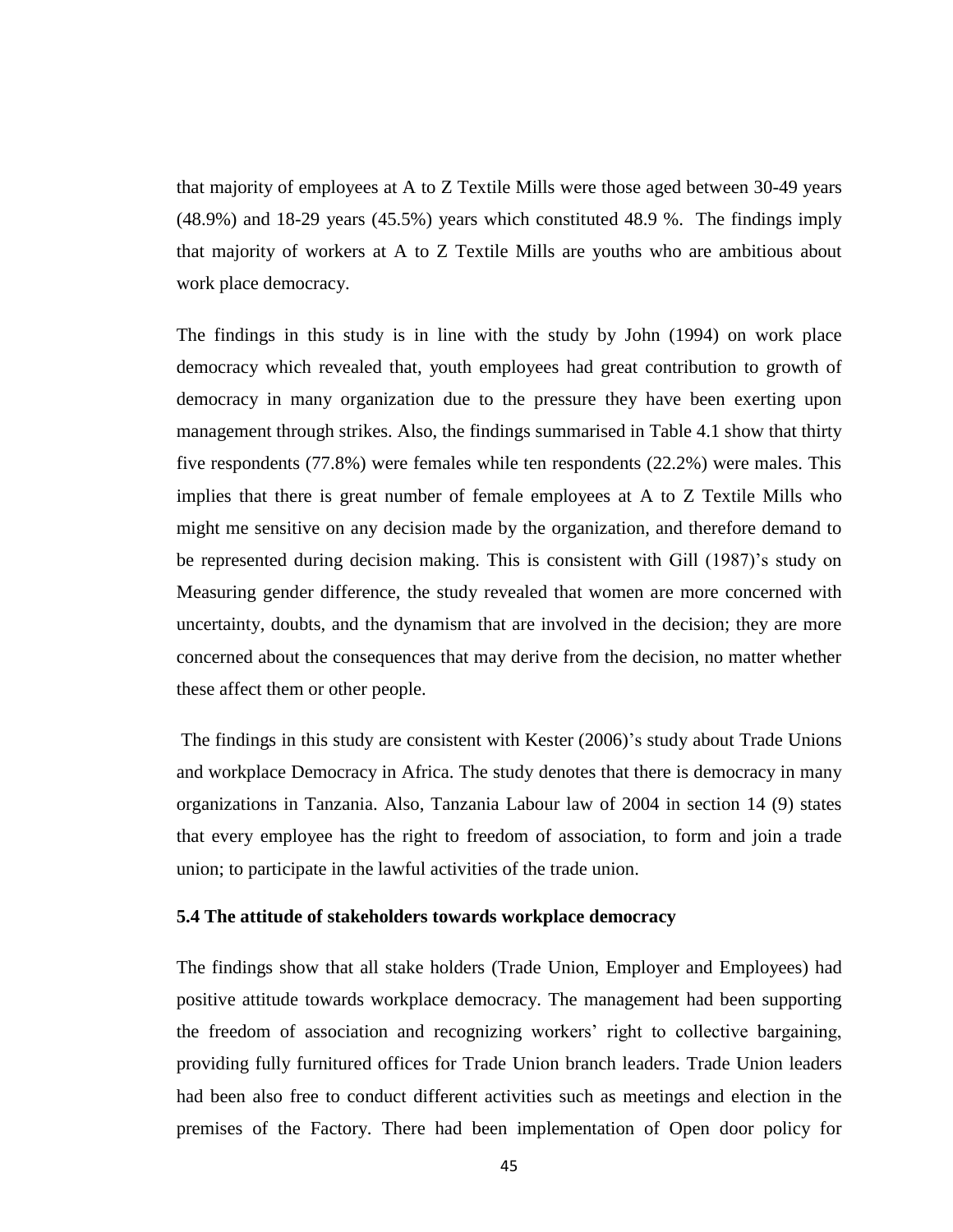promoting open communication among all staff, including employees, middle managers, senior managers and director. Also, employees have been involving in election conducted by TUICO, whereby they have been contesting for various posts, and all employees contribute fund to support Trade Union every month through deduction from their salaries.

The findings are in line with ILO's (2004) study on Organizing for Social Justice. The study revealed that Employees and Employers in Brazil, Hungary and United Republic of Tanzania have positive attitude toward Trade Union and Workplace democracy. Also, Collom ( 2003) demonstrates that Managers tend to support workplace democracy since they believes that when workers have autonomy on production decisions such as scheduling, change in products had a greater sense of job satisfaction hence increase in performance and production. Moreover, the study which is done by Collom (2009) on Clarifying the Cross-Class Support for Workplace Democracy, portrayed most of Trade Union members are conscious and supportive about work place democracy. Overall, workplace democracy is predominantly supported by those who are aware of and/or those who are disproportionately suffering from exploitation and oppression of employers

# **5.5 Challenges facing trade union on achieving workplace democracy**

The findings show that Trade Union faced challenges in achieving work place democracy at A to Z Textile Mills. TUICO has been facing financial constraints and limited commitment of its members, whereby it fails to conduct meetings regularly and to provide enough training to its members about their employment rights. Corruption is another challenge facing TUICO, whereby TUICO leaders are bribed by management to avoid strikes, but unfortunately the employees' demands remain unfulfilled. Also strict conditions were imposed by Employment Labour Relation Act (2004) for strike had been a challenge facing TUICO.

The Law allows the right to strike on the one hand, and indirectly takes away the right by imposing strict conditions which workers must abide to before they strike.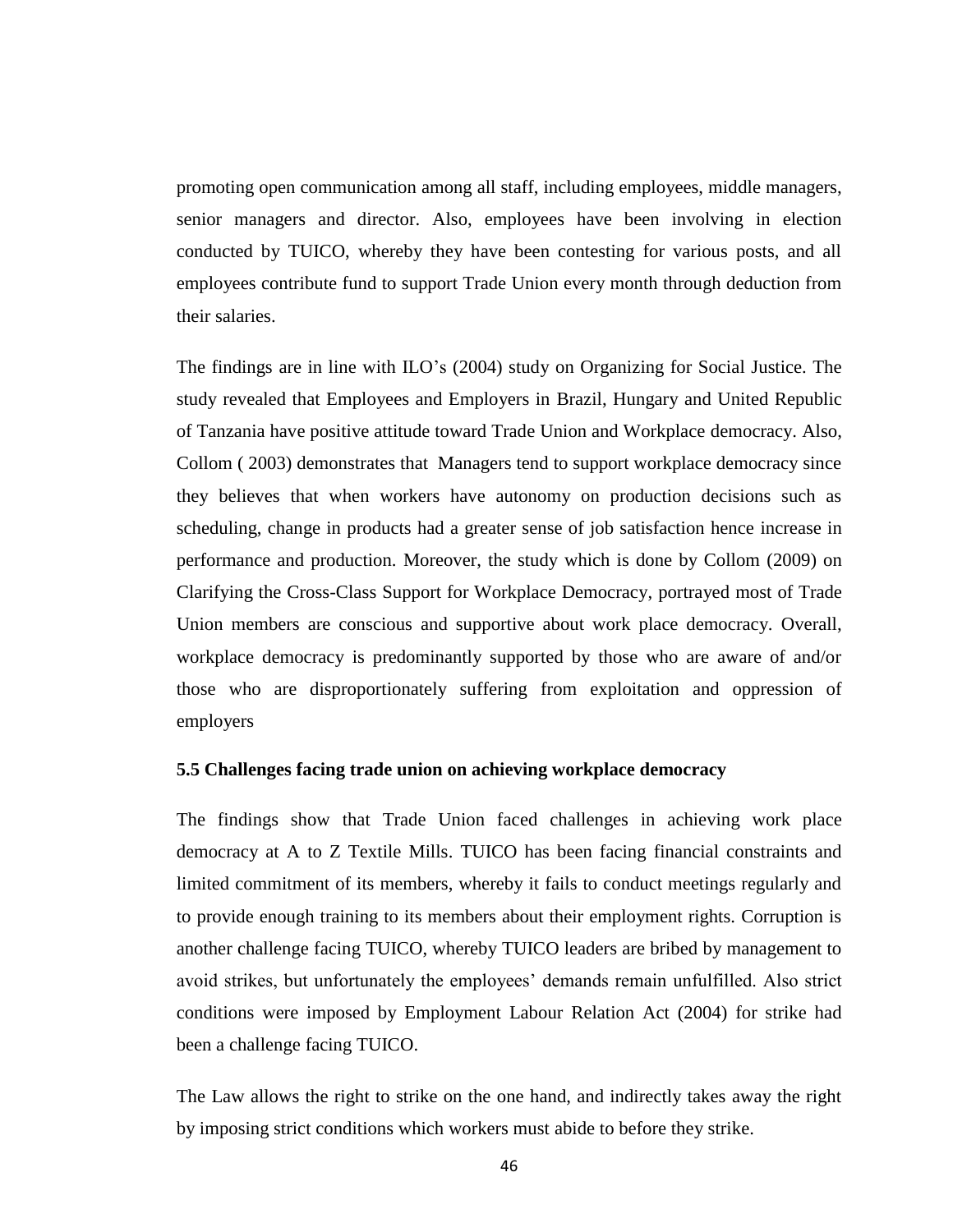For example, Section 75 of the Act gives employees the right to strike but the right is in line with limitations. Before engaging in a strike, the dispute should go through mediation and remains unresolved after mediation. The law also calls for a trade union to approve the strike through a ballot conducted under union constitutions. The prevailing legal discrepancy is costly to the employees especially when engaging in disputes, because failure to meet the conditions necessary to the strike might be taken to mean violation of laws, therefore civil or criminal proceeding might be taken against them. The findings imply that TUICO leaders are weak due to different challenges facing TUICO; therefore there is possibility of failing to stand for the interest of the employees.

This is in line with the observation by Ibreck (2009) who argues that a weak leader is not able to influence and enlist the aid and support of others in the accomplishment of a common task. The findings are in line with ILO's (1999) view that there is number of obstacles that face Trade Union face toward workplace democracy in African countries. It shows that collective bargaining agreements for the determination of wages and working conditions, working hours and annual leave are fixed by state where there is statute on restriction of wage increases imposed by economic development plans that limits the scope of wage negotiations. Adefolaju (2013) argues that, the primary source of income to the trade unions is contribution from trade union members which led trade union to suffer from inadequate funds and fail to perform its activities. Financial incapacity is one of the factors which limit functioning of trade union in many developing countries. Moreover, Milanzi's (1996) study indicates that Trade Unions in Tanzania have faced a lot of problem which make it fail to achieve its objective for instance there is a problem of financial problem that affect function of trade unions, as for trade unions to operate clear it needs financial support to organize its activity such as meetings.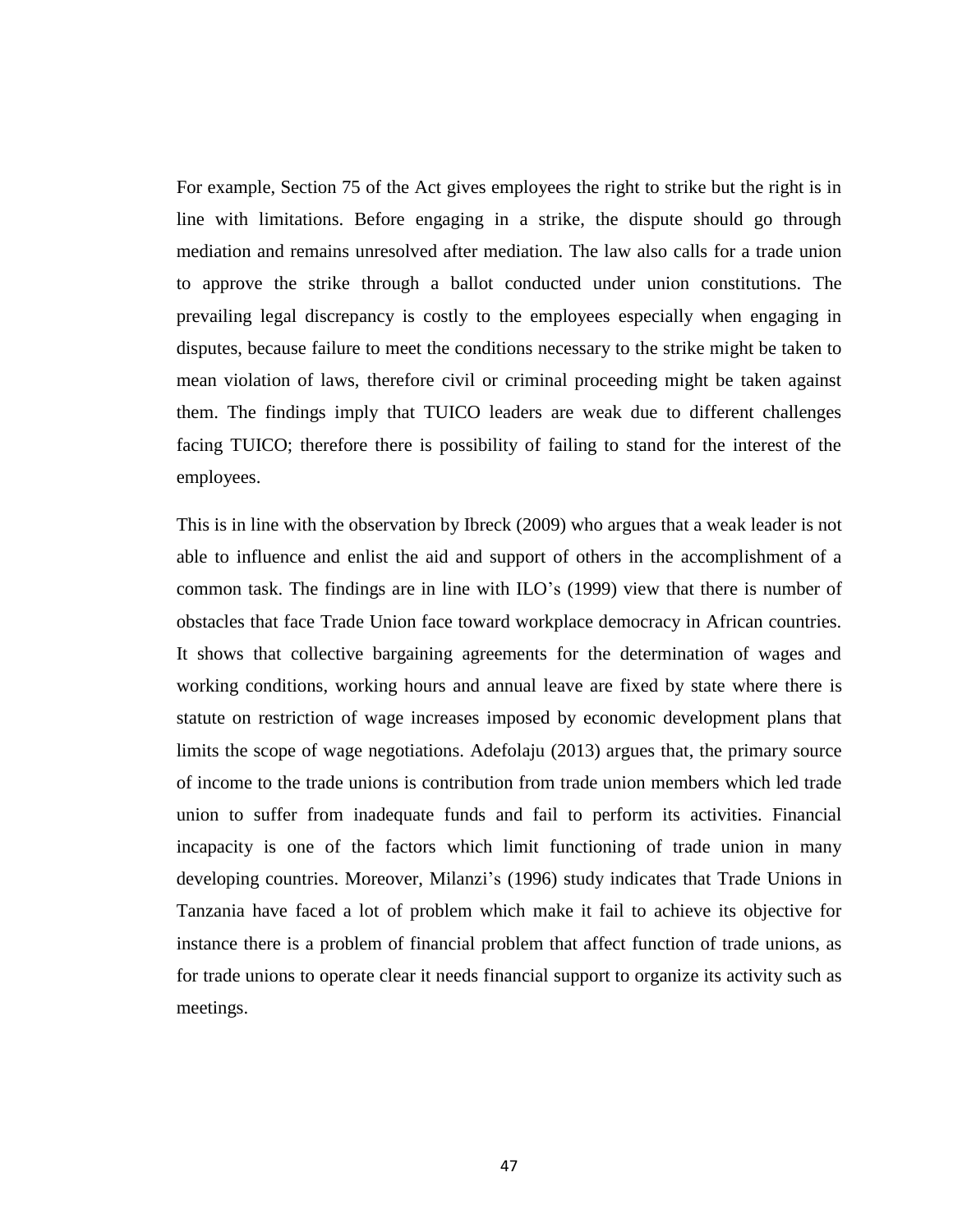## **5.6 Solutions to challenges facing trade union on workplace democracy**

The findings of this study show that Trade Union could solve its challenges at A to Z Textile Mills on achieving workplace democracy if more financial resources were found to sustain its growth as the statutory vehicle for the articulation and protection of the collective interests of workers. Adefolaju (2013) argues that the primary source of income to the trade unions is contribution from trade union members which led trade union to suffer from inadequate funds, therefore finding more sources of income will solve financial problem facing Trade Unions.

In this light, TUICO should provide more Training to its members to enable them be aware of their employment rights and conduct meetings regularly so as to know different problems of its members concerning their employment. Milanzi (1996) shows that Trade Union members can be aware of their employment rights if are provided with more trainings. This further requires TUICO to establish anti-corruption committee for combating corruption particularly during elections so as to avoid management to plant its people in TUICO leadership that would be an obstacle for employees to achieve their interests, also the government should make amendment in Employment Labour Relation Act of 2004 so as to allow strike for employees without any condition such approve of the strike through ballot.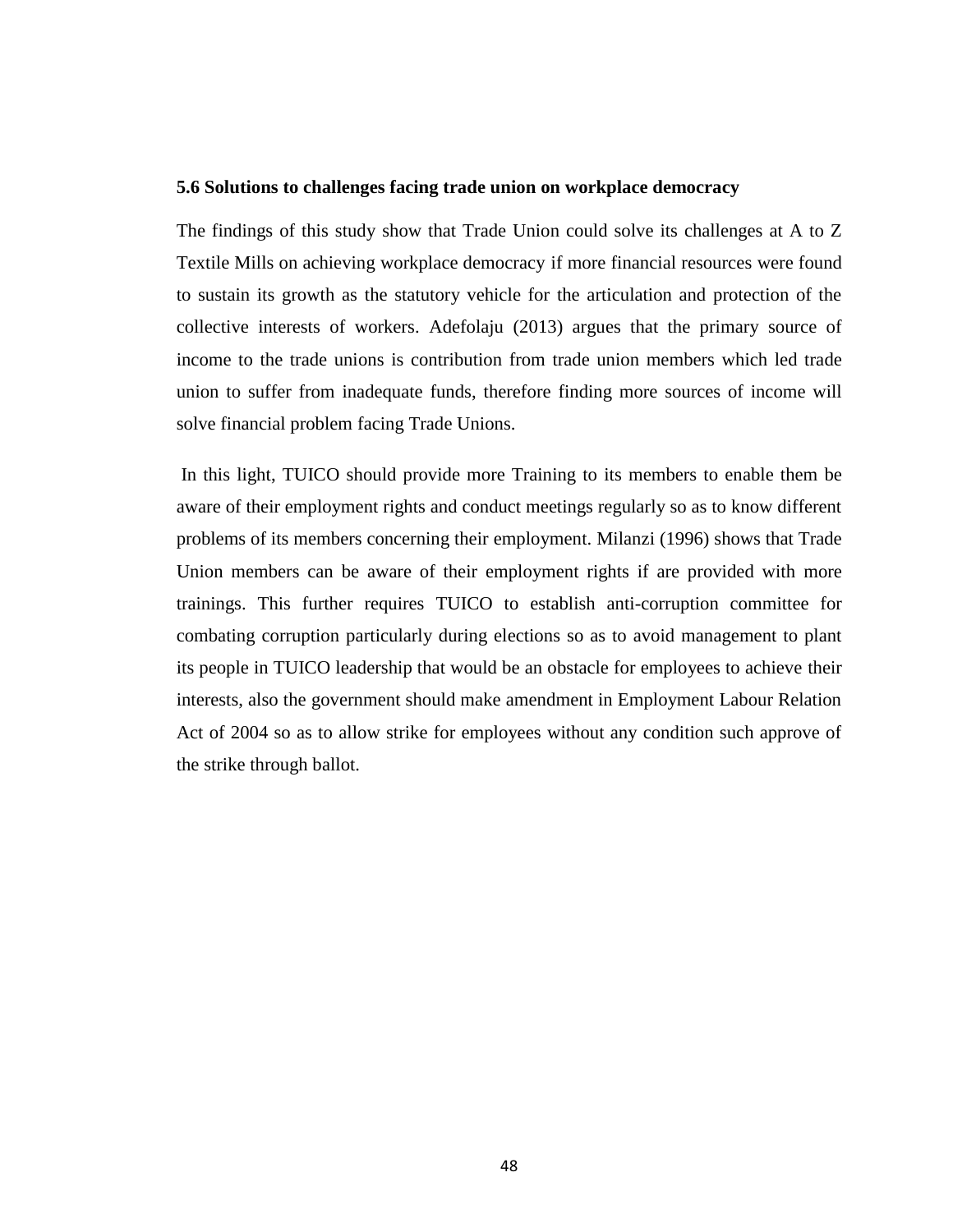## **CHAPTER SIX**

## **SUMMARY, CONCLUSION AND RECOMMENDATIONS**

## **6.1 Introduction**

This chapter presents a summary for the study, conclusion and recommendations based on the findings presented and discussed in chapter four.

## **6.2 Summary of the study**

The study focused on challenges which faced trade unions on attaining work place democracy at f A to Z Textile Mill. Five research questions used to accomplish the study objectives were: What roles does trade union play in workplace democracy at A to Z Textiles Mills? How workplace democracy is implemented at A to Z Textiles Mills? What are the attitudes of stakeholders towards workplace democracy at A to Z Textiles Mills? What challenges face trade union on achieving workplace democracy at A to Z Textiles Mills? And what are possible solutions for the challenges faced by trade union at A to Z Textiles Mills?

A case study research design was applied, drawing from both primary and secondary data collection methods in order to achieve the study objectives. Data collected were analyzed by using various statistical techniques and presented in tables, percentages and frequency distribution. The qualitative data were presented using direct quotation. From the analysis of data collected, the following are the findings of the study:

In respect to the research objectives, the study focused at assessing the role of trade union in workplace democracy at A to Z Textile mills. The findings indicate that Trade Union had been playing the great role in achieving democracy at A to Z Textile Mill. Employees were involved in selecting their own branch leaders. TUICO helped the increase of number employee representatives in workers council; it provided several trainings to its members, and helped to open the lines of communication between supervisors and employees*.* Also, the study focused at assessing the implementation of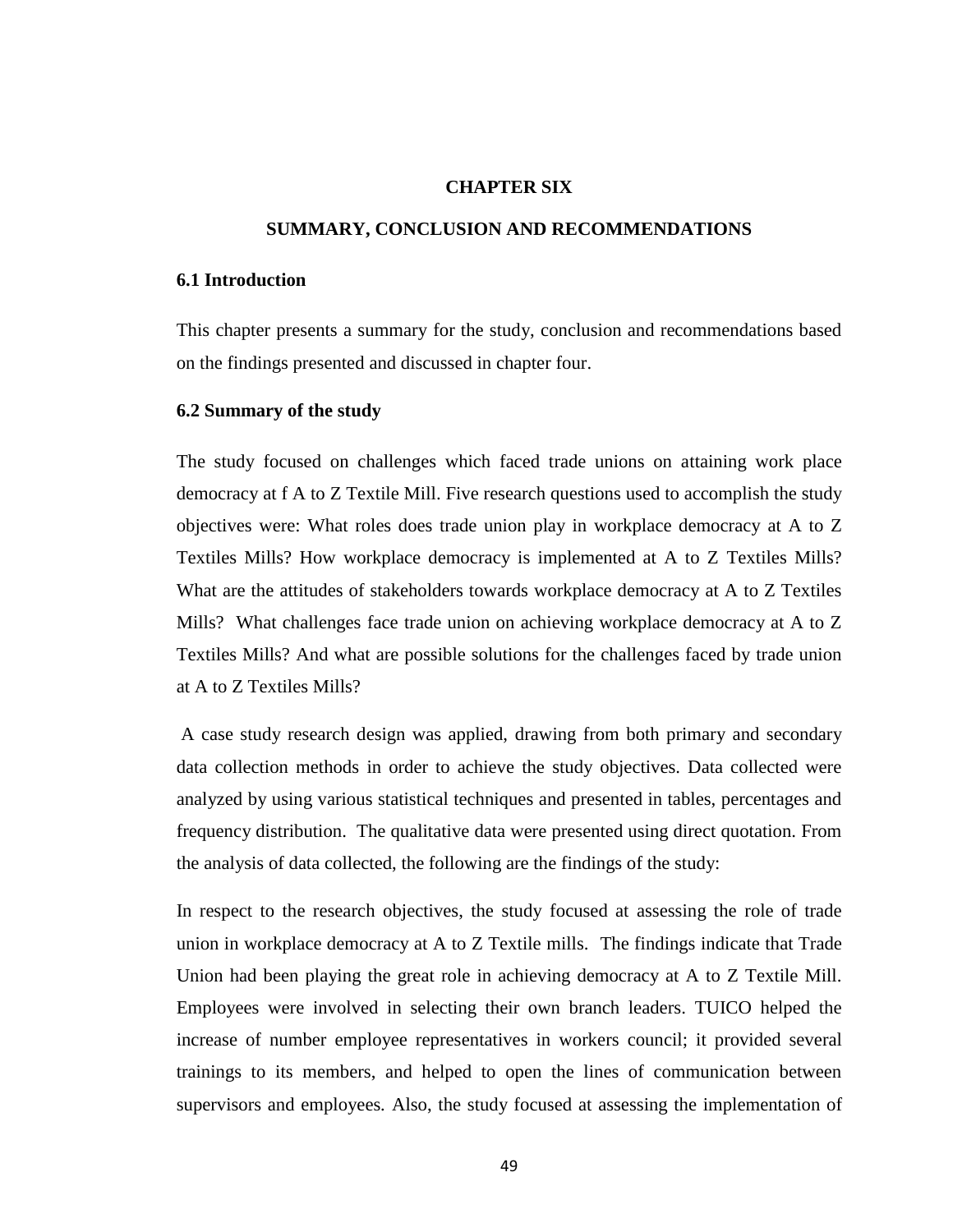workplace democracy at A to Z textiles Mills. The findings indicated that Democracy was implemented at A to Z Textile Mills. Whereby there was weekly meeting between workers and managers, there were many representatives in the workers council. Employees had been free to select their own representatives. Moreover, the study focused at examining the general attitude of stakeholders towards workplace democracy at A to Z Textiles mills. The findings show that all stake holders have positive attitude towards workplace democracy. Lastly, the study focused at interrogating solutions for the challenges facing trade union on achieving workplace democracy at A to Z Textiles Mills. The findings show that Trade Union can solve its challenges at A to Z Textile Mills on achieving workplace democracy if it will find more financial resources, providing more training to its members and conduct meetings regularly so as to know different problems of its members concerning their employment. TUICO should establish anti-corruption committee for combating corruption particularly during elections. The government should also make amendment in Employment Labour Relation Act of 2004 so as to allow strike for employees without any condition such approve of the strike through ballot.

# **6.3 Conclusion**

Based on findings for every research objective presented, analyzed and discussed in this research report, the study draws the following:

## **(i) The role of Trade union in workplace democracy**

Trade Union has been playing the great role in achieving democracy at A to Z Textile Mills. Employees have been involved in selecting their own branch leaders. TUICO has helped the increase of number employee representatives in workers council and employees have been getting training from TUICO to have the confidence in speaking up for themselves and their fellow workers when they employment rights are not fulfilled. Also, TUICO has helped to open the lines of communication between supervisors and employees*.*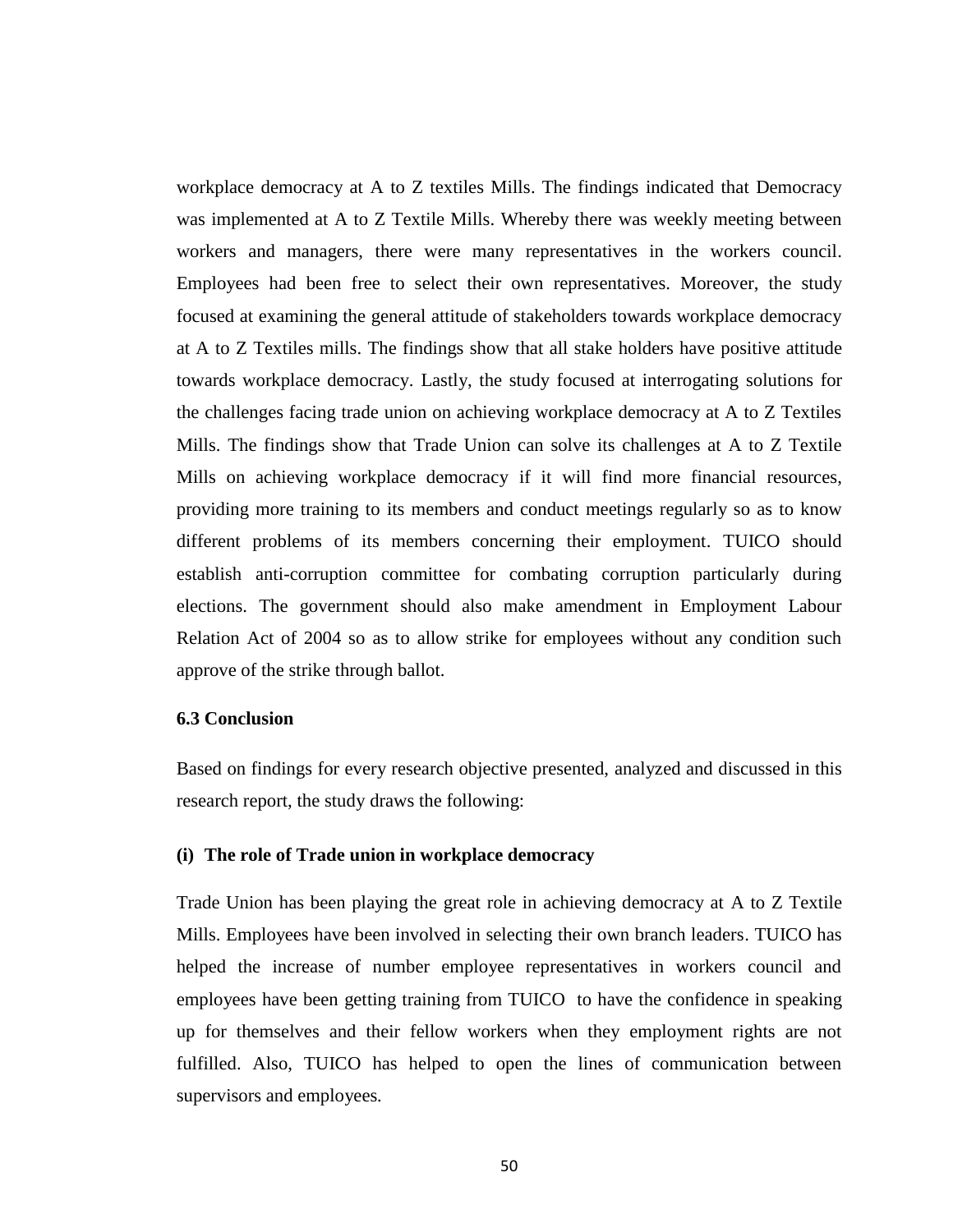#### **(ii) The implementation of workplace democracy**

Democracy is implemented at A to Z Textile Mills, as there was weekly meeting between workers and managers; the management had given to TUICO the offices with full furniture and the Union was free to conduct meetings with workers in the premises of the factory; the regional TUICO representatives come to the factory regularly to meet employees and management to raise issues of concern, and to provide trainings to its members. There were also many representatives in the workers council. Employees have been distributed with hand books which have detailing information about company policies, workers' right and employees' welfare. Employees have been free to select their own representatives.

## **(iii) The attitude of stakeholders towards workplace democracy**

All stake holders (Trade Union, Employer and Employees) had positive attitudes towards workplace democracy. The management had been supporting the freedom of association and recognizing workers' right to collective bargaining and providing full furniture offices for Trade Union branch leaders. Trade Union leaders had also been free to conduct different activities such as meetings and election in the premises of the Factory. The organization had been implementing Open door policy for promoting open communication among all staff, including employees, middle managers, senior managers and directors. Also, employees had been involved in election conducted by TUICO, as they were given room to contest for various posts, and all employees contribute fund to support Trade Union every month through deduction from their salaries.

## **(iv) Challenges facing trade union on achieving workplace democracy**

Trade Union faced challenges in achieving work place democracy at A to Z Textile Mills. TUICO had been facing financial constraints and limited commitment of its leaders, as it failed to conduct meetings regularly and to provide enough training to its members about their employment rights. Corruption is another challenge which faced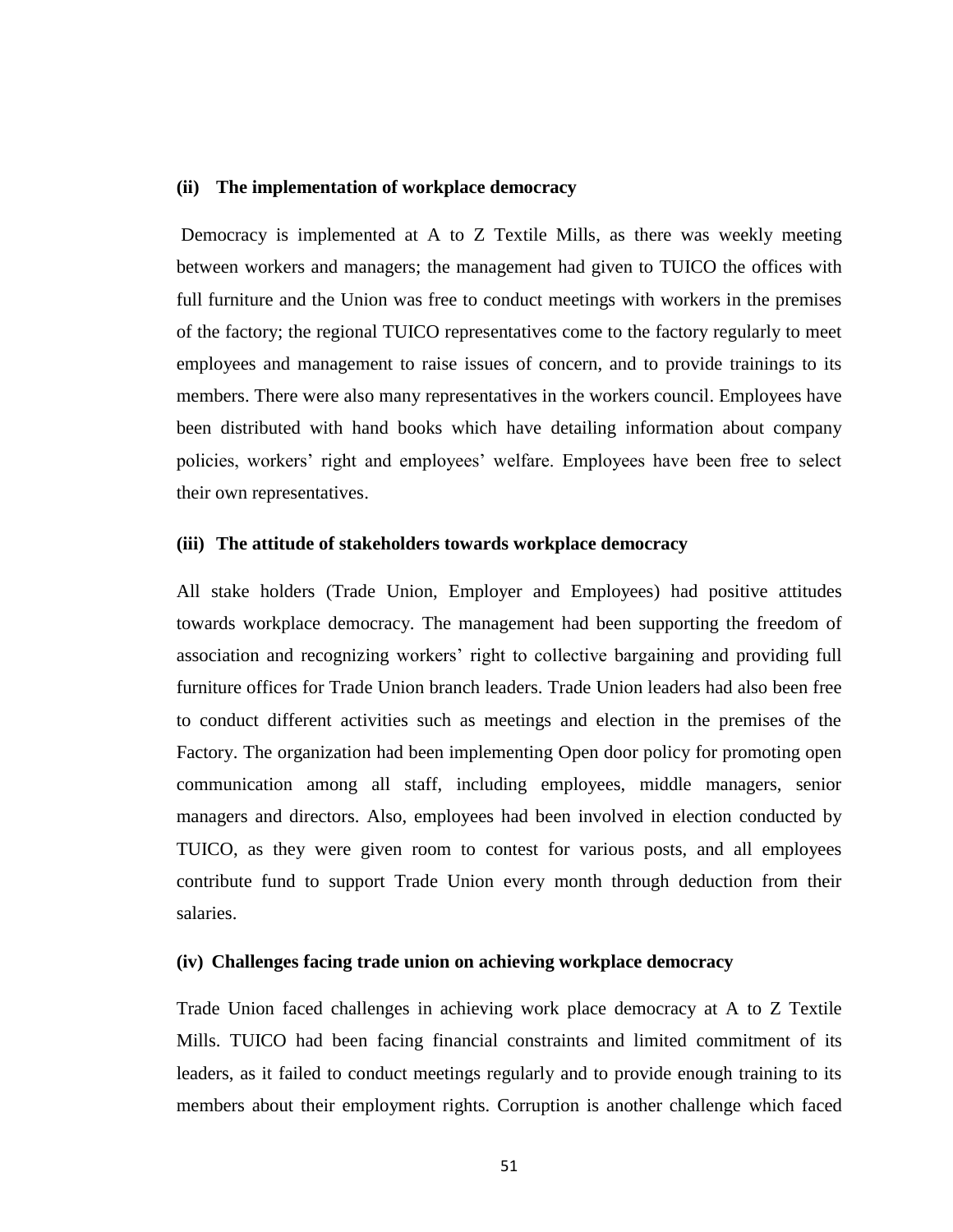TUICO, whereby TUICO leaders are bribed by management to avoid strikes, but unfortunately the employees' demands remained unfulfilled. Also strict condition imposed by Employment Labour Relation Act (2004) for strike had been a challenge which faced TUICO. The Law allows the right to strike on the one hand, and indirectly takes away the right by imposing strict conditions, which workers must follow before they strike.

## **6.4 Recommendations**

Based on the study findings, the following recommendations are put forward:

# *To A to Z Textile Mills:*

- i. The study hereby recommends that the company do not interfere Trade union election by bribing trade union members to select leaders who will stand for the interest of the management. The management should however support the Trade union with harmonious environment during election.
- ii. The company should create awareness to the employees on the rights, duties and responsibilities as required by Employment and Labour Act (2004). This will help to improve industrial relationship at A to z textile Mills.

## *To Trade Union (TUICO):*

- i. The study hereby recommends that TUICO should find more financial resources in order to sustain its growth as the statutory vehicle for the articulation and protection of the collective interests of workers.
- ii. TUICO should provide more training to its members for enabling them to be aware of their employment rights and conduct meetings regularly so as to know different problems of its members concerning their employment
- iii. TUICO should establish anti-corruption committee for combating corruption particularly during elections so as to avoid management to plant its people in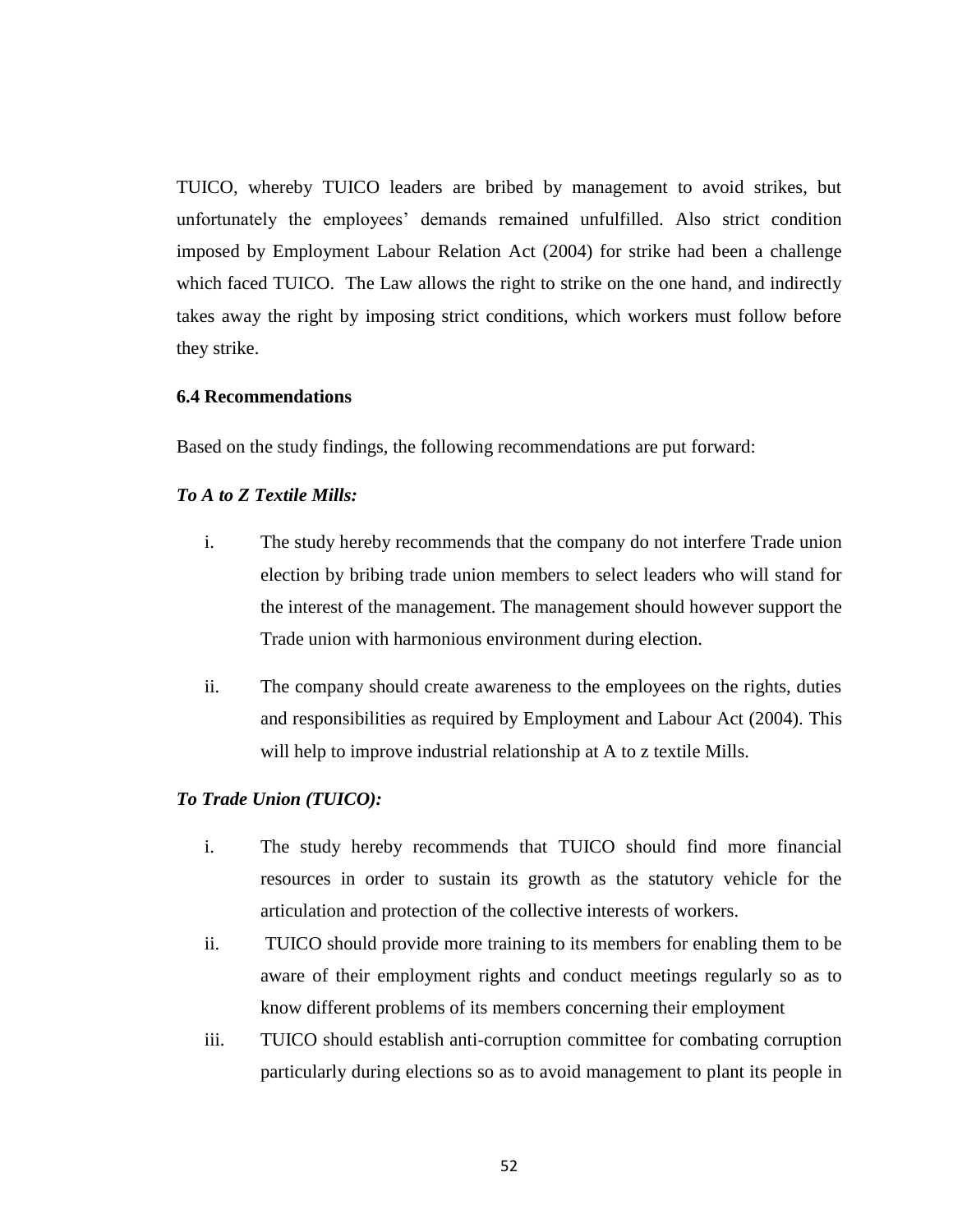TUICO leadership that would be an obstacle for employees to achieve their interests.

## *To the government:*

The study hereby recommends that the government to make amendment in Employment Labour Relation Act of 2004 so as to allow strike for employees without any condition such approve of the strike through ballot.

## *To individual employees:*

The study hereby recommends that the individual workers who are member of Trade Union (TUICO) remain faithful to TUICO particularly during election to avoid corruption that may lead them to select leaders who may not stand for protecting their employment rights.

## **6.5 Area for further research**

This study was specifically carried out at A to Z Textile Mills, and was meant to examine challenges which faced by trade unions on attaining workplace democracy in textile industries. However, further studies are needed to find out the best solutions to solve challenges faced by trade unions on attaining workplace democracy. The study also recommends that a broader study be conducted to include other organizations from other parts of Tanzania to have wider understanding about challenges which are faced by trade unions on attaining workplace democracy.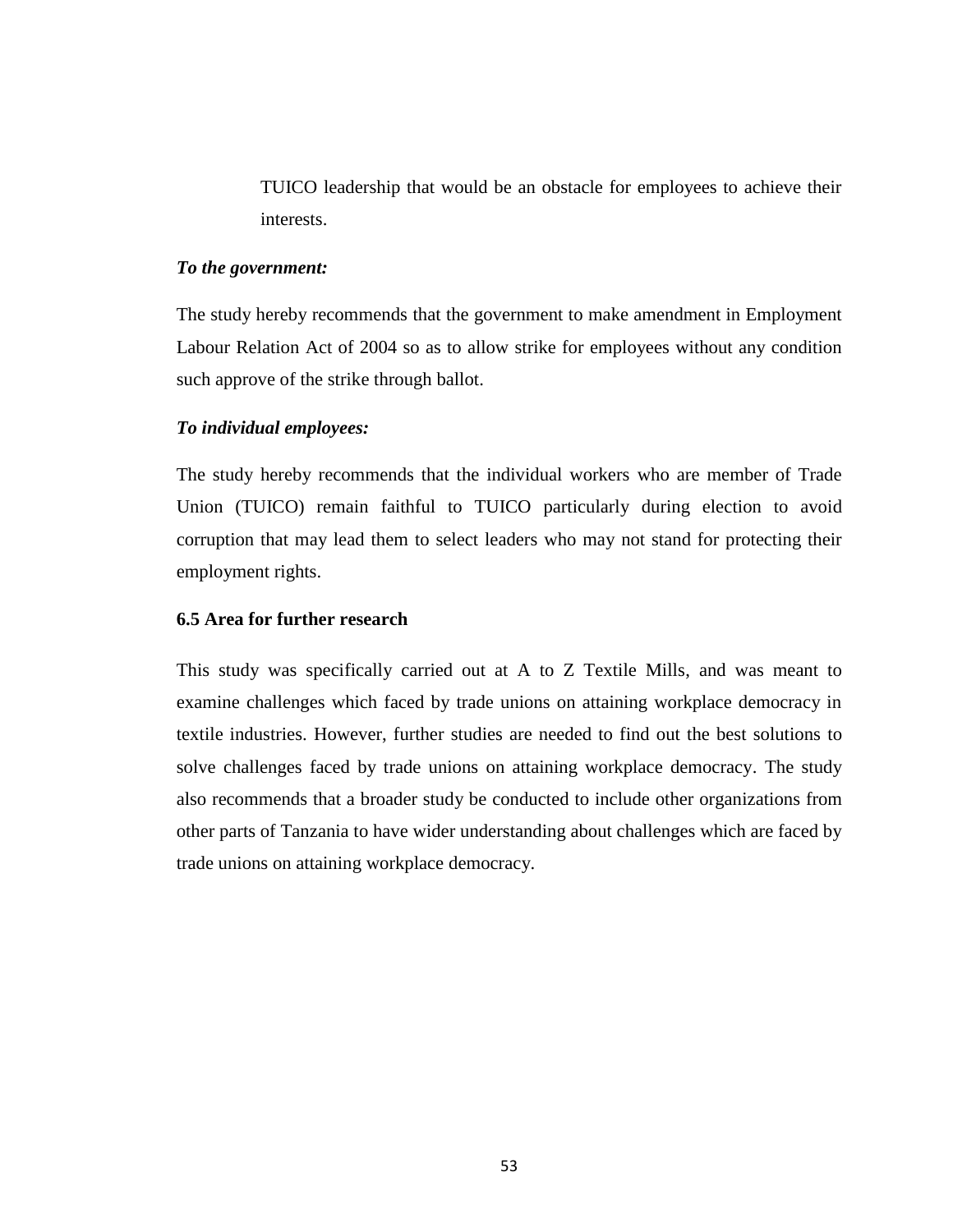## **REFERENCE**

Adam, J. (2007) *Business research methodology*, IFM, Dar es Salaam

- Adefolaju, T. (2013) Trade Unions in Nigerial and the Challenges of Internal Democracy (vol 4 No 6). University of Roma MCSER-CEMAS
- Adji, S. (2002) Globalization and union strategies in Niger, in Organized Labour in the 21st Century, (Ed.)
- African Labour Research Network (2003) Trade union in Africa
- Bernstein, P. (2010) Essential Components in Workplace Democracy, Journal of Economic issues, vol. 10 no 21
- Bhattacherjee. A, (2012) *Social Science Research: Principles, Methods, and Practices;*  2<sup>nd</sup> edition, Creative Commons Attribution: University of South Florida.
- Black, J.A. and Champion, D.J (1976) Methods and Issues in Social Research, New York: McMillan, Inc.
- Chapeyama, M. (2002) Industrial Democracy in Zimbabwe, Retrived on 9 Dec 2014 from [www.academia.edu](http://www.academia.edu/)
- Collom, E. (2003) Two Classess One vision? Managers and workers Attitudes towards Workplace Democracy. Work and Occopations. Colum, E. (2009) Clarifying the Cross Class Support for Workplace: Berkeley Journal of Socialogy, vol 23

Constitution of United R epublic of T anzania of 1977

Employment and Labour Relations Act no.6 of 2004

Fajana. S. (2000), *Industrial Relations in Nigeria Theory and Features*; Lagos, Labofin and Co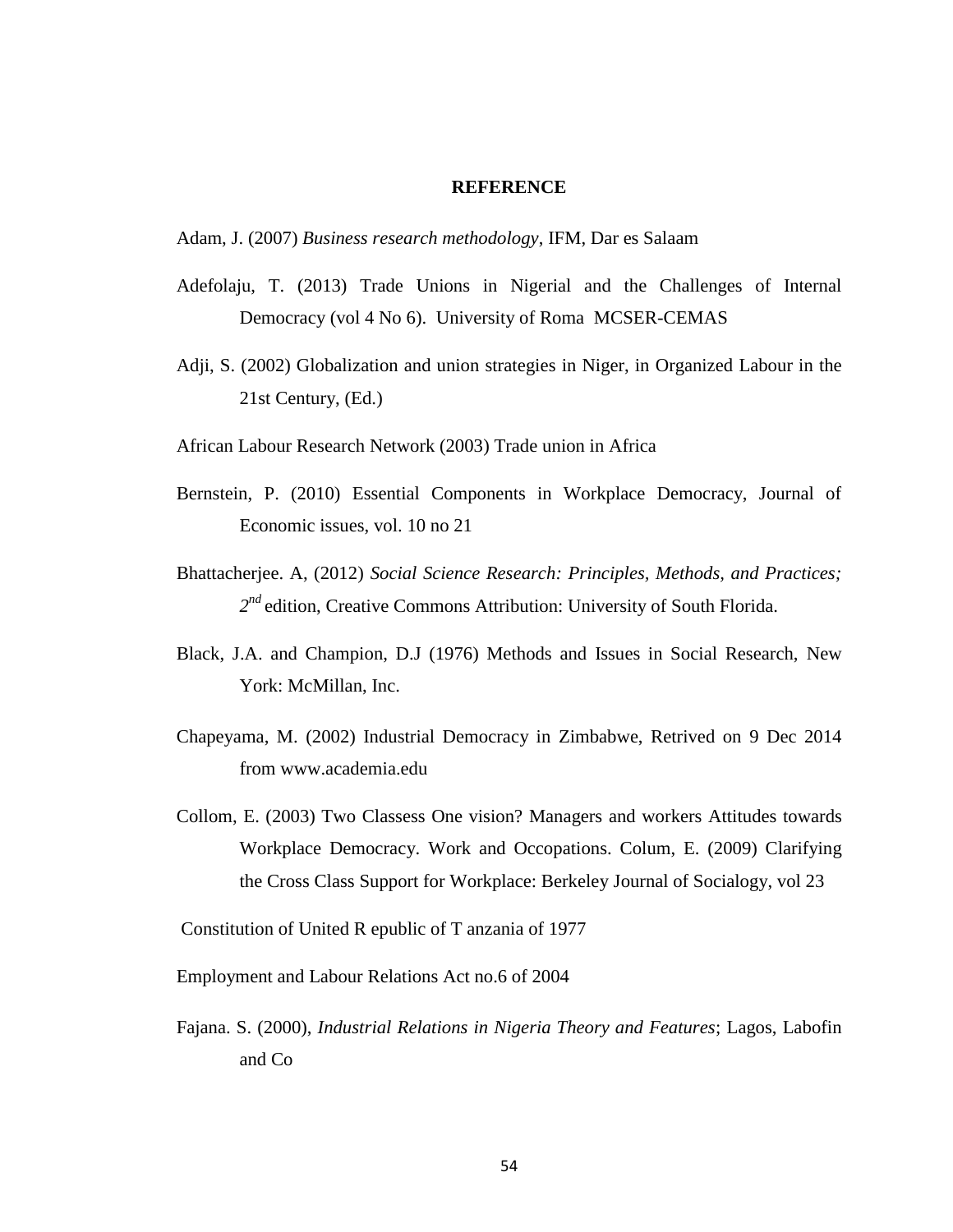- Gill,S.(1987).Measuring gender differences: The expressive dimension and critique of androgyny scales. Sex Roles, 17, 375-400.
- Graham, H.T. (1986). *Human resources management* (5th ed.). London: Pitman
- Greenberg (1999) *Workplace Democracy in the Core Countries*: Problems and Prospect. University of Colorado, Boulder.
- Greenberg, E. (1999). *Workplace democracy*: The political effects of participation. Ithaca, NY: Cornell University Press.
- Guest, D. (1995) *Human resource management*, *trade unions and industrial relations.* In Storey, J. (ed.) *Human Resource Management*: A Critical Text , London: Routledge.
- Gunn, C. (1994). *"Workers' Participation in Management*: Capital's Flexible System of Control."
- Haralambos, M. and Holborn, A. (2000). *Sociology; Themes and Perspective.* London, Collins Publishers
- Hirsch, B. T. and Schumacher, E. J. (2000) Private Sector Union Density and the Wage Premium: Past, Present and Future*" Journal of Labor Research*, Vol. 22, No. 3, Summer 2001.
- Ibreck, J. (2009). Leadership as Key to Radical Socio-Economic and Religious Transformation for Tanzania. Reality: The Basis of Moral Leadership and Integral Human Development. Christian Professional of Tanzania (CPT)

International Convention on Civil and Political Rights of 1966

International Labour Organization (1994) Freedom of Association and Collective Bargaining. Geneva: ILO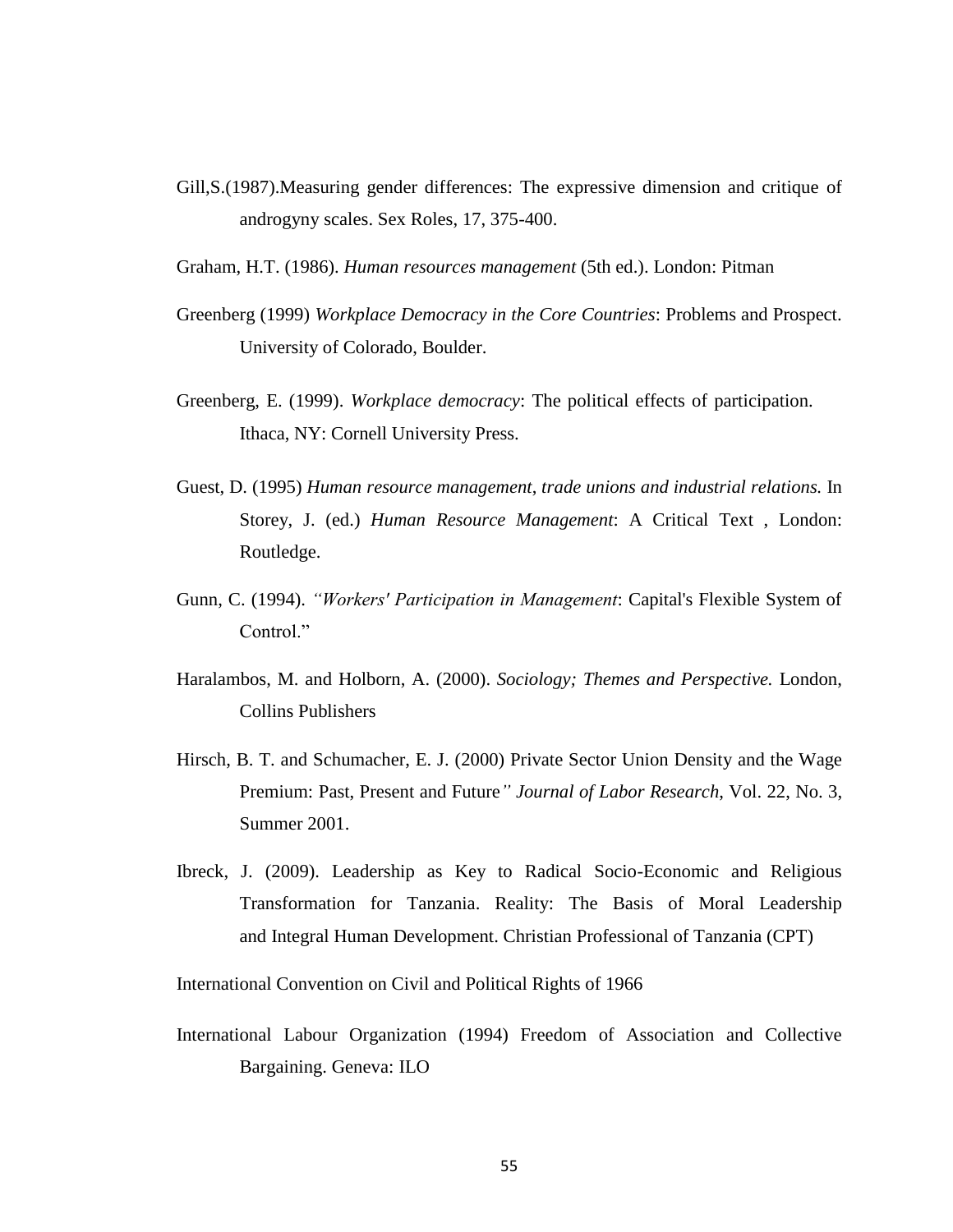- International Labour Organization (1996) *Freedom of Association:* Digest of Decisions and Principles. Geneva: ILO.
- John, A. (1994). Work place democracy: A Reconsideration of Research Evidence. *Academy of Management Review*, Vol.19, no.2, pp.312-330.
- Jose A.V (2002) International Institute of Labor Studies Geneva Switzerland. Retrieved August 8, 2014 from http://www.ekohist.su. se/dokument/pdf/somkjwjo.pdf
- Kamuzora, P. (2006). *Factors influencing implementation of the Community Health Fund in Tanzania*. Oxford University Press.
- Knowles.B, Caroline and Eade. D. (2004 ) "Labor Unions and Development: An Annotated List of Selected Resources" Retrieved, December 10, 2014 from <http://www.developmentinpractice.org/readers/Labor%20Unions/Labor>
- Kombo, D. K. and Tromp, D.L.A. (2006). Proporsal and Thesis Writing: An Introduction. Nairobi, Kenya: Paulins Publications.
- Kothari, C. (2004). *Research Methodology (2nd Ed)*. New Delhi: New Age International Publishers.
- Krieger, P. (1986). Trade Unions During Industrial Revolution in Europe: London, Oxford University press
- Krishnaswai, O.R. (2003). *Methodology of Research in Social Science*. Delhi: Himalaya
- Kumar, A. (2002). Research methodology in social sciences. New Delhi: Sarup and Sons Publications.
- Michel, H. (2007) Co-determination in Germany
- Mihyo, P. (1983) *Industrial Conflict and Change in Tanzania.* Dar es Salaam: Tanzania Publishing House.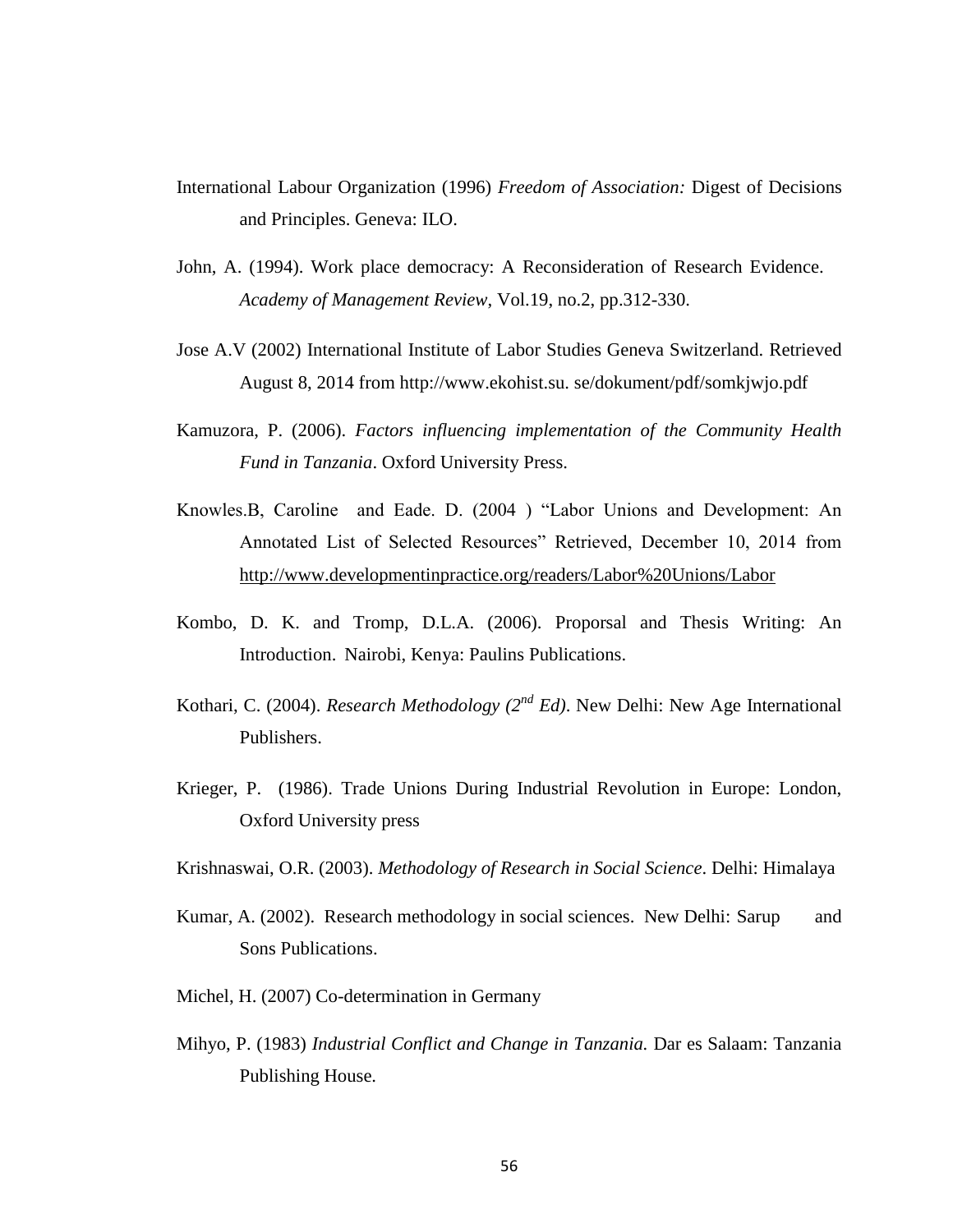- Milanz C.M (1996) the Hand Book of Industrial Relation, Institute Of Management Mzumbe
- Mukandala, R and Bana, B. (2006). The Search for Independence Organization: The Long Road to TUCTA. Civil Society and Democratic Development in Africa. Harare Zimbabwe.
- NASUWT (2007). The Role of Trade Unions. Birmingham: Hills court Education Centre.
- Newstrom J.W. and Davis Keith (2004), *Organizational Behavior, Human Behavior at Work* (11th Edition), Tata Mcgraw- Hill Co. Ltd. New Delhi, pp.187-200.
- Omari, I.M. (2011). Concepts and Methods in Educational Resarch. Dar es Salaam: Oxford University Press (T) Ltd.
- Penguin Dictionary of Sociology 2006
- Peterson, M. and Spangs, A. (2006) Semco & Frey: A multiple case of Workplace Democracy. International Business Thesis: Stockholm. Publishing House.

Ratnam, V. (2007). *Industrial Relations:* New Delhi, Oxford University Press

Review of Radical Political Economics 26(3): 119-126.

Rwegoshora. (2006). *A guide to social science research*. Dar es Salaam.

Saunders et al  $(2000)$  Research methods for business students,  $2<sup>nd</sup>$ 

- Schillinger, H.B. (2005) Trade unions in Africa, Weak but Feared: Occassional Paper : International Development Cooperation.
- Shivji, I. (1986) *Law, State and the Working Class in Tanzania*. Dar es Salaam: Tanzania Publishing House
- Solidarity Center (2011) Trade Union Organizing in the Formal Economy: A review of Literature on organizing worker in Africa and Asia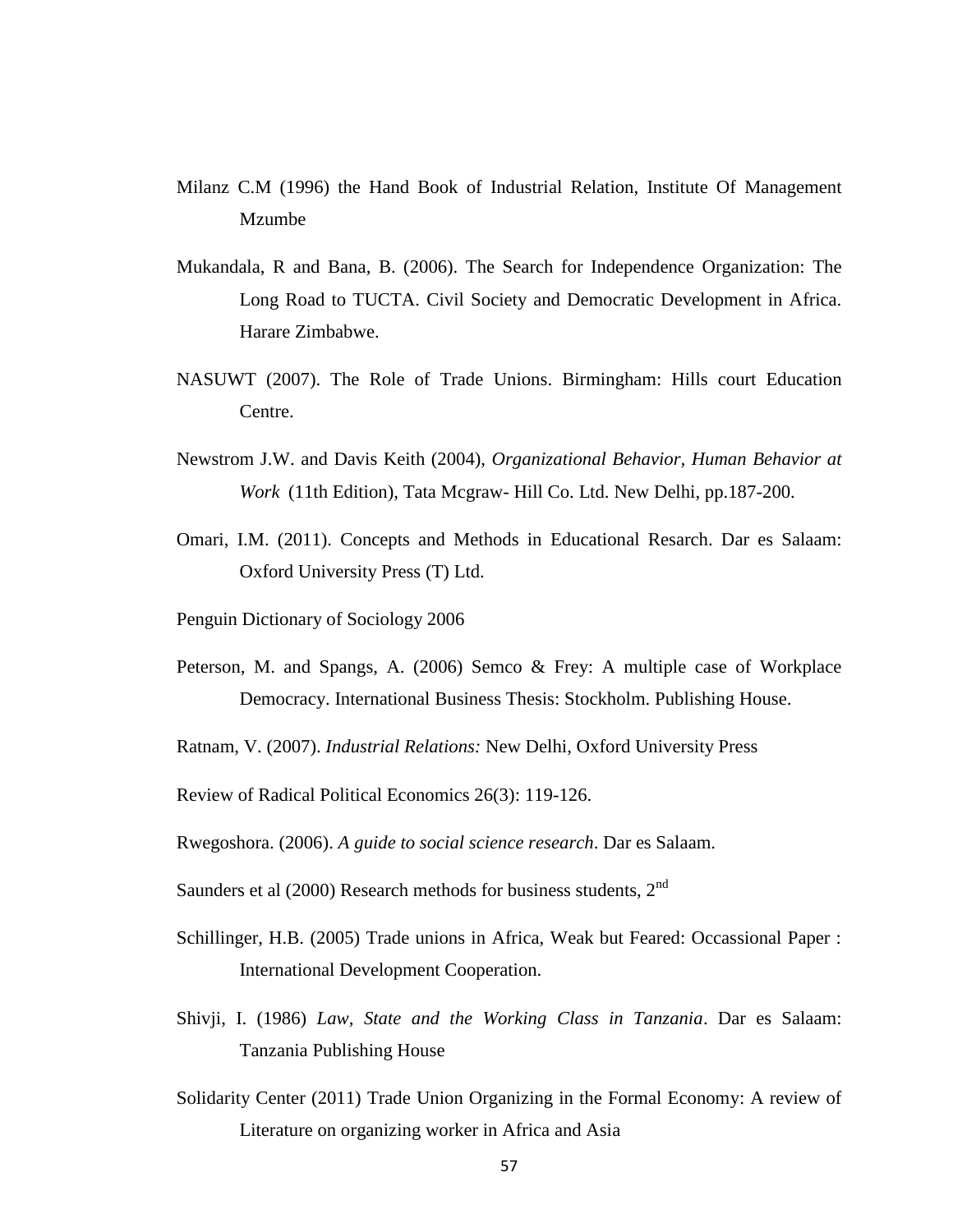Trade Unions Act, 1998. No.10

- Walt, R. (2002) The Democratization of the Workplace in Selected South African Organizations . University of Pretoria.
- Yin, R. K. (2003). *Case Study Research: Design and Methods*. London: Sage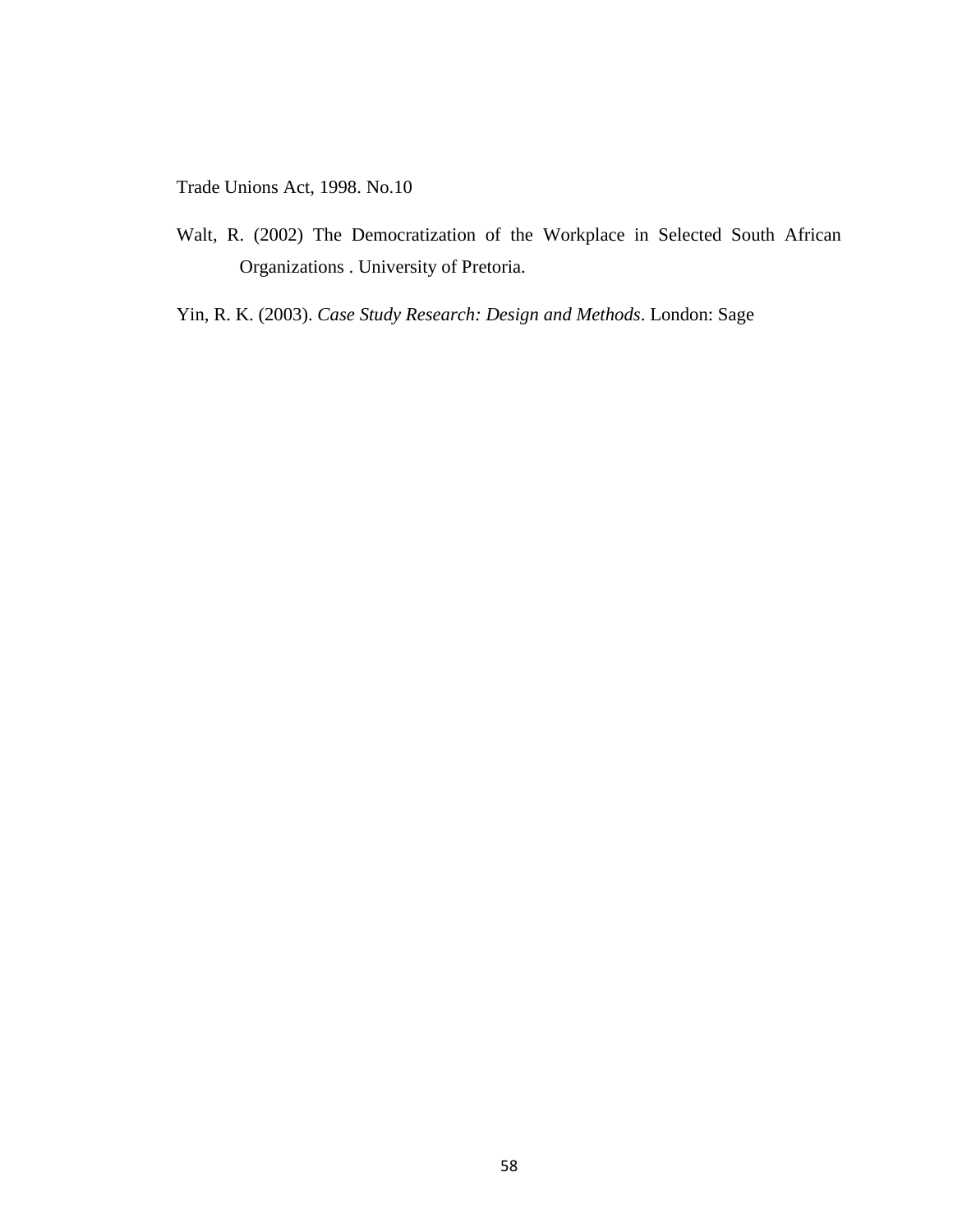#### **APPENDICES**

#### **Appendix 1**

#### **QUESTIONNAIRE**

Dear Respondent:

My Name is Pachi Ramadhani a student of Mzumbe University, Pursuing a Master's of Science in Human Resource Management (MSc HRM). I am conducting a study on the Challenges Facing Trade Union on Achieving Workplace Democracy at A to Z Textile Mills in Arusha. Kindly I am requesting to assist in filling in this questionnaire with accuracy so as to enable me to reach at the reliable and validity conclusion. The questions asked in this section will be used for academic purposes only. The information gathered will be treated confidential and will not be used for any other purposes.

### **Instructions:**

• Please put  $\sqrt{}$  where appropriate

#### **A: Demographic characteristics of respondent**

1. Gender

| Male | Female |
|------|--------|
|      |        |

2. Age ( In Years)

| $8-29$ | 49 | $\epsilon$ $\sim$<br>٦ч<br>$20 -$ | 60 and above |
|--------|----|-----------------------------------|--------------|
|        |    |                                   |              |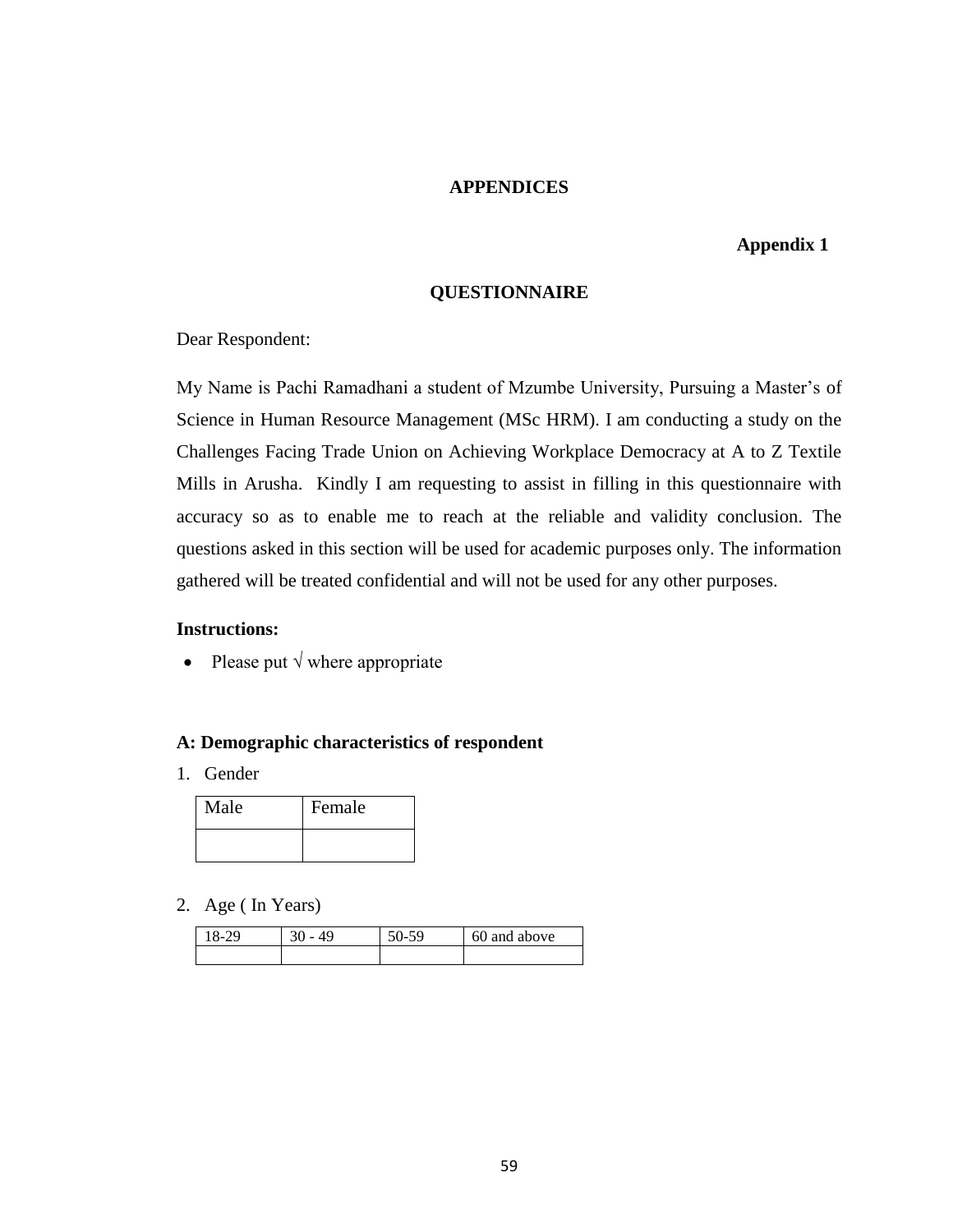3. Education Level

| Primary education   |  |
|---------------------|--|
| Secondary education |  |
| Certificate         |  |
| Diploma             |  |
| Bachelors' degree   |  |
| Masters' degree     |  |

- 4. Occupation (state)…………………………………………………..
- 5. For how long have you been a member of a trade union?

| ╭<br>arc.<br>eras<br>د-<br>ັ |  | −<br>ars. |
|------------------------------|--|-----------|
|                              |  |           |

**6.** (a). Does Trade Union help to achieve democracy at A to Z Textile Mill?

| Y es |  |
|------|--|
| 0    |  |

- (b) If yes, how does Trade Union help to achieve democracy at A to Z? ……………………………………………………………………………………
- 7. (a) Democracy is it implemented at A to Z Textile Mills?

| <b>Yes</b>   |  |
|--------------|--|
| ١U           |  |
| $\mathbf{r}$ |  |

(c) If yes

Give evidences ………………………………………………………………...

8. (a). Is there any policies used to support workplace democracy?

b) Mention the policy/policies?

i. ………………………………………………………………….. ii. …………………………………………………………………… iii. ……………………………………………………………………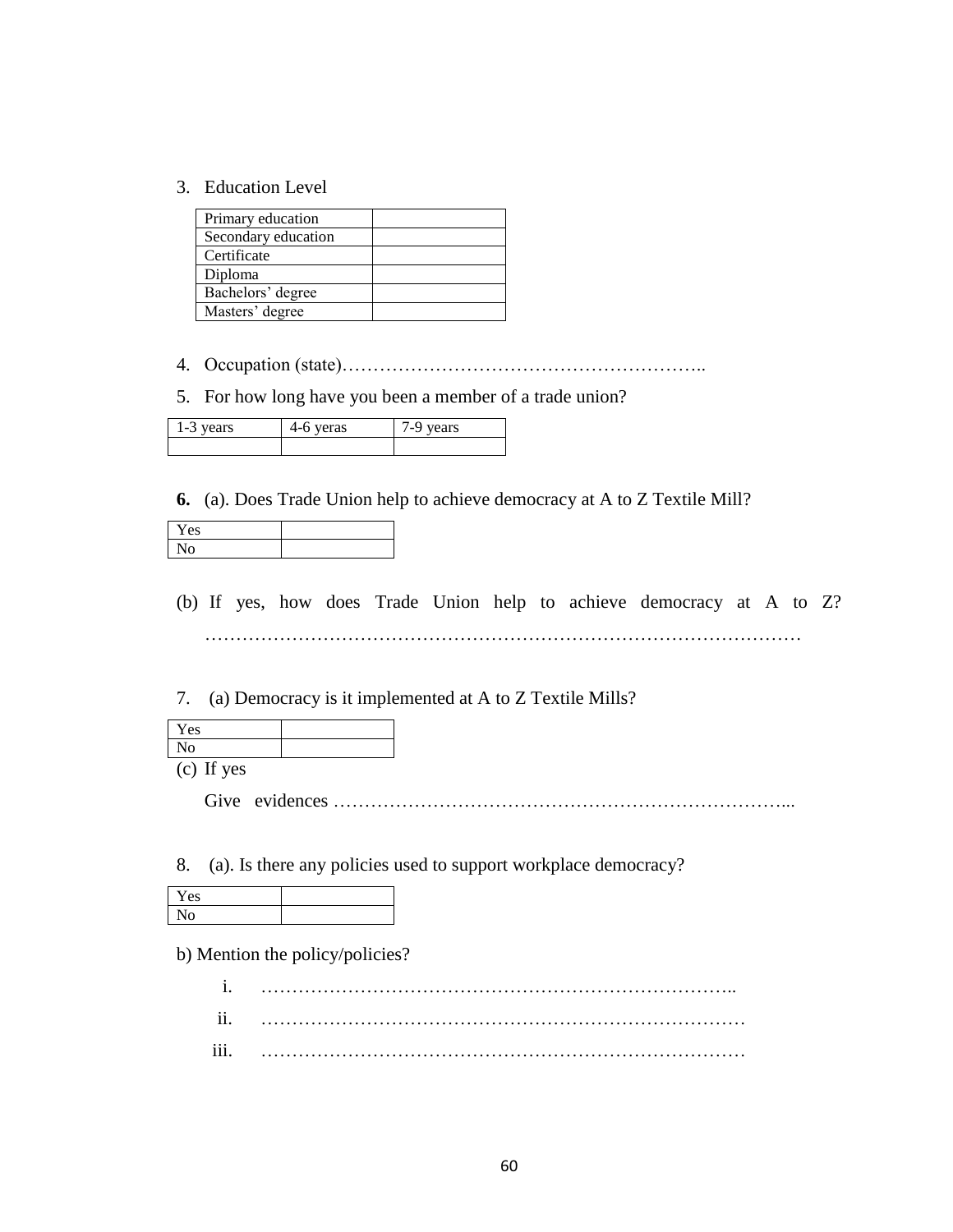|                | 9. What is your opinion regarding workplace democracy?                            |
|----------------|-----------------------------------------------------------------------------------|
| $\mathbf{i}$ . |                                                                                   |
| ii.            |                                                                                   |
| iii.           |                                                                                   |
| iv.            |                                                                                   |
| what support?  | 10. (a) Does management support Trade Union activities at your workplace? If yes, |
|                |                                                                                   |
|                | (b) Do Employees involve in Trade Union activities at your Work place? If yes,    |
|                | which activities?                                                                 |
|                |                                                                                   |
|                |                                                                                   |
|                | (c) Do Employees support Trade Union activities? If yes, what activities?         |
|                |                                                                                   |
|                |                                                                                   |
|                | (d) Do Trade Union leaders support work place democracy? If yes, which activities |
|                | which show that Trade Union leaders support work place democracy?                 |
|                |                                                                                   |
|                |                                                                                   |
|                | 11. What factors hinder trade union on implementing workplace democracy?          |
| i.             |                                                                                   |
| ii.            |                                                                                   |
| iii.           |                                                                                   |
| iv.            |                                                                                   |
| V.             |                                                                                   |

61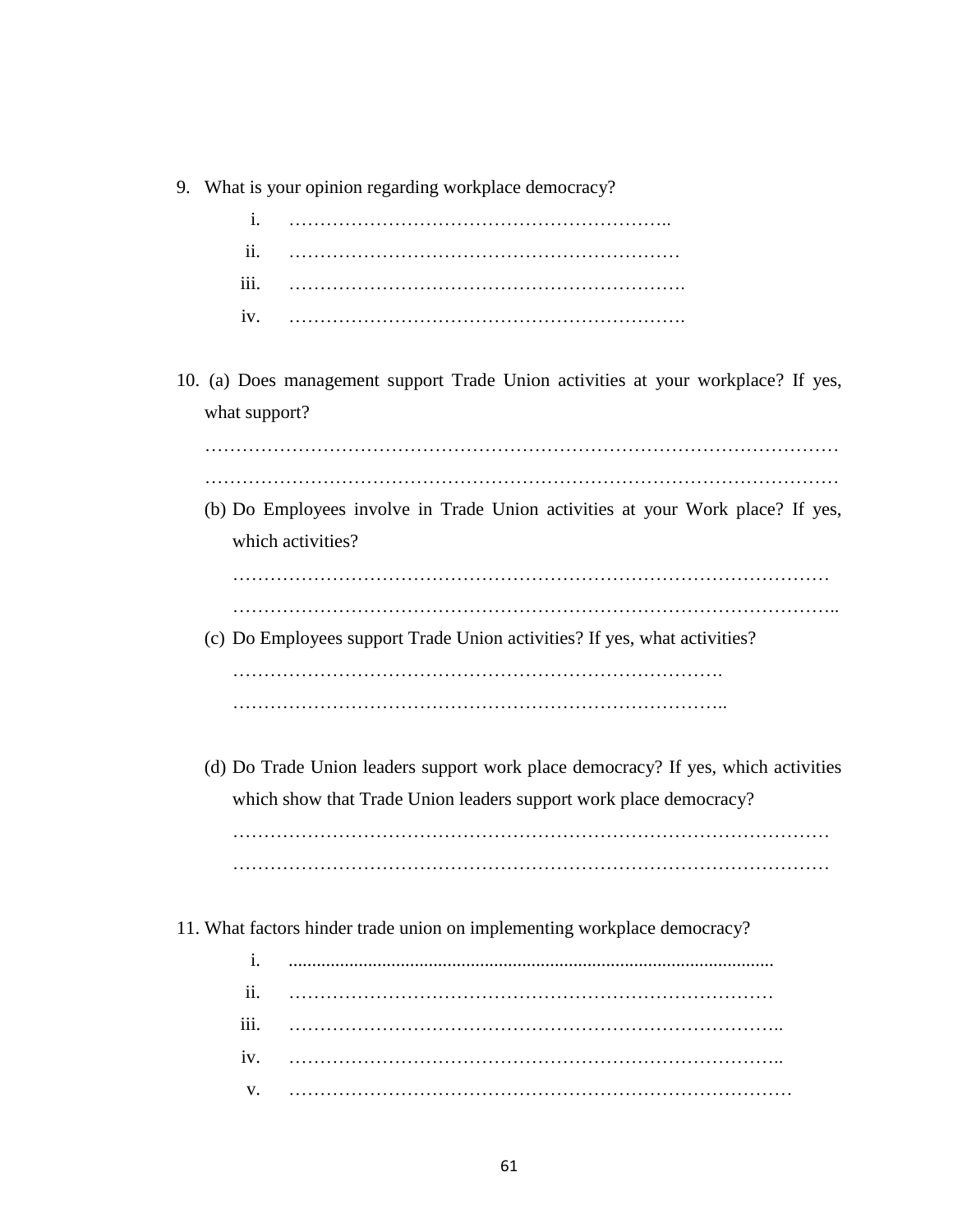# 12. What do you think should be done to eradicate the challenges?

| iii. |  |
|------|--|
| iv.  |  |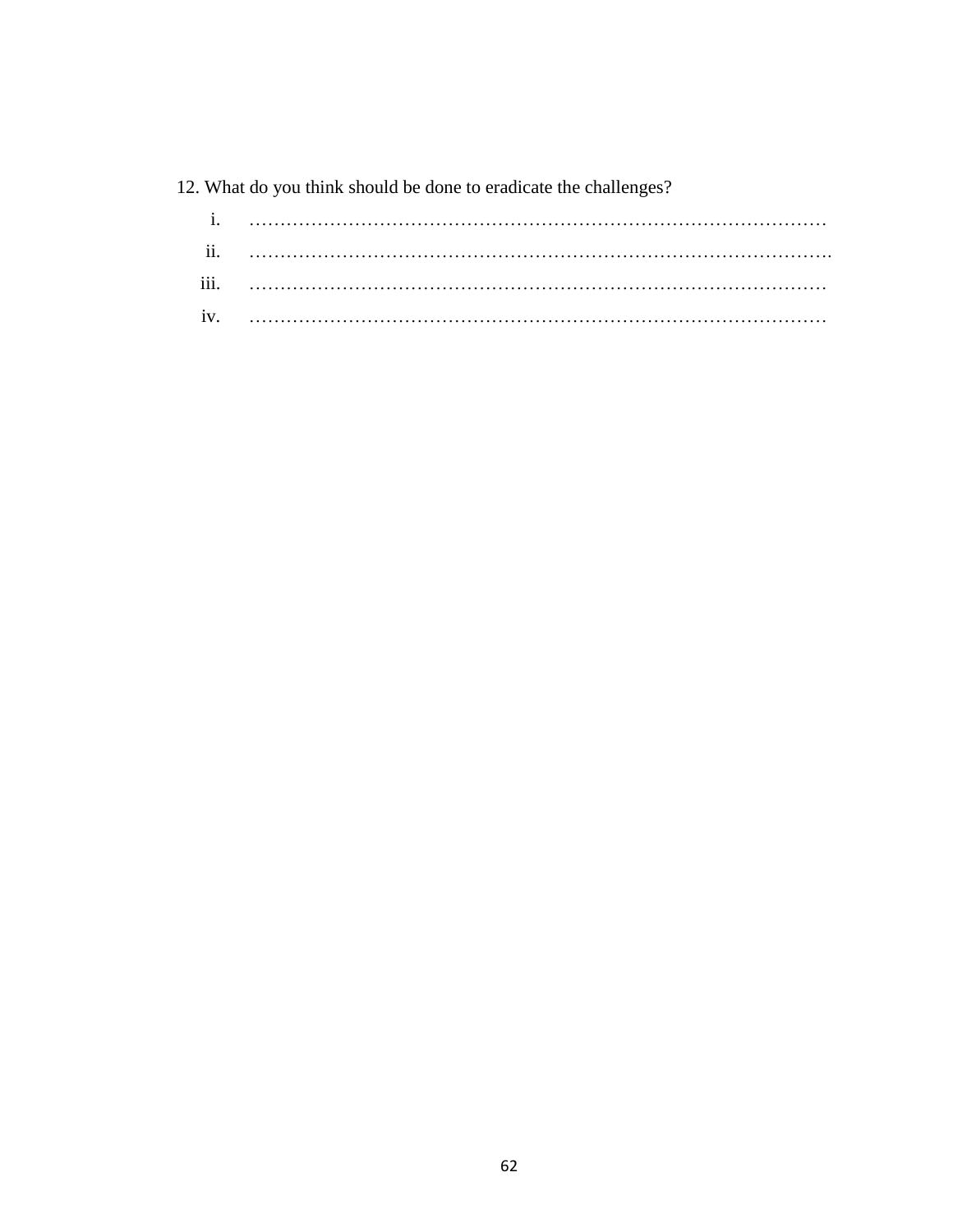# **Appendix ii**

# **Interview guide for Management**

**(**Heads of departments)

# **A. Demographic characteristics**

**1. Sex**

| 1.Male | 2. Female |
|--------|-----------|
|        |           |

# **2. Age (in year)**

| (a) $18-29$ | (b) $30 - 49$ | $(c)$ 50-59 | $(d)$ 60 and above |
|-------------|---------------|-------------|--------------------|
|             |               |             |                    |

#### **3. Position**

| Head of department | Trade union leaders |
|--------------------|---------------------|
|                    |                     |

### **4. Level of education**

| Primary education   |  |
|---------------------|--|
| Secondary education |  |
| Certificate         |  |
| Diploma             |  |
| Bachelors' degree   |  |
| Masters' degree     |  |
|                     |  |

- 5. How often is trade union representatives represent the members on management?
- 6. Is there any company policy which promote workplace democracy
- 7. How is workplace democracy implemented at A to Z textiles mills?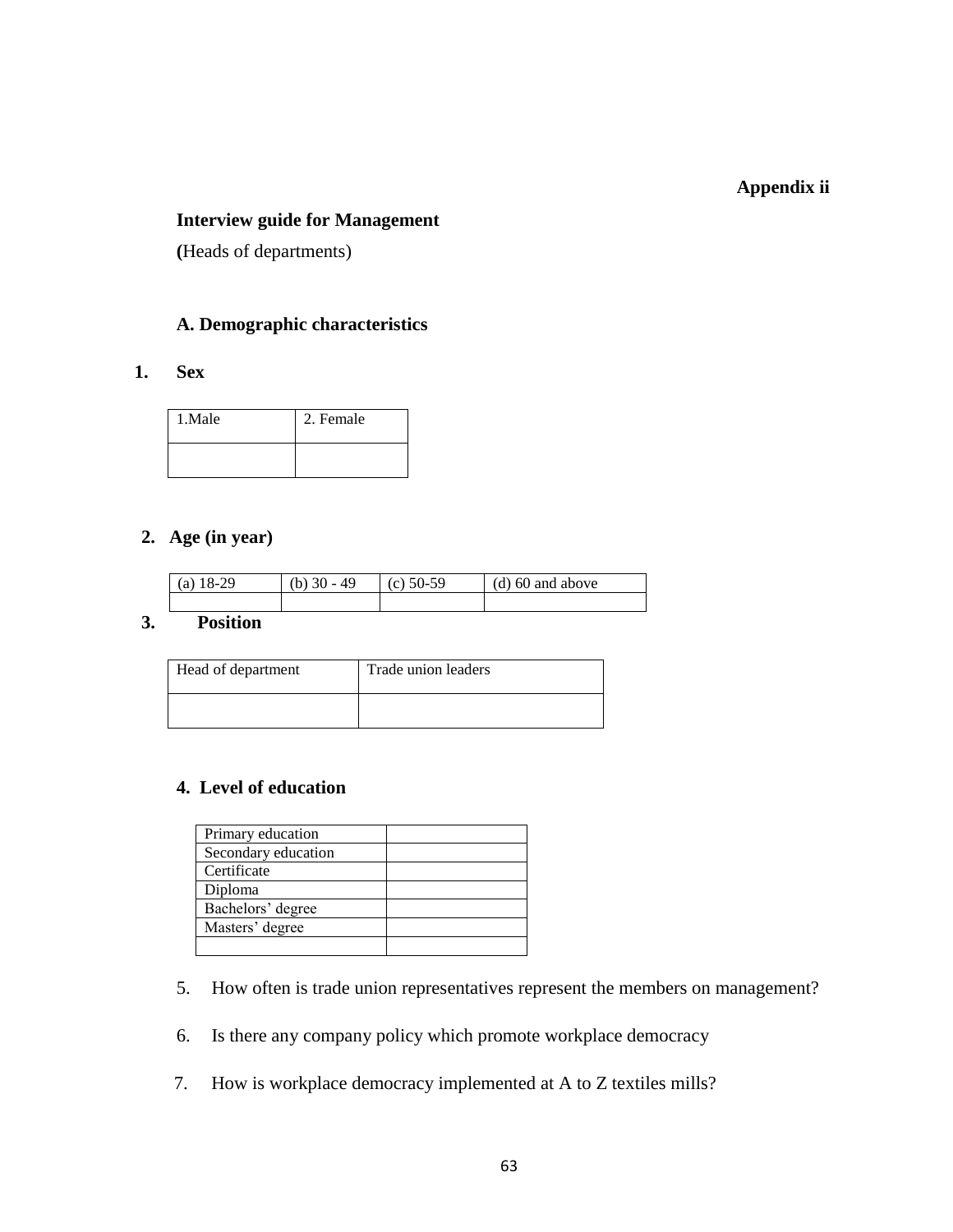- 8. What procedures are followed when making decision?
- 9. What is your opinion about workplace democracy?
- 10. What are challenges facing Trade union on implementing workplace democracy?
- 11. What do you think should be done to eradicate the challenges?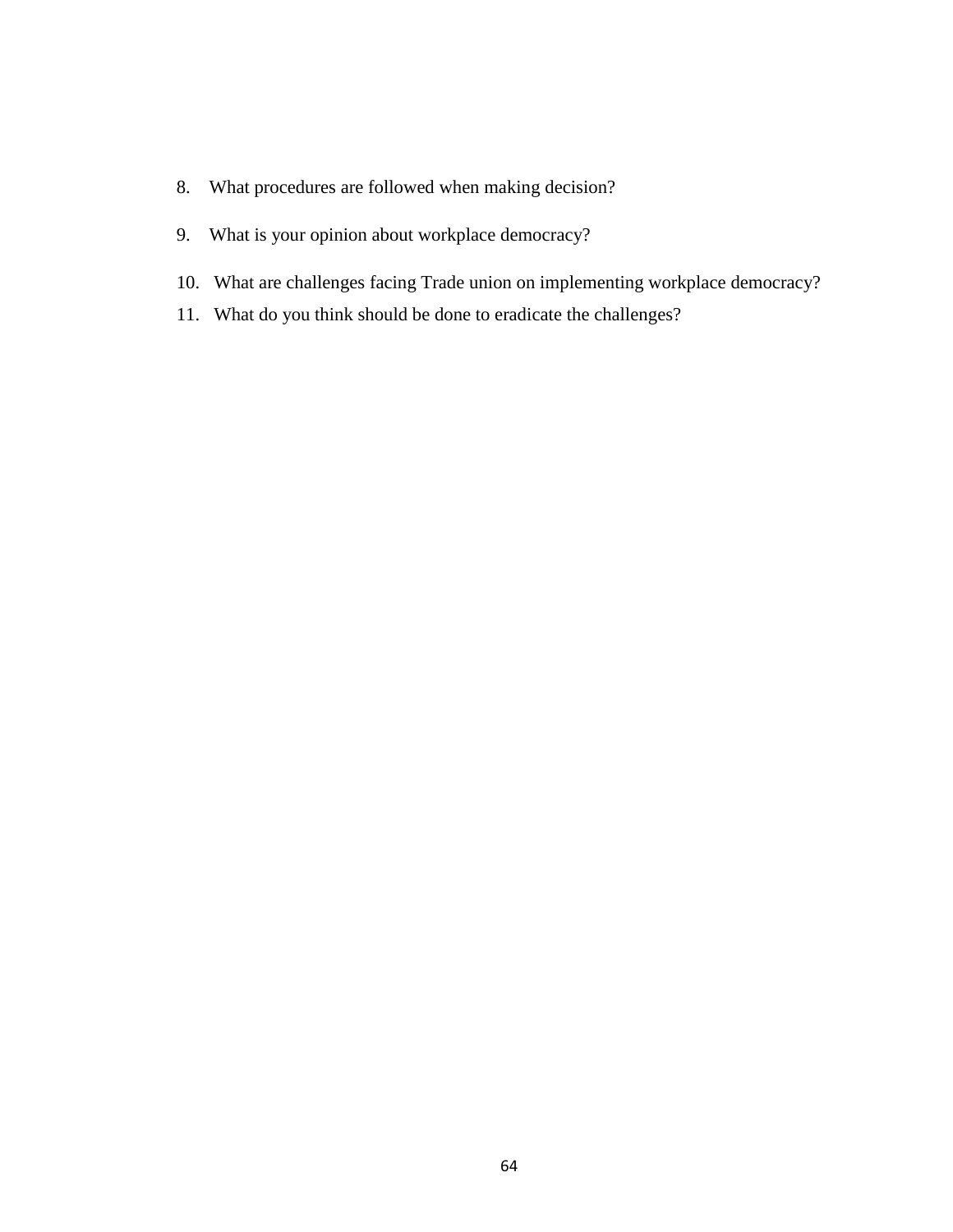#### **Appendix iii**

## **Interview guide for trade union leaders**

#### **Interview guide for Management**

**(**Trade Union leaders)

# **A. Demographic characteristics**

#### **4. Sex**

| 1.Male | 2. Female |
|--------|-----------|
|        |           |

# **5. Age (in year)**

| (a) $18-29$ | (b) $30 - 49$ | (c) $50-59$ | $(d)$ 60 and above |
|-------------|---------------|-------------|--------------------|
|             |               |             |                    |

# **6. Position**

| Head of department | Trade union leaders |
|--------------------|---------------------|
|                    |                     |

### **4. Level of education**

| Primary education   |  |
|---------------------|--|
| Secondary education |  |
| Certificate         |  |
| Diploma             |  |
| Bachelors' degree   |  |
| Masters' degree     |  |
|                     |  |

- 5. Are the laws giving absolutely power to trade union on protecting workers' rights?
- 6. Are labour laws and regulations good enough to guarantee workplace democracy?
- 7. How often is trade union representatives represent the members on management?
- 8. Is there any company policy which promotes workplace democracy?